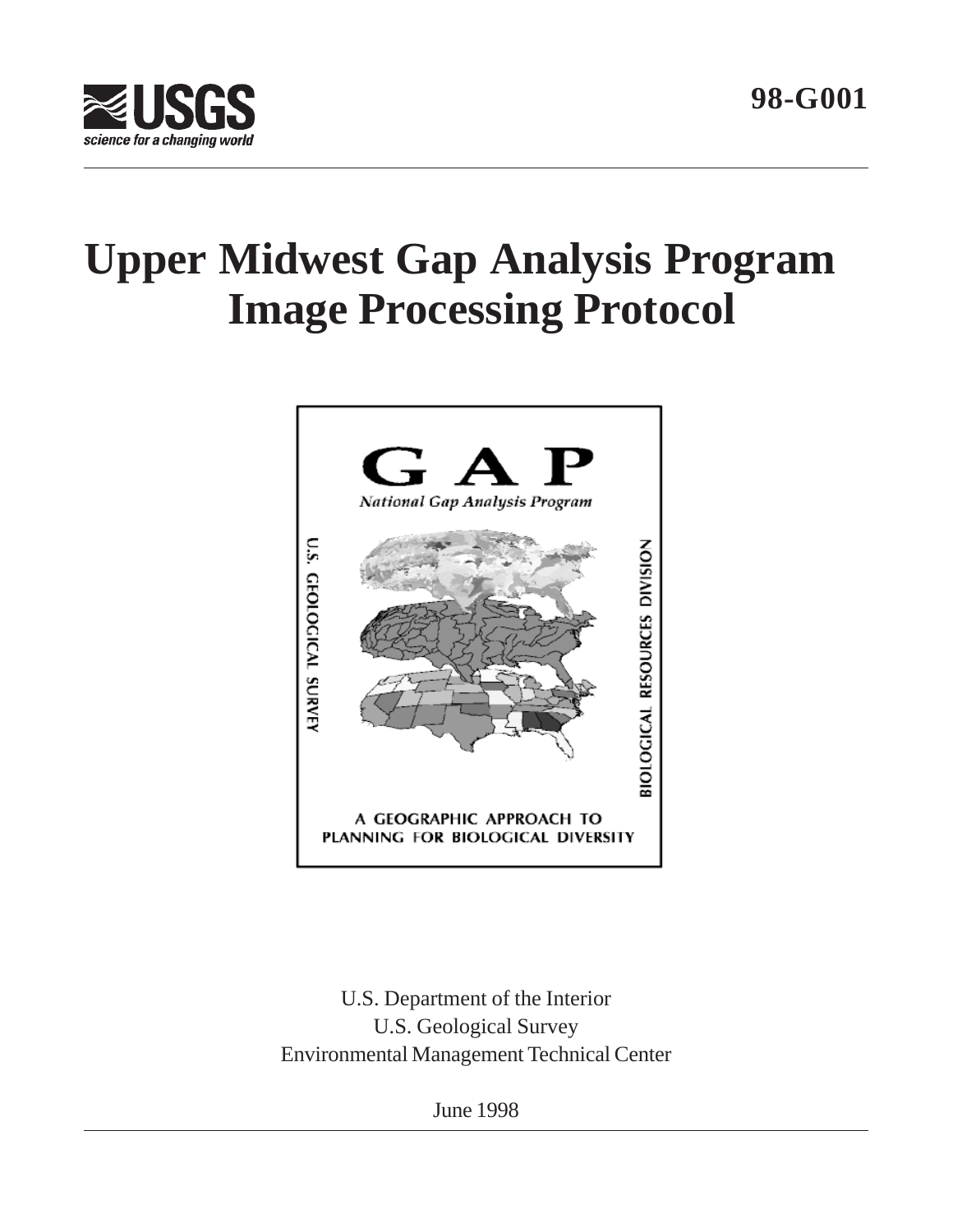*The Environmental Management Technical Center was established in 1986 as a center for ecological monitoring and analysis of the Upper Mississippi River System.*

### **U.S. Geological Survey Environmental Management Technical Center**

CENTER DIRECTOR Robert L. Delaney

GEOSPATIAL APPLICATIONS ACTING DIRECTOR Norman W. Hildrum

PROGRAM OPERATIONS ACTING DIRECTOR Linda E. Leake

> REPORT EDITOR Jerry Cox

Mention of trade names or commercial products does not constitute endorsement or recommendation for use by the U.S. Geological Survey, U.S. Department of the Interior.

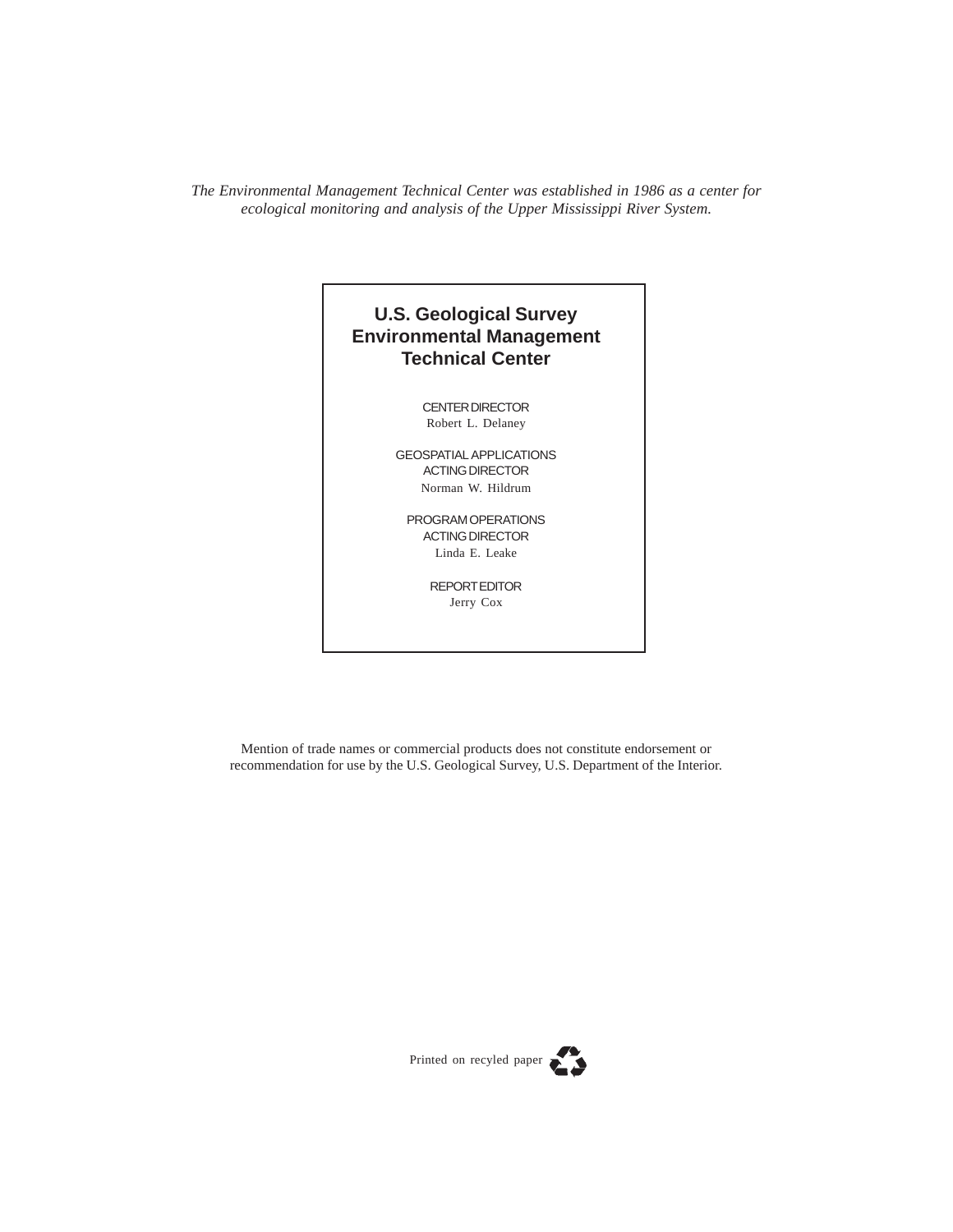# **Upper Midwest Gap Analysis Program Image Processing Protocol**

by

Thomas Lillesand (Protocol Project Coordinator) and Jonathan Chipman (Protocol Editor) Environmental Remote Sensing Center University of Wisconsin–Madison 1225 West Dayton Street Madison, Wisconsin 53706-1695

David Nagel, Heather Reese, Matthew Bobo, and Robert Goldmann (Major Contributors) Wisconsin Department of Natural Resources PO Box 7921 Madison, Wisconsin 53707

June 1998

U.S. Geological Survey Environmental Management Technical Center 575 Lester Avenue Onalaska, Wisconsin 54650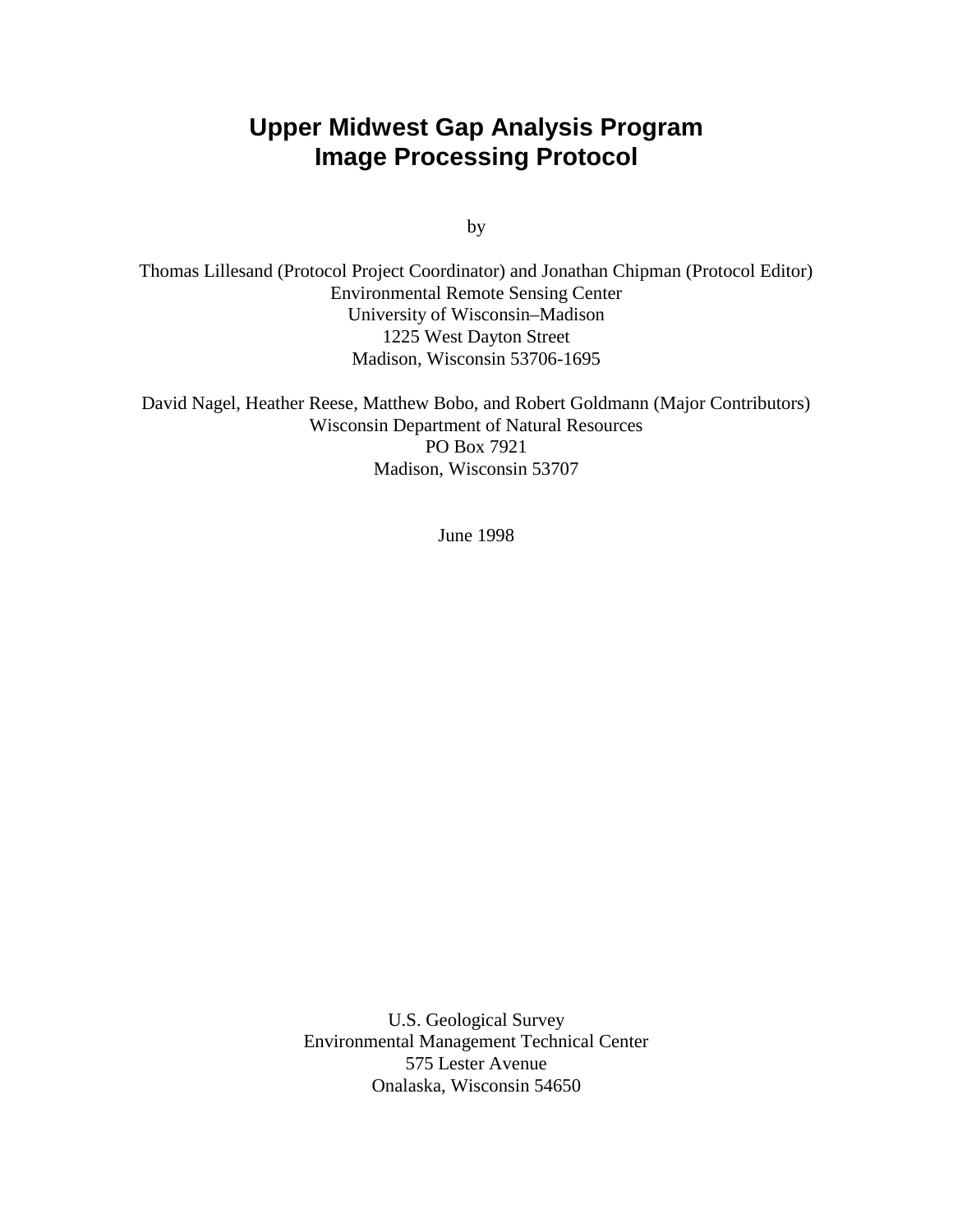Suggested citation:

Lillesand, T., J. Chipman, D. Nagel, H. Reese, M. Bobo, and R. Goldmann. 1998. Upper Midwest Gap analysis program image processing protocol. Report prepared for the U.S. Geological Survey, Environmental Management Technical Center, Onalaska, Wisconsin, June 1998. EMTC 98-G001. 25 pp. + Appendixes A–C

Additional copies of this report may be obtained from the National Technical Information Service, 5285 Port Royal Road, Springfield, VA 22161 (1-800-553-6847 or 703-487-4650). Also available to registered users from the Defense Technical Information Center, Attn: Help Desk, 8725 Kingman Road, Suite 0944, Fort Belvoir, VA 22060-6218 (1-800-225-3842 or 703-767-9050).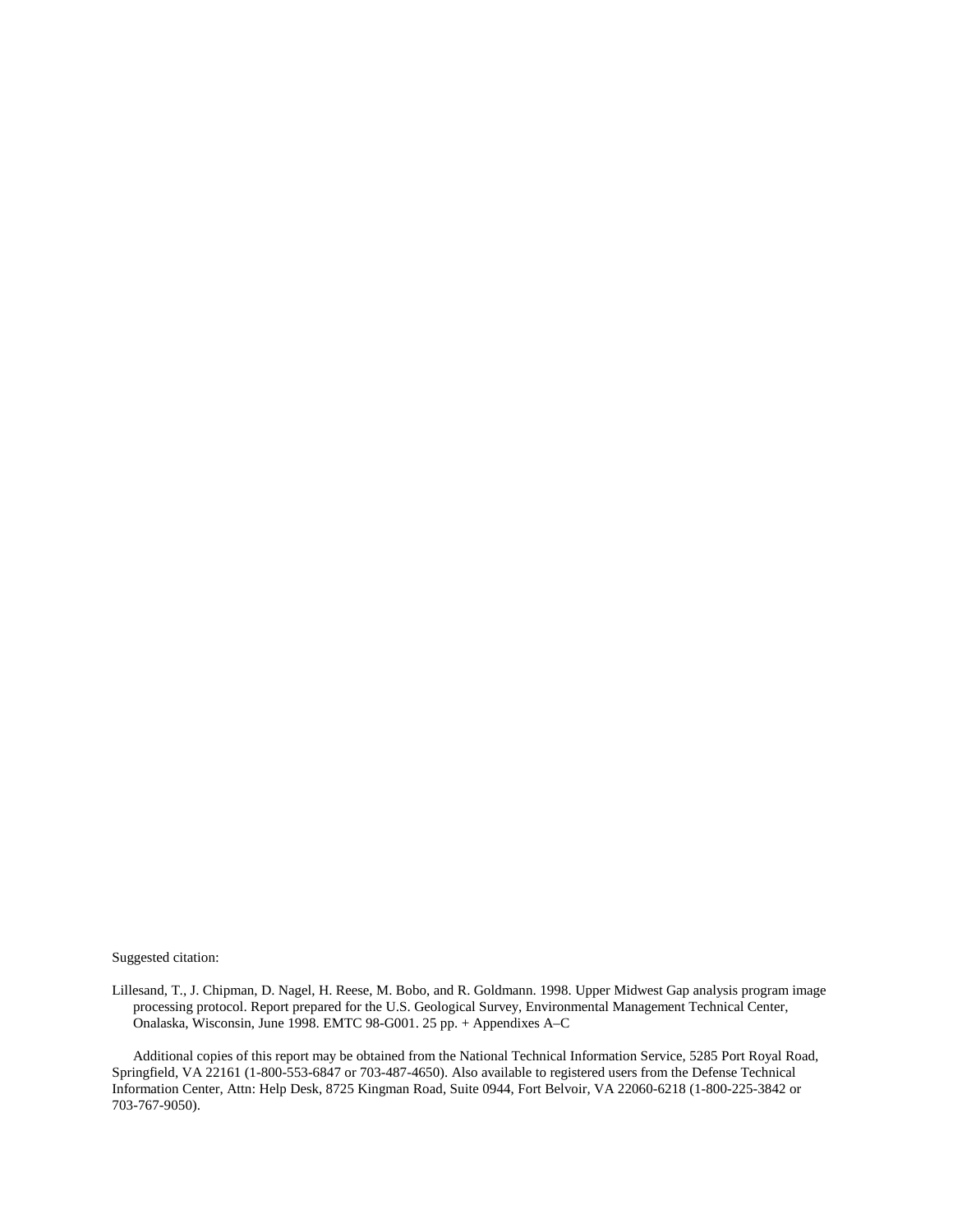### **Contents**

|                                                                                          | Page                       |
|------------------------------------------------------------------------------------------|----------------------------|
|                                                                                          |                            |
|                                                                                          |                            |
|                                                                                          |                            |
|                                                                                          |                            |
|                                                                                          |                            |
|                                                                                          |                            |
| 5.1 The Upper Midwest Gap Analysis Program Classification Process: A 14-Step Summary  10 |                            |
|                                                                                          |                            |
| 7.2.1 Anticipation of Multipurpose Use of Upper Midwest Gap Analysis Program Land        | 19<br>20<br>20<br>20<br>20 |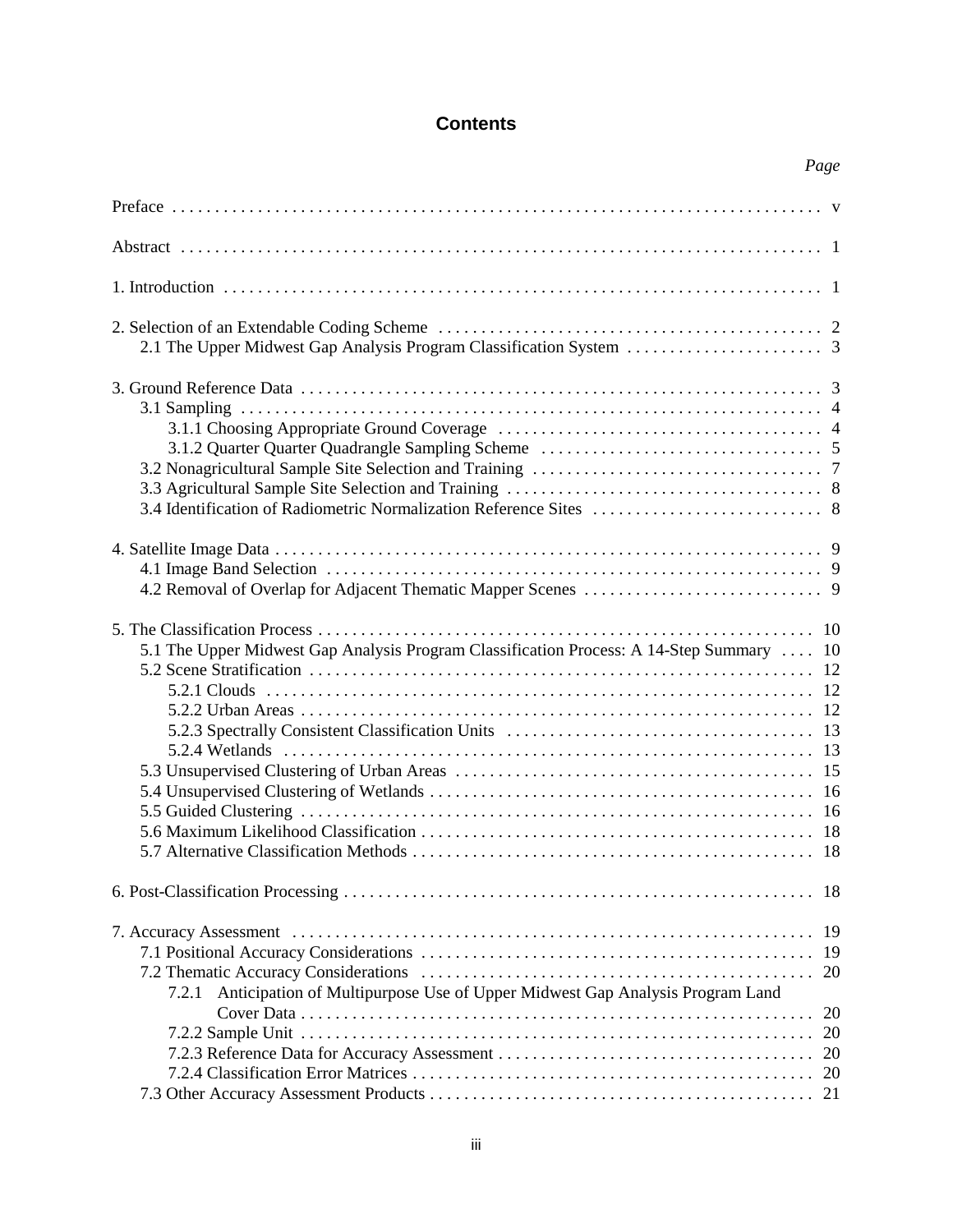| Appendix B. Sample Ground Reference Data Forms and Definitions  B-1 |
|---------------------------------------------------------------------|
|                                                                     |

# Figures

| Figure 2. Geographically stratified sampling scheme with random eastings and northings, shown |  |
|-----------------------------------------------------------------------------------------------|--|
| Figure 3. The Upper Midwest Gap Analysis Program classification process in 14 steps  11       |  |
|                                                                                               |  |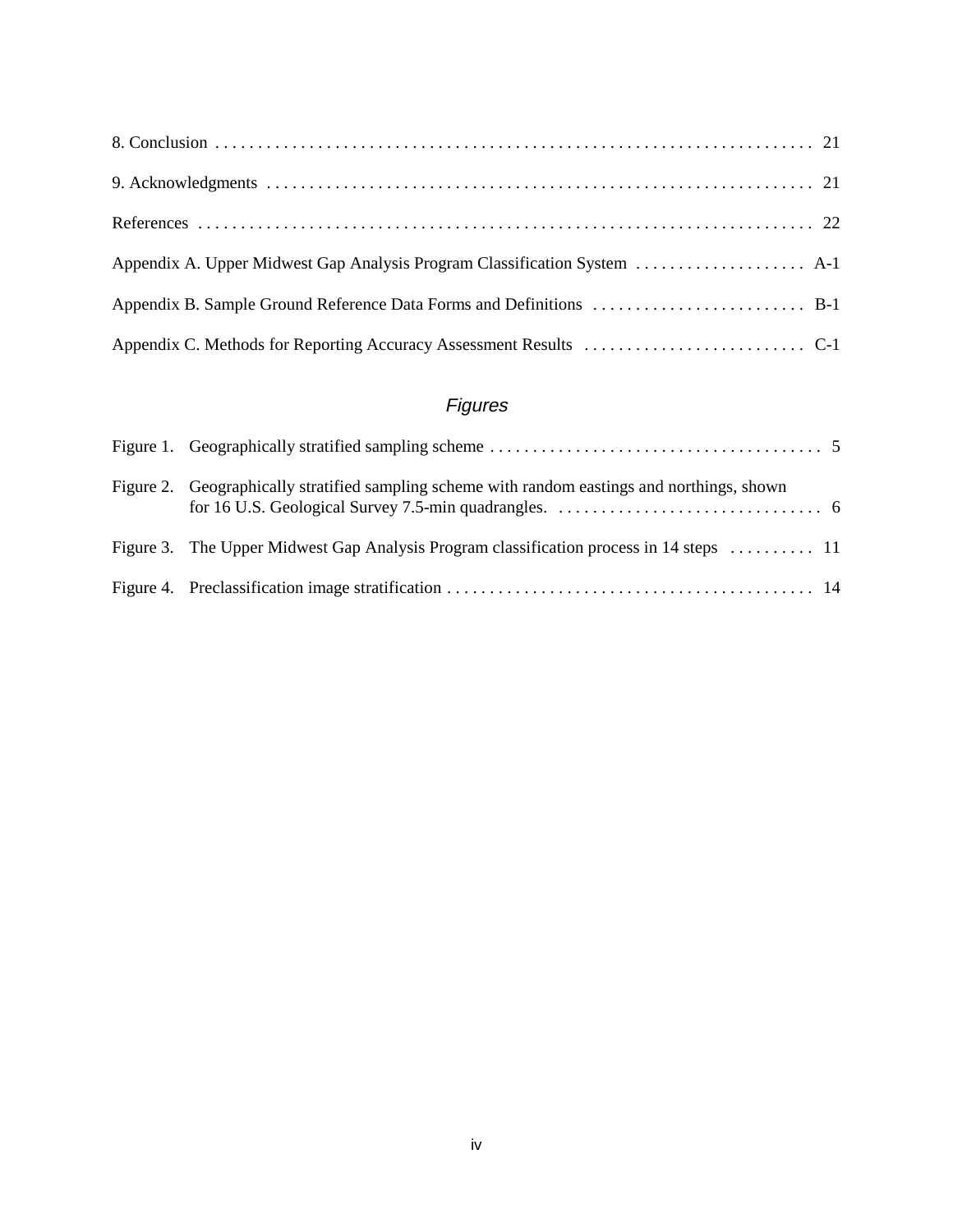### **Preface**

The Gap Analysis Program (GAP) is a U.S. Geological Survey project being implemented nationwide with the help of more than 400 cooperators, including the private sector, nonprofit organizations, and government agencies. The purpose of GAP is to identify gaps in the network of conservation lands with respect to land cover or habitat types as well as individual vertebrate species and to build partnerships around the development and application of this information (Scott et al. 1993).

Gap Analysis is conducted by combining the distribution of actual natural vegetation, mapped from satellite imagery and other data sources, with distributions of vertebrate and other taxa as indicators of biodiversity. The data are manipulated and displayed using computerized geographic information systems. Maps of species-rich areas, individual species of concern, and overall vegetation types are generated. Using geographic information systems, this information can be analyzed to show where land-based conservation efforts need to be focused to achieve conservation of overall biodiversity most efficiently.

The U.S. Geological Survey Environmental Management Technical Center facilitates the Upper Midwest GAP (UMGAP), a cooperative effort with the states of Illinois, Michigan, Minnesota, and Wisconsin. Mapping support is also provided to the states of Indiana and Iowa in an effort to produce a common database for the Upper Midwest region.

The protocol describes both the underlying philosophy and the operational details of the land cover classification activities being performed as part of UMGAP. Topics discussed include the hierarchical classification scheme, ground reference data acquisition, image stratification, and classification techniques. This discussion is primarily aimed at the image processing analysts involved in the UMGAP land cover mapping activities as well as others involved in similar projects. It is a "how-to" technical guide of interest to people responsible for satellite image processing.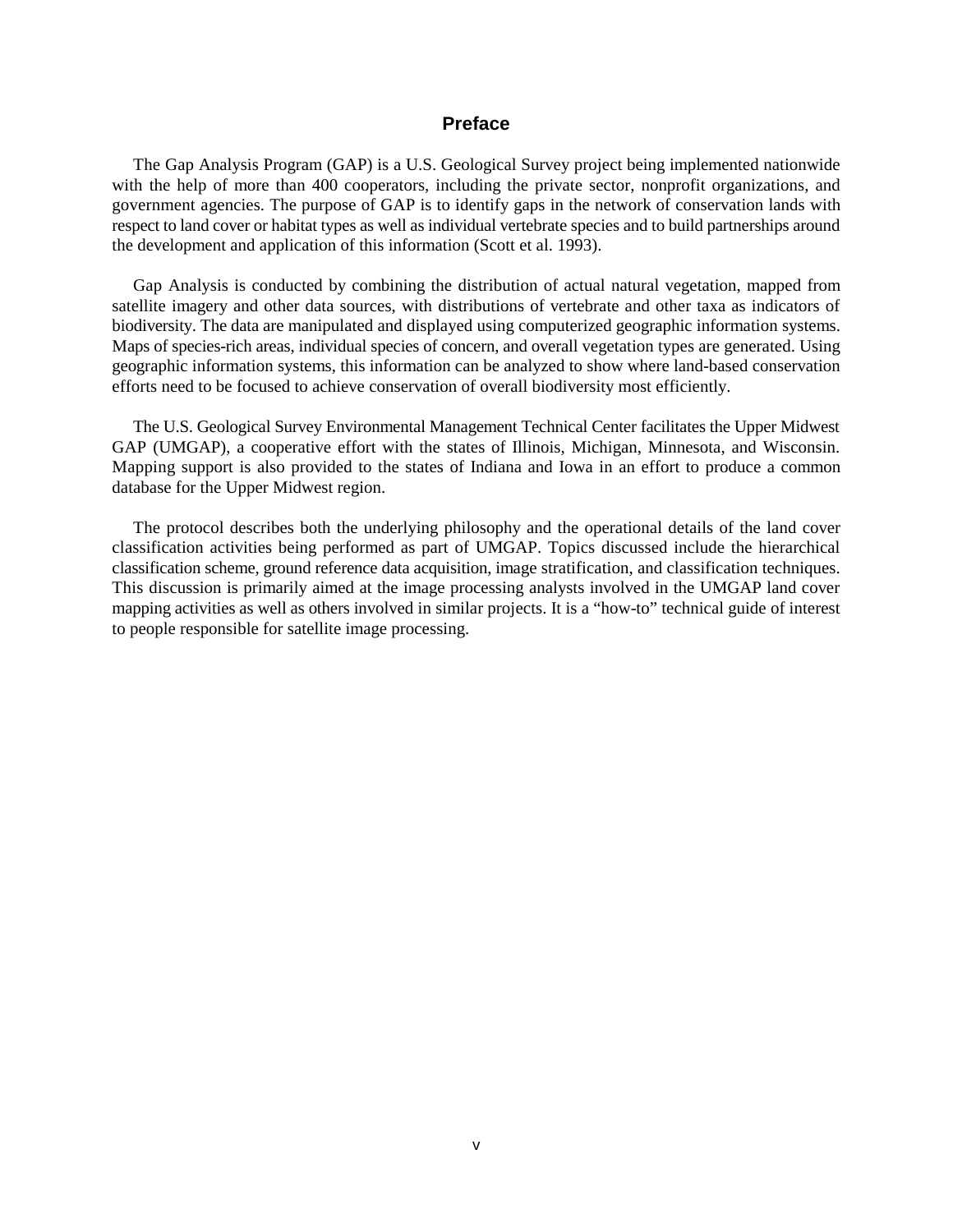### **Upper Midwest Gap Analysis Program Image Processing Protocol**

by

Thomas Lillesand, Jonathan Chipman, David Nagel, Heather Reese, Matthew Bobo, and Robert Goldmann

### **Abstract**

This document presents a series of technical guidelines by which land cover information is being extracted from Landsat Thematic Mapper data as part of the Upper Midwest Gap Analysis Program (UMGAP). The UMGAP represents a regionally coordinated implementation of the national Gap Analysis Program in the states of Michigan, Minnesota, and Wisconsin; the program is led by the U.S. Geological Survey, Environmental Management Technical Center.

The protocol describes both the underlying philosophy and the operational details of the land cover classification activities being performed as part of UMGAP. Topics discussed include the hierarchical classification scheme, ground reference data acquisition, image stratification, and classification techniques. This discussion is primarily aimed at the image processing analysts involved in the UMGAP land cover mapping activities as well as others involved in similar projects. It is a "how-to" technical guide for a relatively narrow audience, namely those individuals responsible for the image processing aspects of UMGAP.

### **1. Introduction**

Studies at the University of Wisconsin–Madison Environmental Remote Sensing Center and the Wisconsin Department of Natural Resources have led to the development of a proposed methodology for large-area land cover classification using satellite imagery. This protocol is intended to guide image processing analysts working on the combined statewide land cover mapping efforts of the Wisconsin Initiative for Statewide Cooperation on Landscape Analysis and Data (WISCLAND) and the Wisconsin portion of the Upper Midwest Gap Analysis Program (UMGAP). The Upper Midwest Gap Analysis Program represents a regionally coordinated implementation of the national Gap Analysis Program (GAP) in the states of Michigan, Minnesota, and Wisconsin, led by the U.S. Geological Survey (USGS), Environmental Management Technical Center. The image processing procedures developed for WISCLAND, developed specifically for Wisconsin, form the general basis for the UMGAP image processing activities being applied simultaneously in Michigan and Minnesota. The latter two states, however, are making appropriate modifications to the protocol to reflect local programmatic interests and preexisting geographic information systems data sources.

The protocol describes the underlying philosophy and operational details of the land cover classification activities being performed as part of UMGAP. The hierarchical classification scheme is described first, followed by the ground reference data collection process. A stratified sampling scheme is used to acquire ground reference data for training purposes. Prior to classification, Landsat Thematic Mapper (TM) satellite images are stratified according to several factors, and individual strata are classified separately. The primary classification method used here is "guided clustering," a hybrid technique combining elements of both supervised and unsupervised classification methods. The overall genesis of these classification guidelines can be found in Lillesand (1994).

This discussion is aimed at a relatively narrow audience, that is the image analysts responsible for actually performing the image classification involved in the above land cover mapping programs as well as others involved in similar projects. Accordingly, this document focuses on the "how-to" technical steps necessary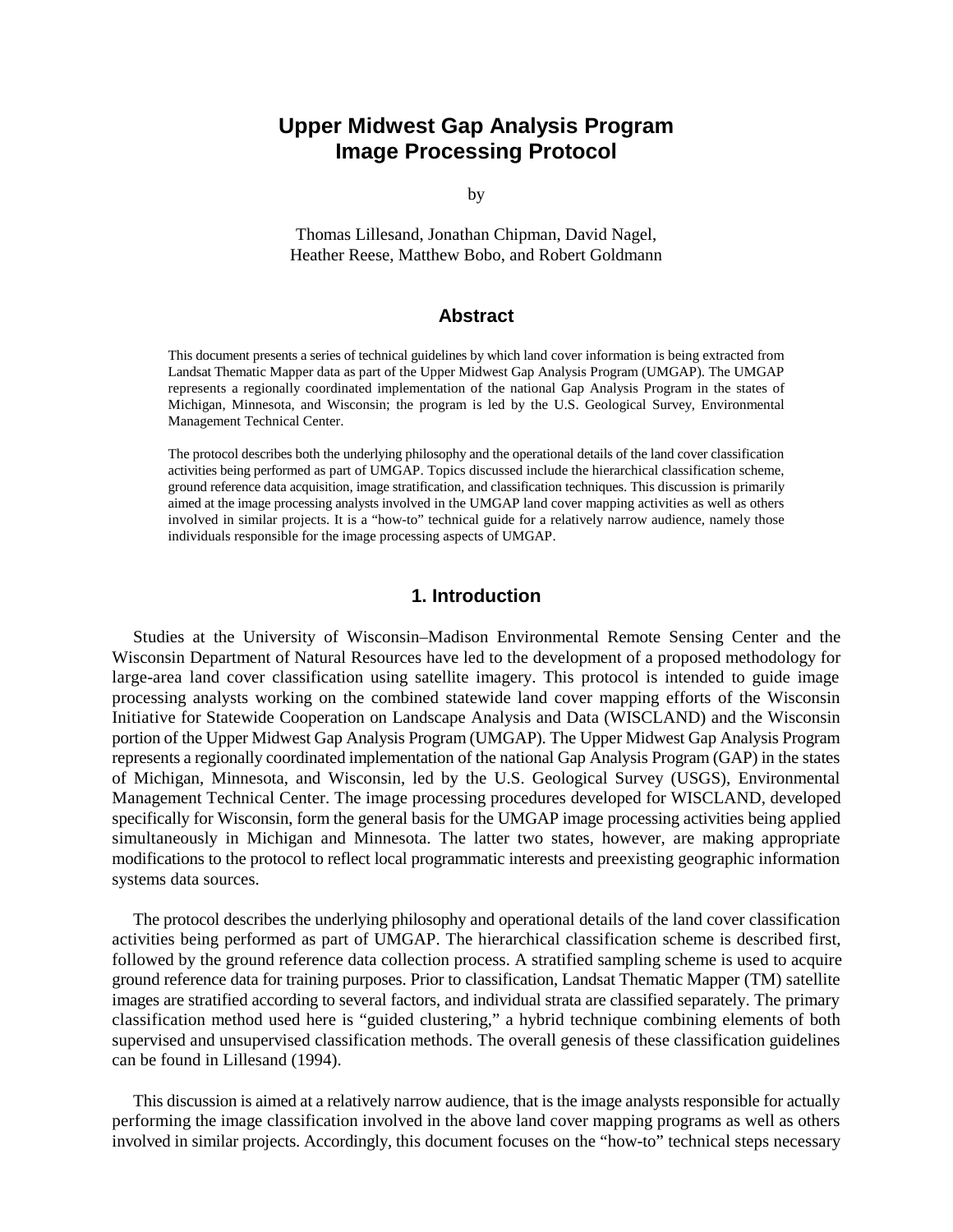to effect the image processing (and related geographic information systems analyses) being employed in UMGAP; for this reason, portions of this document include references to specific ERDAS Imagine and ARC/INFO commands and processes.<sup>1</sup> Also, the methods described herein are the result of ongoing studies, and many of these procedures are evolving as they are exercised in a production environment.

### **2. Selection of an Extendable Coding Scheme**

One of the most important and difficult steps in planning a land cover classification project is selection of the categories to be discriminated in the mapping effort. The classification scheme should be compatible with existing national systems and yet represent local land cover characteristics. Selecting the appropriate level of categorical detail is also important. Choosing an overabundance of categories can lead to considerable confusion among cover types, whereas selecting too few classes may not meet user needs.

With these considerations in mind, a considerable effort was made to develop a classification scheme that was (1) compatible with existing national schemes, (2) reflective of Upper Midwest cover types, (3) realistic in terms of the TM sensor capabilities, considering that some ancillary data would also be used to aid the classification process, and (4) extendable under ideal classification conditions or with an improvement in technology. To accomplish this task, a classification scheme committee of WISCLAND participants was formed representing the Wisconsin Department of Natural Resources, the Environmental Remote Sensing Center, the U.S. Forest Service, and the USGS.

Numerous existing classification schemes were studied to help guide the structure and categorical detail of the UMGAP scheme. Some of these include "A Land Use and Land Cover Classification System for Use With Remote Sensor Data" (Anderson et al. 1976), "A Modified Wetland/Upland Land Cover Classification System for Use With Remote Sensor Data" (Klemas et al. 1992), "A Coastal Land Cover Classification System for the NOAA Coastwatch Change Analysis Project" (Klemas et al. 1993), and "Midwest Regional Community Classification" (Faber-Langendoen 1993).

To develop a classification scheme representative of Upper Midwest cover types and reflective of TM sensor capabilities, a collection of works comprising published research and graduate theses was examined. Results from 12 studies, consisting of 31 separate classifications conducted in the Great Lakes region, were compiled into a single document. Accuracy figures for each land cover class in conjunction with category specificity were noted for each study. From these observations, a group of base categories was identified for inclusion in the UMGAP classification scheme, and additional extended categories were noted for possible use under ideal classification conditions, with improved technology, or through the inclusion of other data sources. These base and extended categories are listed in Appendix A, and definitions are included in Appendix B.

The national GAP standards (Jennings 1994) involve classification to the alliance level and consistency with the United Nations Educational, Scientific, and Cultural Organization/The Nature Conservancy system (United Nations Educational, Scientific, and Cultural Organization 1973), with certain limitations. Many of the UMGAP categories listed in Appendix A can be matched directly to individual alliances. Some categories, however, represent components of multiple alliances. For example, the classification system in Appendix A lists separate categories for beech, sugar maple, red maple, and three oak species; these represent several alliances including "beech-sugar maple" and "beech-oak-maple." At the  $30 - \times 30$ -m

<sup>&</sup>lt;sup>1</sup>References to these commands and processes are provided to clarify certain aspects of the protocol, and mention of particular software packages is not intended to express or imply the endorsement of same.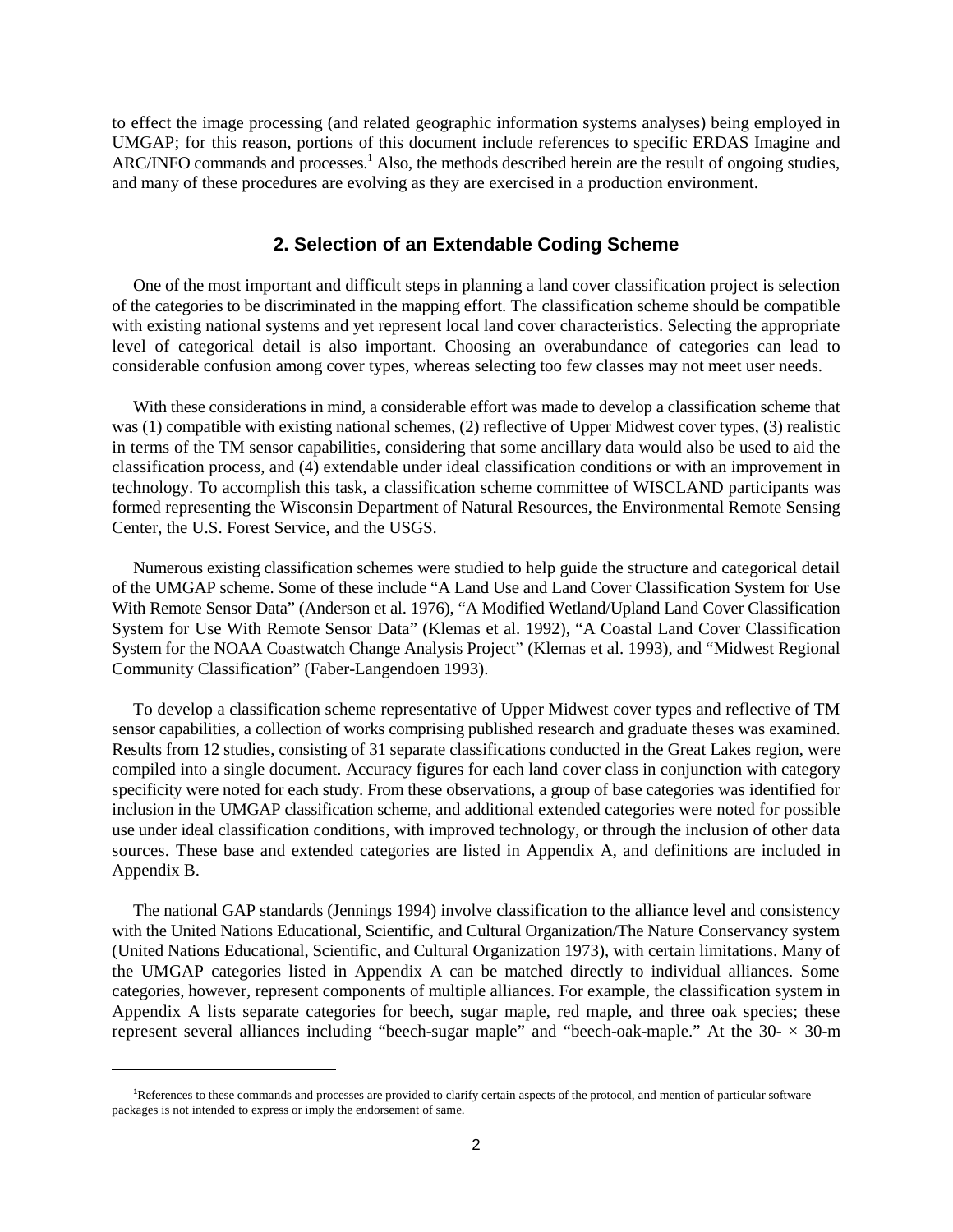(0.09 ha) spatial resolution required by many end users of the UMGAP land cover data, the individual categories listed in Appendix A will be used. During the aggregation from the 0.09 ha initial classification to the final 100-ha GAP minimum mapping unit, the categories will be modified to reflect the standard GAP classes (see Section 6, Post-Classification Processing).

### 2.1 The Upper Midwest Gap Analysis Program Classification System

The classification system is hierarchical in character (i.e., more detailed classes can be collapsed into more general ones). For example, the extended class of "Orchard" can be generalized up one level to "Woody" or two levels to "Agriculture." The classification system is designed with an eye towards "crosswalking" it to other systems where possible. Whereas the system fully exploits the potential of automated image classification, it also recognizes its limitations. It is envisioned that the system can and will be extended through the use of additional land cover categories and other information sources. It provides a point of departure for such applications as GAP analysis. The need for potential extension, however, was recognized from the outset.

### **3. Ground Reference Data**

Ground reference or groundtruth data must be collected to train the computer to recognize the various land cover categories latent in the TM imagery and to assess the categorical accuracy of the resulting classification. Ground reference data generally cannot be collected for large portions of the entire project area; therefore, representative samples are frequently used (Lillesand and Kiefer 1994). Several criteria must be considered when evaluating the suitability of any ground reference data set for land cover classification. First, the data collection method should be systematic, that is, representative of the entire area to be classified. Second, the method must have an element of randomness to avoid selection bias (Ott 1988). Third, a sufficient number of reference samples must be utilized to provide an appropriate sample density and ensure that the classification accuracy is known within a specified confidence level (Thomas and Allcock 1984). Fourth, the reference data must be reasonably contemporary with respect to the acquisition date of the imagery. Fifth, the level of accuracy of the reference data must be high. Last, the classification scheme used for collection of ground reference data must be compatible with the intended image processing classification system.

The UMGAP project includes both the collection of new ground reference data and the incorporation of preexisting reference data sets. For some areas of the region, particularly public lands, adequate ground reference data sets already exist that may meet the requirements for use in training and accuracy assessment. Also, for agricultural areas, previously collected data from the same year as the satellite imagery will be used. For other areas, new reference data will be collected in the field. The collection of new data in the field is described in Section 3.2, Nonagricultural Sample Site Selection and Training. The use of preexisting data is described in Section 3.3, Agricultural Sample Site Selection and Training.

To meet the six criteria outlined above, studies were conducted at the Wisconsin Department of Natural Resources and the Environmental Remote Sensing Center to examine methods for collecting and incorporating ground reference data. These studies were aimed at developing a sampling methodology whereby training and accuracy assessment data are collected simultaneously. Among the advantages of this strategy are the following: (1) redundant field work and data handling are minimized, (2) no changes occur on the ground between acquisition of training data and accuracy assessment data, and (3) discrepancies in the application of the classification system are avoided.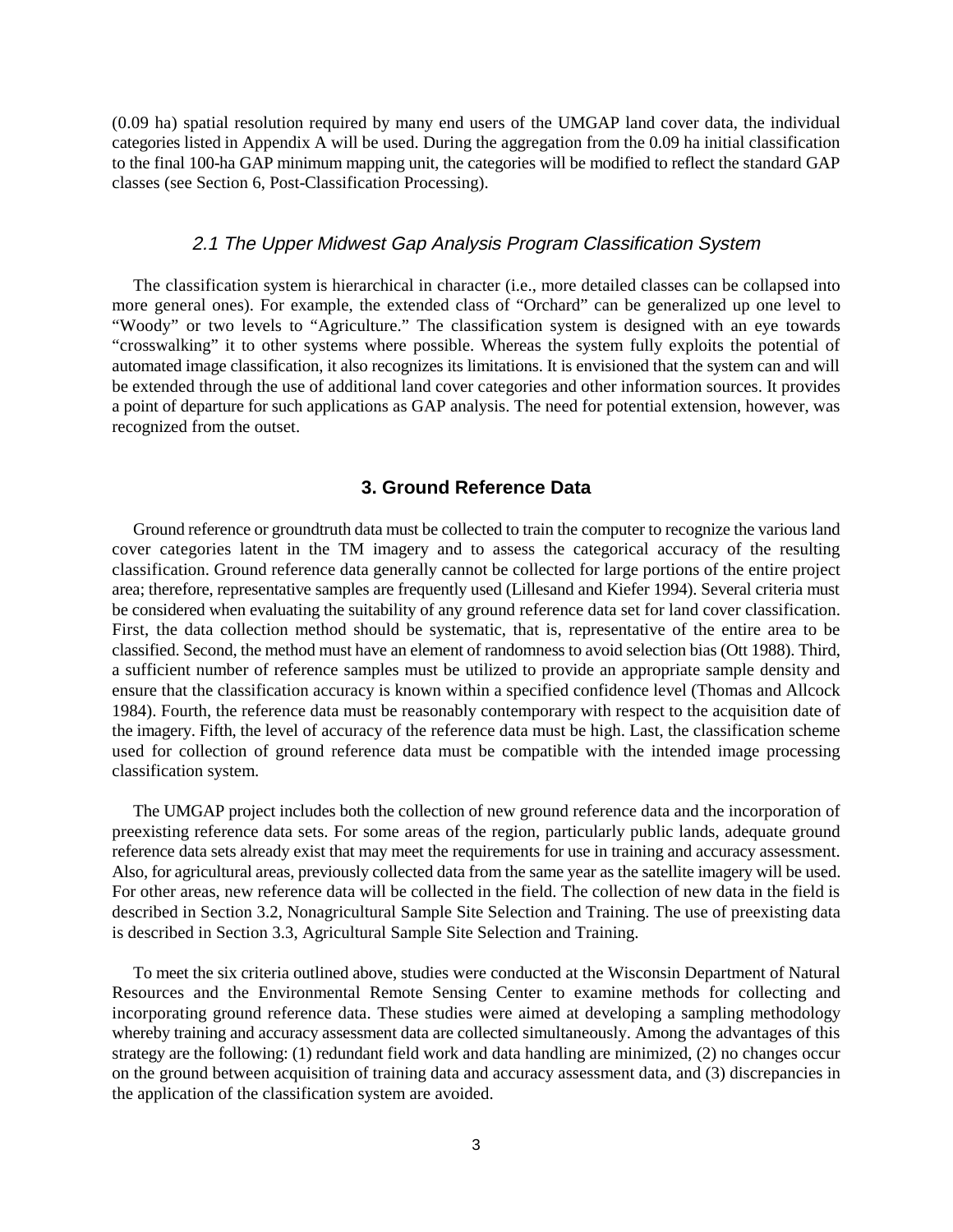### 3.1 Sampling

### **3.1.1 Choosing Appropriate Ground Coverage**

The first step in developing a sampling scheme was to determine the amount of ground area that should be sampled to include an adequate number of polygons for each land cover category. A statewide, completely randomized sampling scheme would require field staff to cover more ground than necessary to accurately represent all land cover categories. Because aerial photography is readily available for the region, and State Department of Natural Resources and other field staff cooperators are skilled in using this medium for navigation and interpretation, it was decided that aerial photos would serve as a base for delineating polygons for ground verification. The extent of individual photos would serve as a logical unit for sampling, thus restricting the ground area covered by field staff.

However, the data collection methods described here involve tradeoffs. These methods should produce a set of reference data representative of the full range of spectral variability present in each satellite image, thus providing ample training data for classification. On the other hand, the nonrandom aspects of the sampling scheme affect the use of these data for certain accuracy assessment purposes. This is discussed in Section 7.2, Thematic Accuracy Considerations.

Two large-area studies in the Great Lakes region by Luman (1992) and Bauer et al. (1994) were examined to help determine the number of photos that should be sampled to adequately represent all cover types. In addition, a pilot project examined previously classified TM scenes centered on various locations throughout Wisconsin. These data were processed by graduate students for various research projects conducted at the Environmental Remote Sensing Center. Four TM classifications capturing agricultural and forested regions of the state were subset in  $2,048 \times 2,048$  pixel arrays and overlaid with a grid representative of 1:20,000 scale photo boundaries. Each photo covered about 4.5 km on a side. The  $2,048 \times 2,048$  pixel array represented approximately 3,775 km<sup>2</sup>, the size of a typical county in Wisconsin. The 1:20,000 scale photography was chosen because it was widely available and could be used as a surrogate for another readily available photo source, 1:40,000 scale National Aerial Photography Program (NAPP) frames.

Examination of the photography grid overlaid on the classified imagery suggested that a sample of about 6% of the photographs would capture enough variability in the scene to represent all but the least frequently present classes. To account for these rare categories, a sample of approximately 50% of the photography frames would be needed, which would involve a cost disproportionate to the importance of the infrequent categories. Other methods will be required to improve the representation of these infrequent categories.

Because current 1:40,000 scale NAPP photography is available to all three states involved in the UMGAP initiative, this product was used rather than the 1:20,000 scale photography. The 6% coverage deemed necessary could easily be transferred to the NAPP frames because a 1:20,000 scale photo covers one quarter of the area of a NAPP photo. The NAPP also has an advantage in that frames are centered on each of the four quarters of the 1:24,000 scale (7.5 min) USGS quadrangle maps ("quarter quads," Figure 1). This allows easy georeferencing of the photo frames in a geographic information system (GIS). In addition, because the NAPP photos cover four times the area of the 1:20,000 scale photos, more opportunities are offered to sample infrequently occurring categories.

Using NAPP photography, the fundamental sampling unit consists of one quarter of a photo, also referred to here as a USGS quarter quarter quadrangle (QQQ). Implementation of the sampling scheme is described below.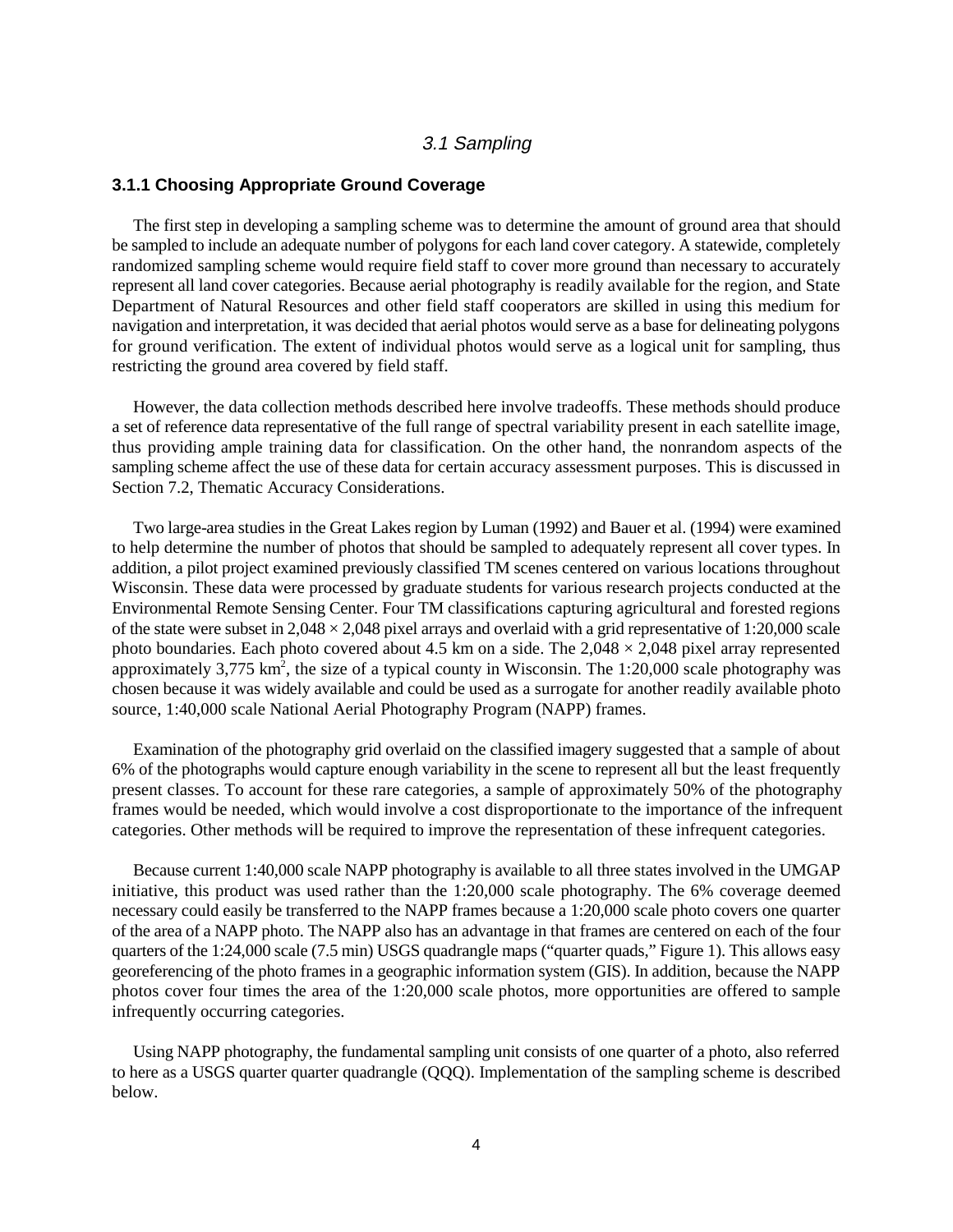

**Figure 1**. Geographically stratified sampling scheme.

### **3.1.2 Quarter Quarter Quadrangle Sampling Scheme**

Completely randomized designs provide the ideal statistical basis for accuracy assessment but can prove impractical to implement (Congalton 1991), whereas a systematic approach is easier to implement but might not be acceptable for accuracy assessment (Congalton 1988). Thus, Congalton (1991) suggests that a combination of the random and systematic approaches be used for selecting samples. For the UMGAP project, a stratified scheme with random eastings and northings was chosen for selecting QQQs in which to delineate ground reference samples. The design allows for an essentially even distribution of sampling units throughout the state. A random north-south and east-west position is applied to each row and column of quad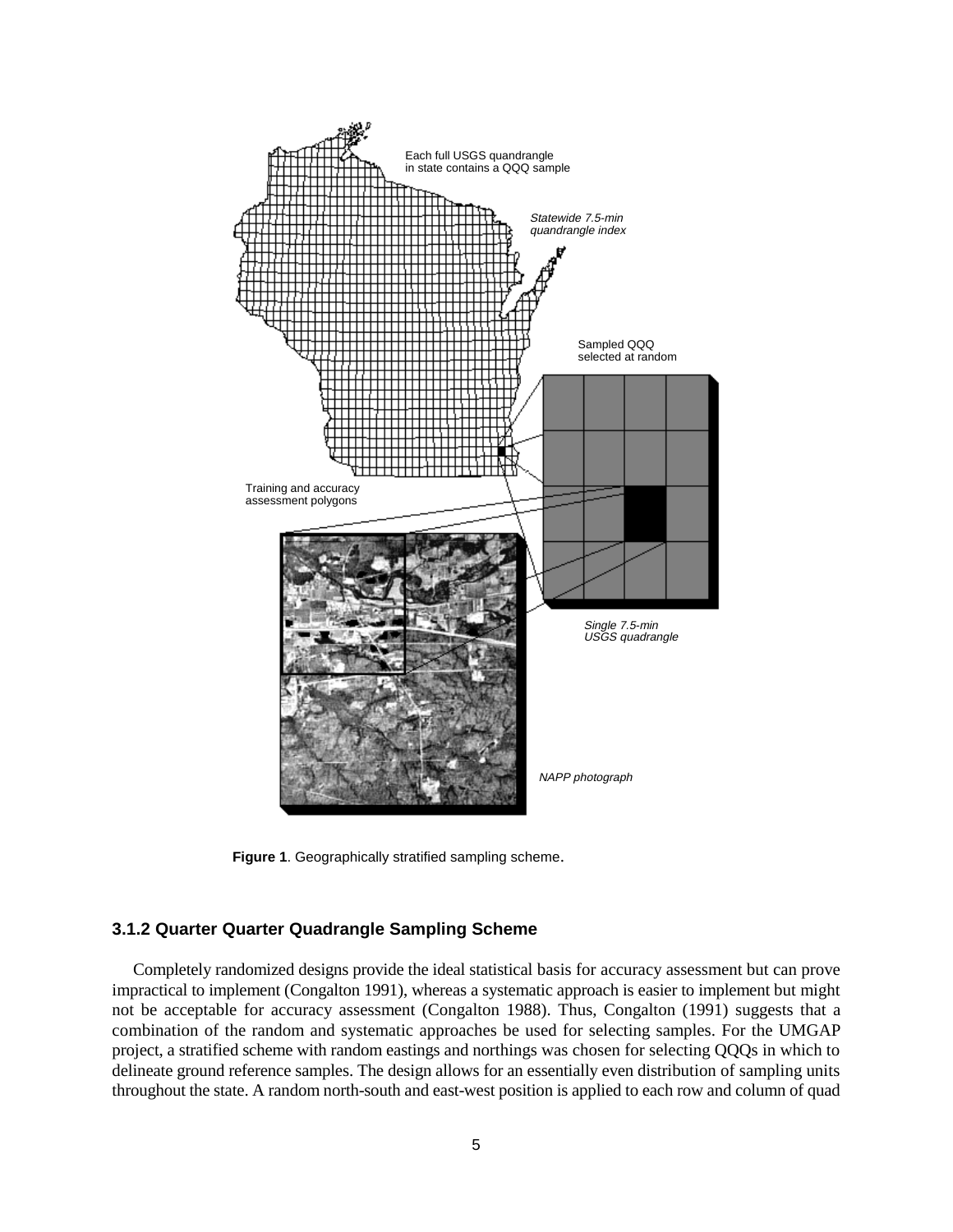sheets to minimize the effect of periodicity in the landscape. Berry and Baker (1968) suggest that this type of scheme is preferred for most land cover investigations, especially when underlying serial correlations (spatial autocorrelation) are unknown.

The sampling scheme is implemented as follows. Each USGS quad in the state, representing a primary cell or sampling stratum, is divided into four columns and four rows resulting in 16 secondary cells, each representing a QQQ. At random, a number (1–4) is assigned to each column and each row of primary cells. The random column assignment represents the north-south position for the secondary cell to be selected and the row assignment represents the east-west secondary cell position. A QQQ then is selected for each quadrangle based on the north-south and east-west random numbers generated (Figure 2).

For example, the northwest primary cell in Figure 2 has a north-south random number of 1 and an eastwest assignment of 2. These random selections place the QQQ for sampling in the first row and second column of the quadrangle.

The NAPP photos corresponding with the selected quarter quad are then acquired. Finally, the appropriate quarter of the NAPP photo, corresponding to the randomly selected QQQ, is delineated as the area within which ground reference polygons will be defined.



**Figure 2**. Geographically stratified sampling scheme with random eastings and northings, shown for 16 U.S. Geological Survey 7.5-min quadrangles.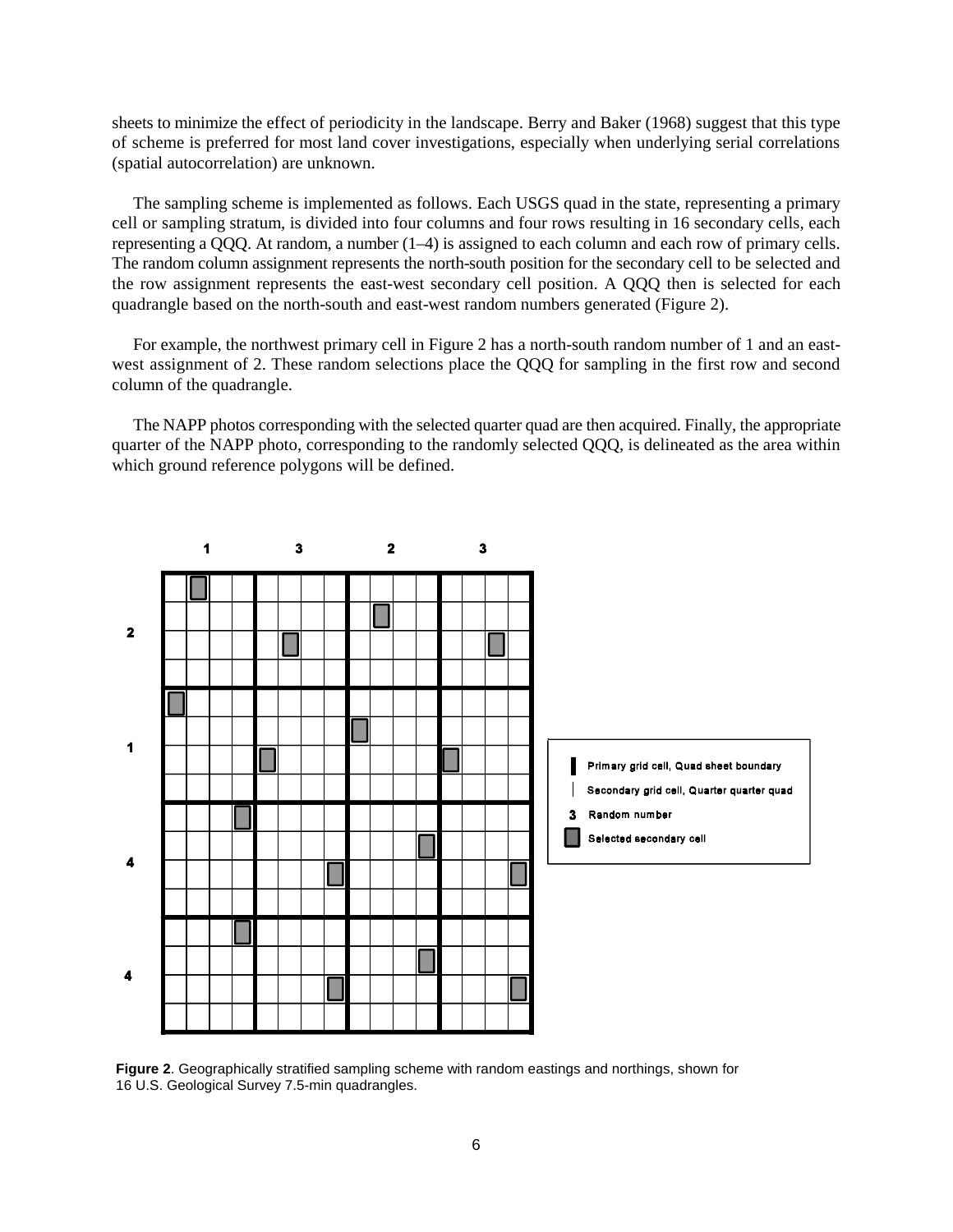### 3.2 Nonagricultural Sample Site Selection and Training

The NAPP photos selected using the above procedure are used by image analysts as a base for delineating ground reference data. It was determined that  $9 - \times 9$ -inch contact prints at 1:40,000 scale would be adequate for this purpose. This format can be conveniently handled in the field and easily transported via mail.

In order to minimize staff time in the field and ensure that useful ground samples are collected, it was decided that sample sites should be chosen by image interpreters in the office, aided by viewing color composites of the TM data to be classified. First, a sheet of mylar is attached over each photo and the appropriate quarter of the NAPP photo is delineated. Next, image interpreters delineate candidate polygons on the mylar within the appropriate quarter using pencil. If sufficient auxiliary information is available to make an identification, the image analyst may pre-identify polygons to expedite the field-checking process.

Several criteria should be used when delineating polygons on photos. First, the polygons should be at least 2 ha. Second, the corresponding area on the TM imagery should be relatively homogenous in tone. Third, with few exceptions, the polygons should be delineated along roads. Fourth, the selected samples should be representative of the range of spectral variability present in the area, based on visual examination of the TM images. Following these guidelines will help ensure that each sample consists of only one cover type, that all cover types are sampled, and that staff can easily access the sites in the field (Figure 1).

As described above, it is important that the composition of the polygon set is representative of the variability in the stratum being used. Polygons may be delineated outside of the selected quarter photo when necessary to represent important spectral features not present in the selected quarter photo or when it is difficult to acquire a sufficient number of polyons in the selected quarter. It is also important to note that strata predominantly composed of agricultural cover will require fewer nonagricultural samples relative to the number of agricultural polygons.

Next, each polygon is assigned a unique number. The sample polygons are then delineated on the satellite imagery using screen digitizing to be used for future processing. The photos with mylar attached are delivered to field staff who field verify and record the UMGAP category associated with each ground sample polygon. Forms and definitions to be used by field staff are included in Appendix B.

| Summary:                                                                                                                                                                                                                                                                                       | <b>Methods:</b>              |
|------------------------------------------------------------------------------------------------------------------------------------------------------------------------------------------------------------------------------------------------------------------------------------------------|------------------------------|
| 1. Select the appropriate NAPP photo and position<br>mylar overlay sheet.                                                                                                                                                                                                                      | 1. Done manually.            |
| 2. Display the TM imagery for the corresponding area.<br>Two images, three bands each, might be displayed<br>side-by-side.                                                                                                                                                                     | 2. Display scenes in Viewer. |
| 3. Select, number, and identify (if possible) at least<br>30 polygons, primarily within the selected quarter<br>photo. Include polygons from other quarters of the<br>photos as necessary. Polygons should be at<br>least 2 ha and reasonably homogeneous in<br>appearance in the raw TM data. | 3. Done manually.            |
| 4. Delineate the selected polygons on the TM data,<br>using screen digitizing.                                                                                                                                                                                                                 | 4. Create vector coverage.   |
| 5. Deliver photos with mylar overlays to field<br>personnel.                                                                                                                                                                                                                                   | 5. Done manually.            |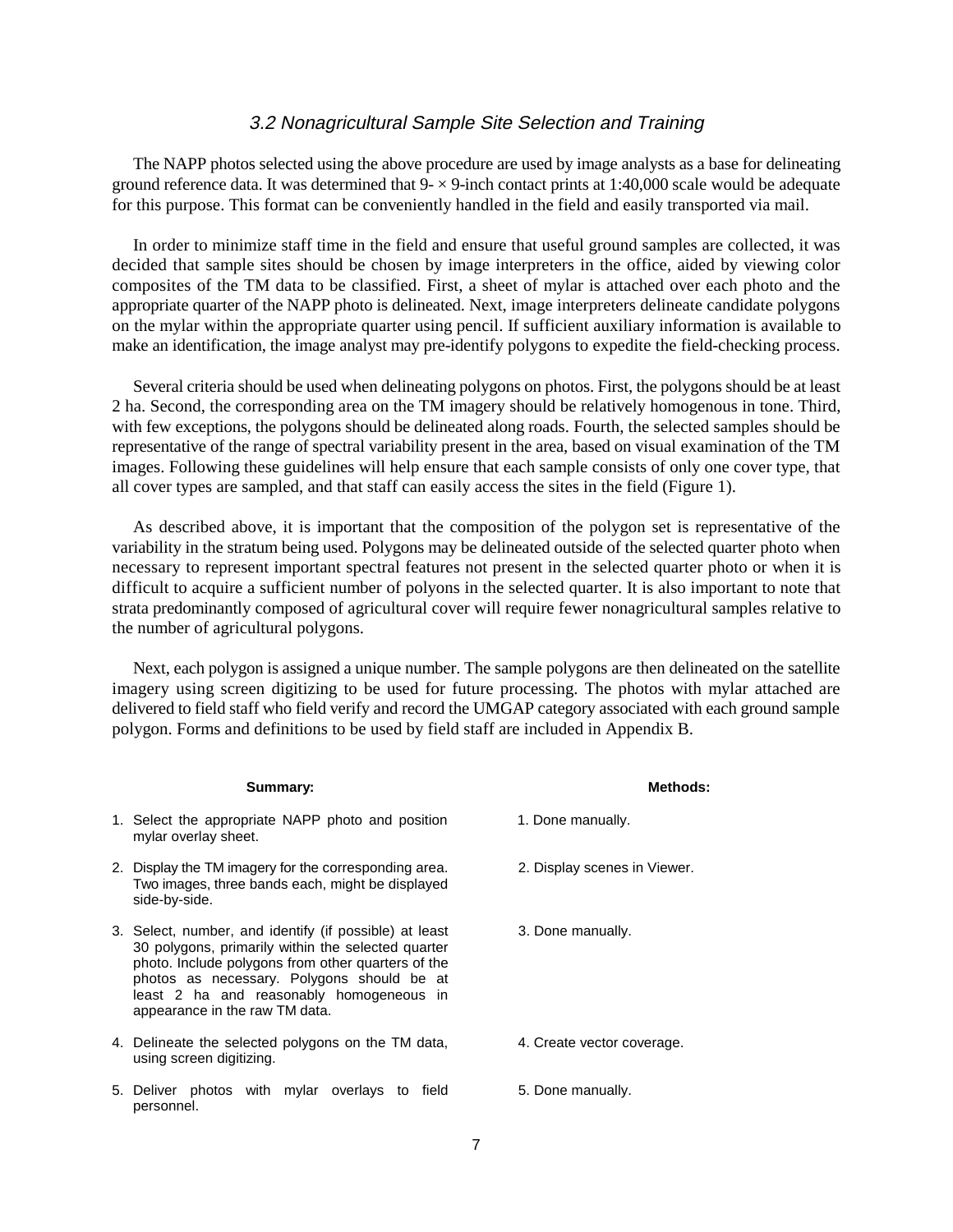### 3.3 Agricultural Sample Site Selection and Training

The crop grown in any given field in the Upper Midwest may change annually (or even intra-annually) because of crop rotation. As a result, the collection date of agricultural ground reference data must match the TM acquisition date as closely as possible. To meet this requirement, photo bases and crop reports will be acquired from county Farm Service Agency (FSA) offices. These data are collected annually by FSA as part of that agency's 35-mm-based crop compliance program. Because these data are typically organized according to tracts of ownership, it is usually necessary to consult a plat map for each of the sections to be sampled to assist FSA in the information compilation process. That is, a list of owners by section usually must be compiled prior to making the information request to FSA.

Results of a pilot study at the Wisconsin Department of Natural Resources and the Environmental Remote Sensing Center showed that acquiring crop data for one public land survey section (nominally 1 mile  $\times$ 1 mile) per QQQ is sufficient to provide agricultural training data for the agricultural base categories listed in Appendix A. The section chosen within the QQQ is deliberately selected by the image interpreter, based on the number of fields and diversity of crops within the section. It should be noted that more sections may be required in predominantly agricultural areas.

The boundary of each field is delineated on the imagery using screen digitizing. Some fields may be split into sub-samples to facilitate training and accuracy assessment.

### 3.4 Identification of Radiometric Normalization Reference Sites

One of the objectives of UMGAP is to provide useful data for land cover change-detection studies. There are a variety of different techniques used for change detection (Khorram et al. 1994; Lillesand and Kiefer 1994). Because some of these techniques require the radiometric standardization of multiple dates of imagery, it is important to be able to identify specific sites on the landscape that experience minimal spectral change over the anticipated period of change detection. These sites are used to radiometrically normalize one image to the other, in a process referred to as relative calibration. This approach was demonstrated by Coppin and Bauer (1994) in a multitemporal change-detection study in Minnesota and was recommended by the Coastal Change Assessment Program change-detection protocol (Khorram et al. 1994; Dobson et al. 1995).

Eckhardt et al. (1990) identified several important considerations for the selection of spectrally invariant sites used for radiometric normalization of multi-date images, including

- The sites must be of approximately the same elevation as the area of interest in the scene.
- The sites should contain little or no vegetation.
- The sites should contain fittle of no veget<br>• The sites must be in a relatively flat area.
- When viewed on a display screen, the sites must have no apparent change in pattern over time.
- As far as possible, the sites should represent a wide range of pixel brightnesses.

During the UMGAP data collection and data processing stages, analysts should attempt to identify potential radiometric normalization sites. To the extent possible, from 10 to 20 well-distributed, radiometrically invariant sites should be identified in each scene. Ground targets will include such features as deep, nonturbid water bodies, roads, parking lots, rooftops, and other sites.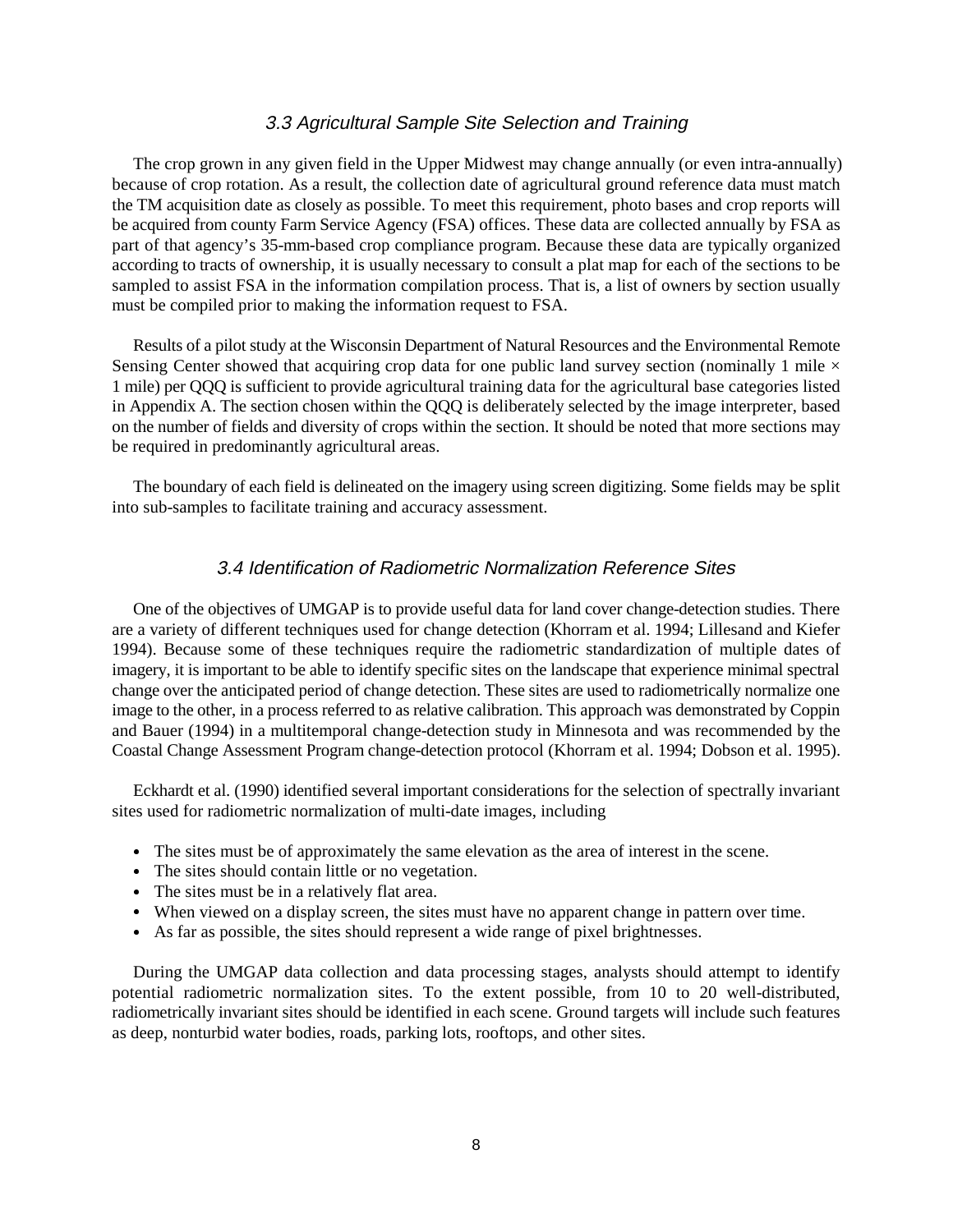### **4. Satellite Image Data**

Image data used for land cover classification can come from a variety of sensors, can be single date or multitemporal, and can be nearly raw or highly manipulated. This project is using two-date Landsat TM scenes, provided by the national GAP program (Jennings 1994). The multiple images that cover the project area need to be modified in several ways, including matching coordinate systems and eliminating areas of overlap between adjacent scenes.

### 4.1 Image Band Selection

The image band selection process was driven by two main criteria: the need for a high level of accuracy, and the need for efficient use of available computer resources. After a number of different tests, it was determined that the best results were obtainable using two-date TM imagery from all six reflectance (nonthermal) bands, compressed to three bands for each date by a principal components transformation. The TM imagery is well suited to this type of land cover classification because of its 30-m resolution and variety of spectral bands, especially in the near- and mid-infrared. The precise dates of imagery to be used vary from area to area as a result of both data availability and temporal variation in vegetation condition across the large area included in the study. In general, one TM image from summer and one from fall were selected to derive the most benefit from seasonal changes in forested areas. Spring and summer images were selected in areas dominated by agricultural cover types.

Because of the very large area involved, the processing and analysis of the 12 bands of data of the combined dates were considered to be a significant problem. Furthermore, it was anticipated that there would be a great deal of redundancy of information among the TM bands on each date because of interband correlation (Lillesand and Kiefer 1994). A number of studies have shown that principal components analysis (PCA) can be used to reduce the number of bands used in image analysis without significant loss of information (Jensen 1986). For this project, several different methods of generating the components were tried. The best results were achieved by creating separately the first three components from each date, then combining the two sets of components into a single six-band image for classification. Preliminary results showed that this combined principal components method produced as accurate classifications as did a larger number of raw image bands and involved significantly less time, effort, and disk space. To get the most benefit from the PCA process, any clouds present in the imagery are masked out prior to generating the principal component bands. Additionally, the principal components are generated separately for each stratum, rather than for the entire scene. These steps are described in more detail in Section 5.2, Scene Stratification.

### 4.2 Removal of Overlap for Adjacent Thematic Mapper Scenes

The numerous TM scenes that compose any state in the Upper Midwest overlap by approximately 35% on each side (and much less in the north-south direction). To reduce processing time, most of this overlap should be eliminated. Deciding which areas of overlap to eliminate is not trivial, especially in light of the need to further subdivide the states into spectrally consistent classification units (SCCUs), described in Section 5.2.

In the overlap area between two neighboring TM scenes, the image analyst must determine which portion of each image will be used for classification and which will be ignored. The two scenes can then be classified separately without processing the overlapping area twice. One consideration in eliminating overlap is the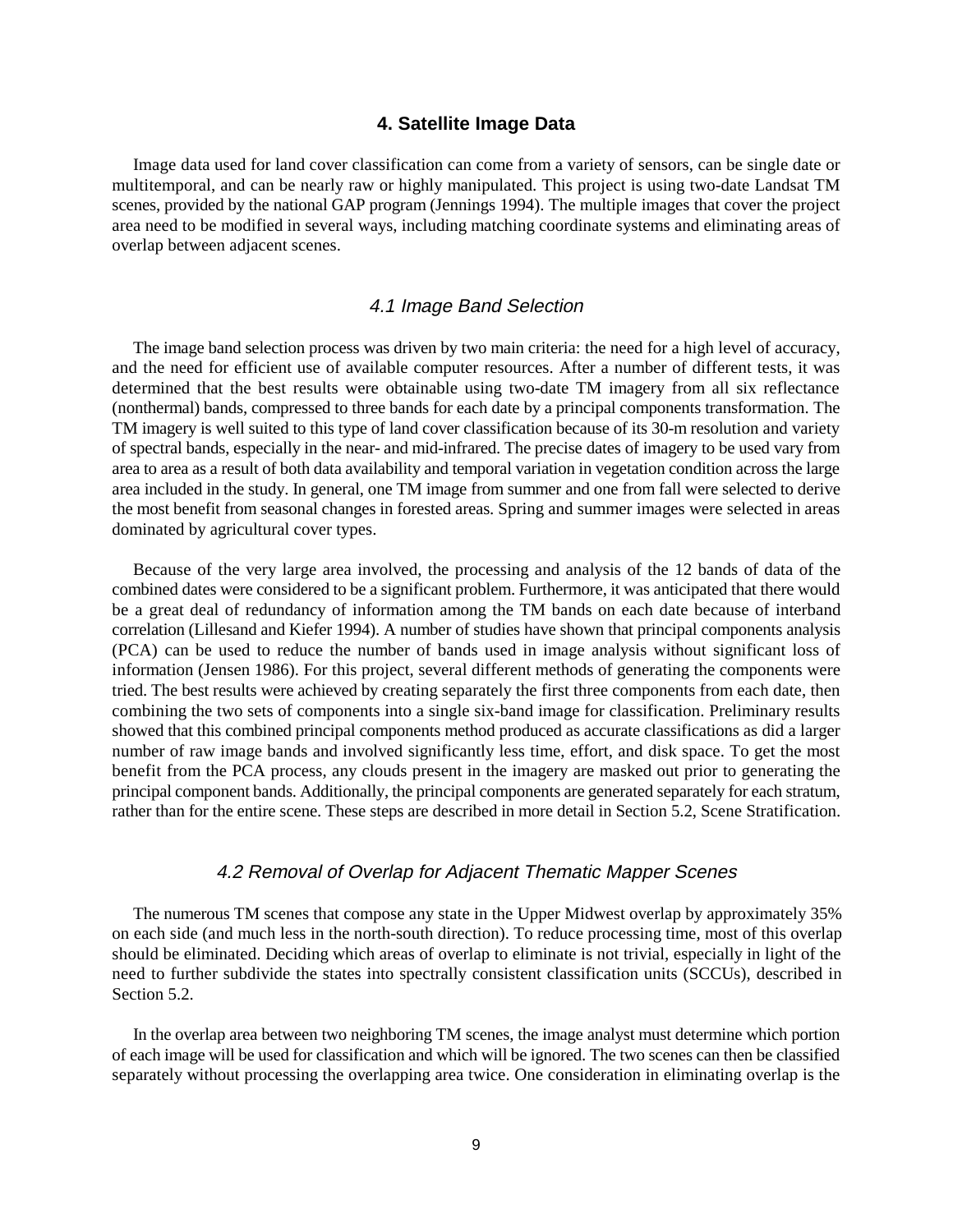presence of stratification unit boundaries (described in Section 5.2). Cloud cover, haze, and general image quality will also affect the decision of which portions of the overlapping areas to assign to a scene.

Screen digitizing is used to select the areas to be classified. A small amount of overlap (approximately 100 pixels) should remain between scenes. This area of overlap is used to compare the compatibility of the two classifications when completed and ensure that no gaps exist between images after they are stitched together.

### **5. The Classification Process**

The UMGAP image processing methodology is the end-product of extensive research and development. It consists of two major procedures: stratification of the image data into several types of discrete units and classification of the pixels in each unit. These procedures are designed to maximize the accuracy and completeness of the resulting output maps. The entire process is described in proper order in a 14-step summary in Section 5.1.

Automated classification is the process of systematically extracting useful land cover information from raw remotely sensed imagery. The most well-developed methods of classification are based on analysis of spectral patterns among a set of image bands. A number of different classification algorithms have been employed; most such methods can be categorized as supervised, unsupervised, or hybrids of the two (Lillesand and Kiefer 1994). To determine the best automated classification methodology for this project, a series of tests was conducted and a set of protocols for the classification process was developed based on the results.

As described in Section 5.2, the satellite imagery are stratified in several ways. Where clouds are present, they are masked out. Next, urban areas are classified separately. Each scene is then broken up into a number of SCCUs, based in part on ecoregions but modified as necessary by photomorphic features of the imagery. Within each of these strata, wetlands are cut out (using existing digital wetlands boundary maps) and processed separately. The bulk of each stratum (the portion outside of all clouds, urban areas, and wetlands) is classified using a hybrid method referred to as guided clustering, followed by maximum likelihood classification. Wetlands are classified separately using traditional unsupervised clustering or guided clustering followed by maximum likelihood classification.

### 5.1 The Upper Midwest Gap Analysis Program Classification Process: A 14-Step Summary

The classification process consists of a series of 14 steps. These steps are described in more detail in Sections 5.2 through 5.6. To summarize the entire process, the 14 steps are listed here and are shown conceptually in Figure 3.

- 1. Delineate all cloud-covered areas in the scene and remove them from both image dates.
- 2. Delineate all urban areas and copy them from the parent images to separate files.
- 3. Compute principal components for urban areas separately for each date and combine the first three principal components from each date into a single urban principal component file.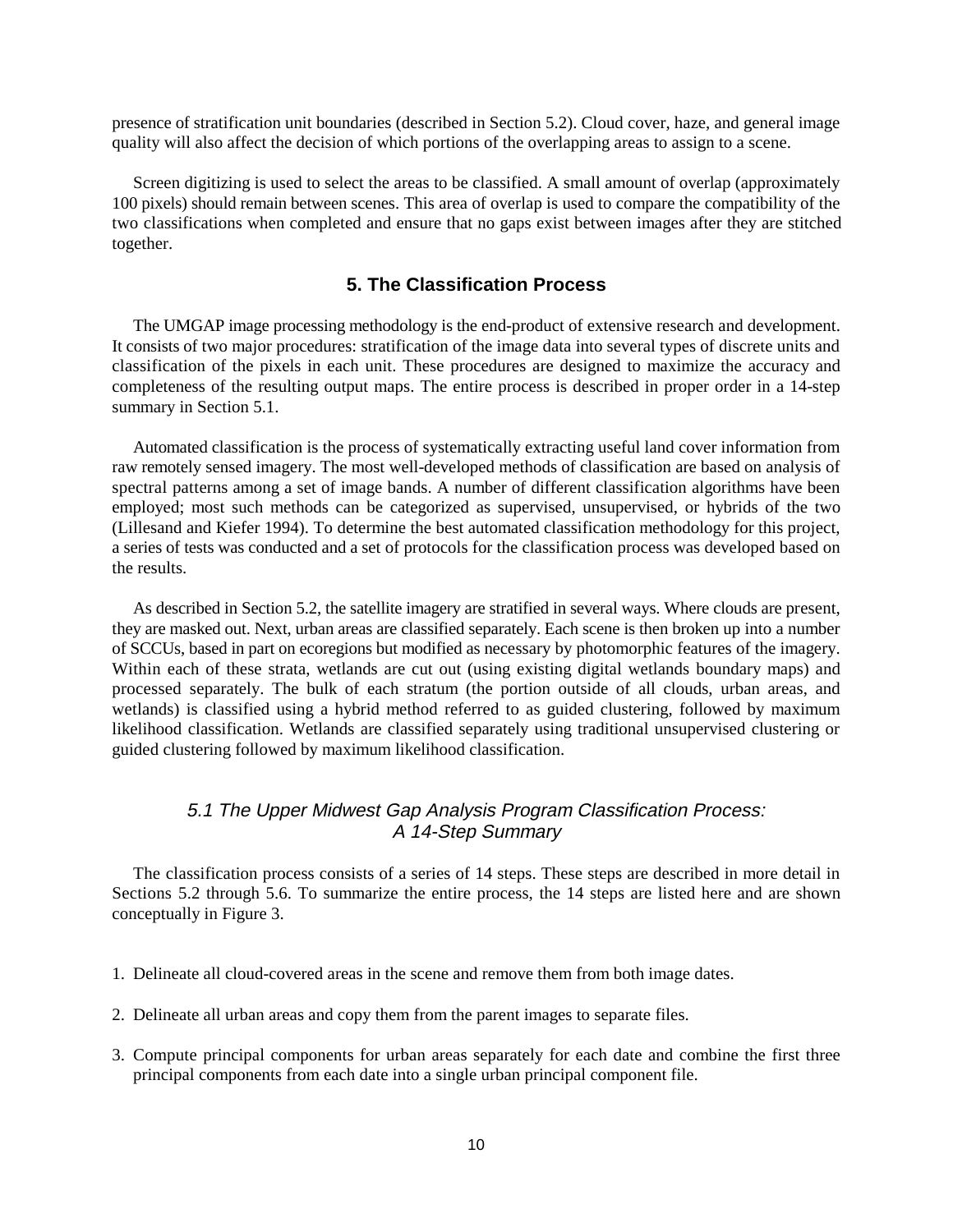

**Figure 3**. The Upper Midwest Gap Analysis Program classification process in 14 steps.

- 4. Use unsupervised clustering of the principal component bands to classify all urban areas into categories of "High intensity urban," "Low intensity urban," and "Other." Retain the "High intensity urban" and "Low intensity urban" pixels for subsequent replacement into the final classification and mask them out from the TM scenes. Do not retain "Other" pixels, which will be reclassified in the original image data set.
- 5. Delineate SCCUs in the original nonurban image data set based on photomorphic interpretation of the ecoregion map.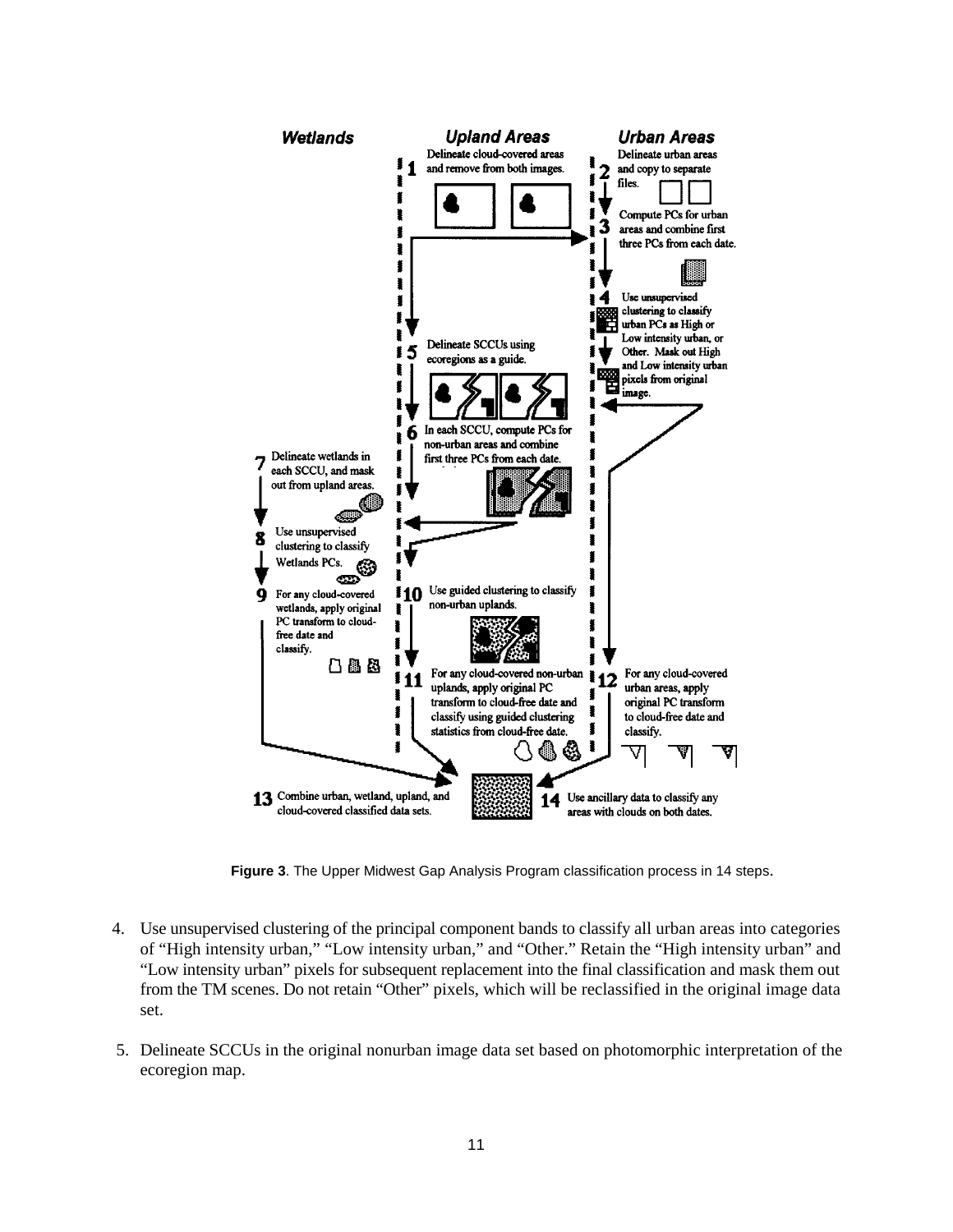- 6. Within each SCCU, compute principal components for each image date separately for all remaining pixels in the parent data set (original - [clouds + "High intensity urban" + "Low intensity urban"]). Combine the first three principal components for each date into a single nonurban image data set.
- 7. Delineate all wetlands in each SCCU and remove them from the image.
- 8. Classify wetland areas in each SCCU using unsupervised clustering (or guided clustering) followed by maximum likelihood classification.
- 9. For any cloud-covered wetland areas, apply the original principal component transform to the cloud-free date and classify.
- 10. Classify nonurban upland areas in each SCCU using guided clustering followed by maximum likelihood classification.
- 11. For any cloud-covered nonurban uplands, apply the original principal component transform to the cloudfree date and classify using unsupervised clustering.
- 12. For any cloud-covered urban areas, apply the original principal component transform to the cloud-free date and classify.
- 13. Insert the "High intensity urban," "Low intensity urban," wetlands, and all single-date cloud-free classified areas into the nonurban upland classified data set.
- 14. Use ancillary data to classify all areas cloud covered in both image dates.

### 5.2 Scene Stratification

Classification projects in the past have realized improved accuracy as a result of scene stratification (Stewart 1994). This involves segmenting a large study area into smaller (more spectrally consistent) regions prior to classification. Several stratification methods were investigated for this project, including masking of urban areas, stratification by ecoregion, and subdivision of ecoregions using wetland/upland boundaries.

### **5.2.1 Clouds**

If clouds are present in either date of imagery, screen digitizing is used to delineate them. The analyst visually identifies clouds in the imagery and also identifies cloud shadows based on their proximity to clouds. The clouds and cloud shadows are then masked out. During the classification process, these areas are classified based only on the data from the cloud-free date. Areas with clouds on both dates should be few in number and will either be classified using ancillary data only or left unclassified.

### **5.2.2 Urban Areas**

Urban areas are often difficult to classify because they are a mixture of many cover types (Kramber and Morse 1994). Highly reflective urban cover is often confused with bare soil, resulting in errors of omission and commission with agriculture. Many authors have found that this problem can be overcome by classifying urban areas separately from nonurban areas (Robinson and Nagel 1990; Northcut 1991; Luman 1992).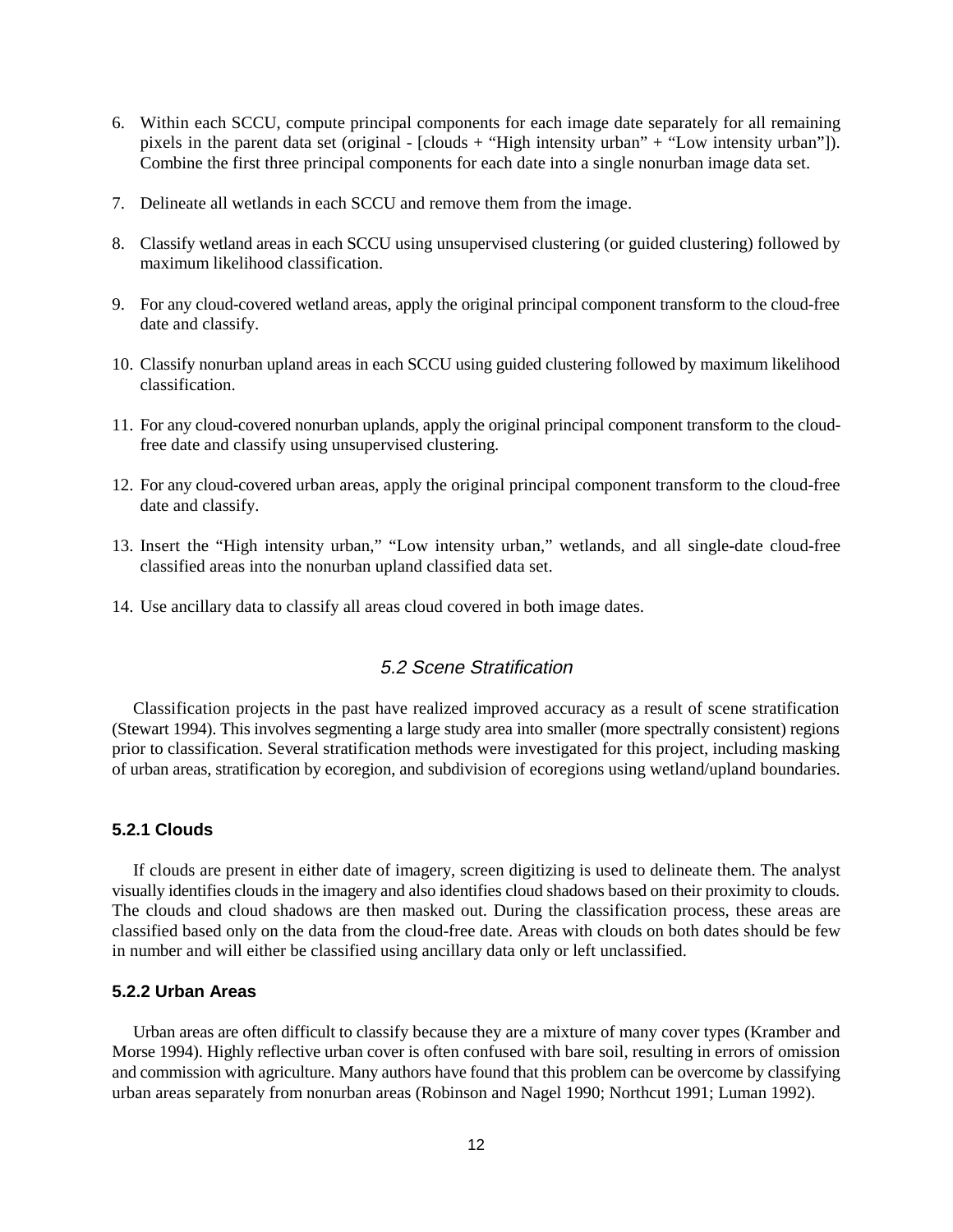Urban areas are copied to a separate file for classification. The TIGER Line Files from the 1990 Census are overlaid on an image backdrop as a guide and the analyst delineates boundaries around urban areas. The analyst may also refer to NAPP photos to assist in identifying urban areas. The urban areas are classified as high intensity urban, low intensity urban, or nonurban. After classification, those portions of the delineated urban areas classified as high intensity urban or low intensity urban are masked out of the TM images, whereas those portions of the delineated urban areas classified as nonurban are not masked out. Thus, any pixels within the delineated urban areas that have nonurban land cover will be classified with the remainder of the scene.

### **5.2.3 Spectrally Consistent Classification Units**

 Each scene is divided into several photomorphic SCCUs (Figure 4). These strata are based on ecoregion boundaries but are modified as necessary to delineate areas of relatively uniform appearance (including phenological regions and atmospheric influences) present in the image and not accounted for (or adequately represented) in the ecoregions. A variety of maps of ecoregions and landscape units have been proposed for stratification of remotely sensed data prior to classification (Stewart 1994); the SCCUs for UMGAP are based on the regional landscape ecosystems described by Albert (1995). After delineating SCCUs, the analyst should buffer each region by approximately 500 m, extending each into adjacent SCCUs, to assist in postclassification edge matching. At state borders, a buffer region extending approximately 3,000 m beyond the boundary should be included. As described in Section 4.1, principal components for each SCCU are generated separately for each date of imagery. The first three principal component bands from each date are then combined, making a single six-band image for each SCCU.

### **5.2.4 Wetlands**

Numerous researchers have classified wetlands in the Upper Midwest with varied success (e.g., Best 1988; Cosentino 1992; Polzer 1992). Wetland classification accuracy is sometimes unacceptably low because wetland vegetation often appears spectrally similar to upland cover types. Because of this problem, it has been suggested that "current satellite technology is most valuable when used in conjunction with digital data derived from aerial photography and other sources" (Federal Geographic Data Committee 1992). For this reason, wetland surveys based on aerial photography, such as the National Wetlands Inventory, are being used to extract wetlands from each stratum of the satellite imagery after principal components are generated. Uplands and wetlands can then be processed separately. Only the most-generalized level of the wetlands inventory (wetlands versus uplands) is used to avoid tying the UMGAP classification to the potentially obsolete details of the photo-based inventory.

This procedure limits the confusion between upland and wetland types to those instances where errors of omission or commission exist in the wetlands inventory data. At the same time, using the satellite data for classification within wetland boundaries ensures that the classification of these areas is as current as possible and provides a uniform interpretation scale for both wetlands and uplands. For those who prefer the sometimes dated (but more detailed) National Wetlands Inventory data, these data can be "burned into" the TM classification at a later time.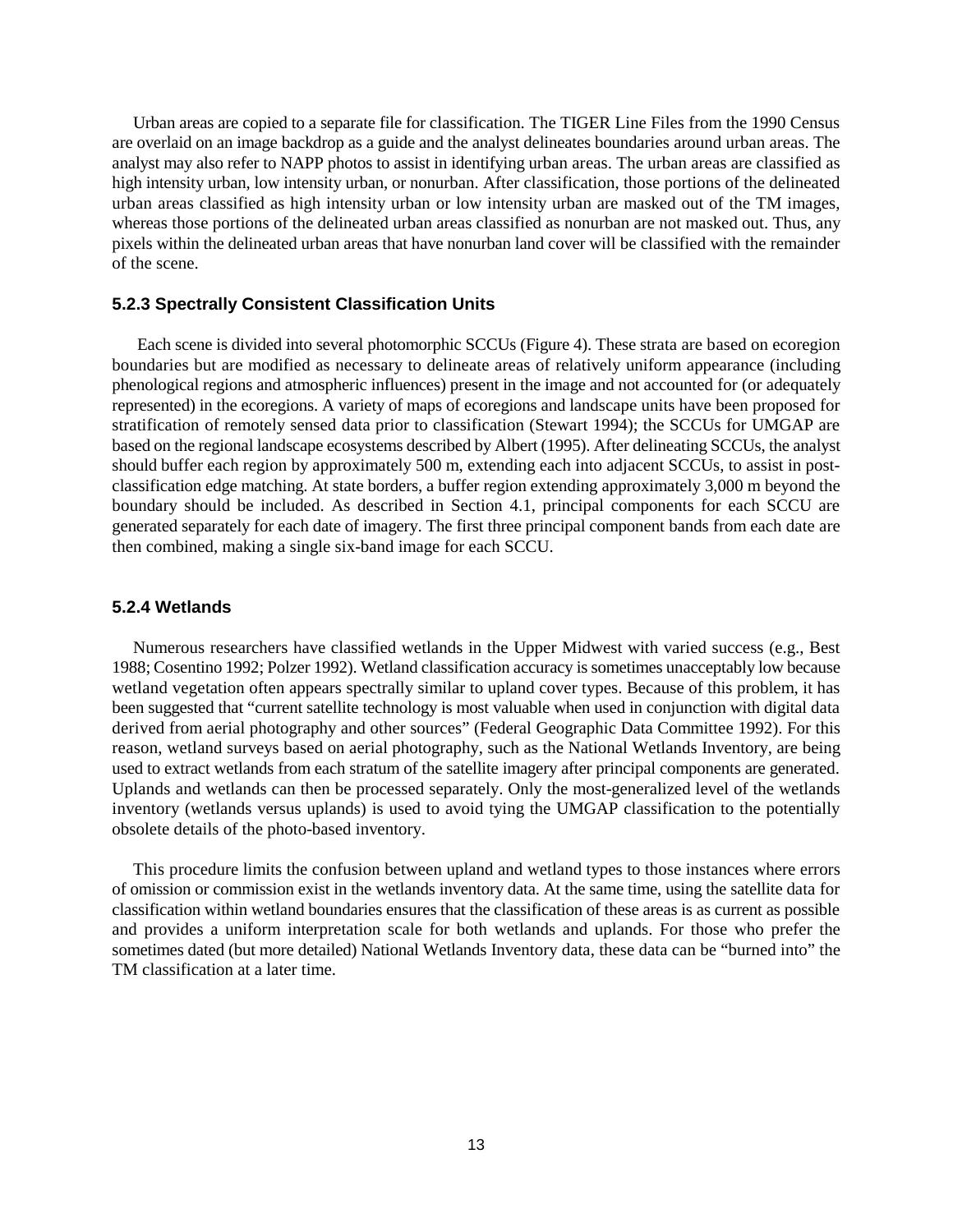



### **Summary:** Methods:

- appear on either date's image. Mask out these clouds.
- 2. Overlay TIGER Line files on the TM imagery and 2. Use AOI and Subset. For each date's image:<br>
perform screen digitizing to delineate urban areas. Run Principal Components, in 16-bit mode, with

- 1. Use screen digitizing to delineate any clouds that 1. Use "Mask" model (in-house) in Spatial Modeler.
	- perform screen digitizing to delineate urban areas. Run Principal Components, in 16-bit mode, with Extract (copy) the urban areas from each date of the first three components for output. Run PCA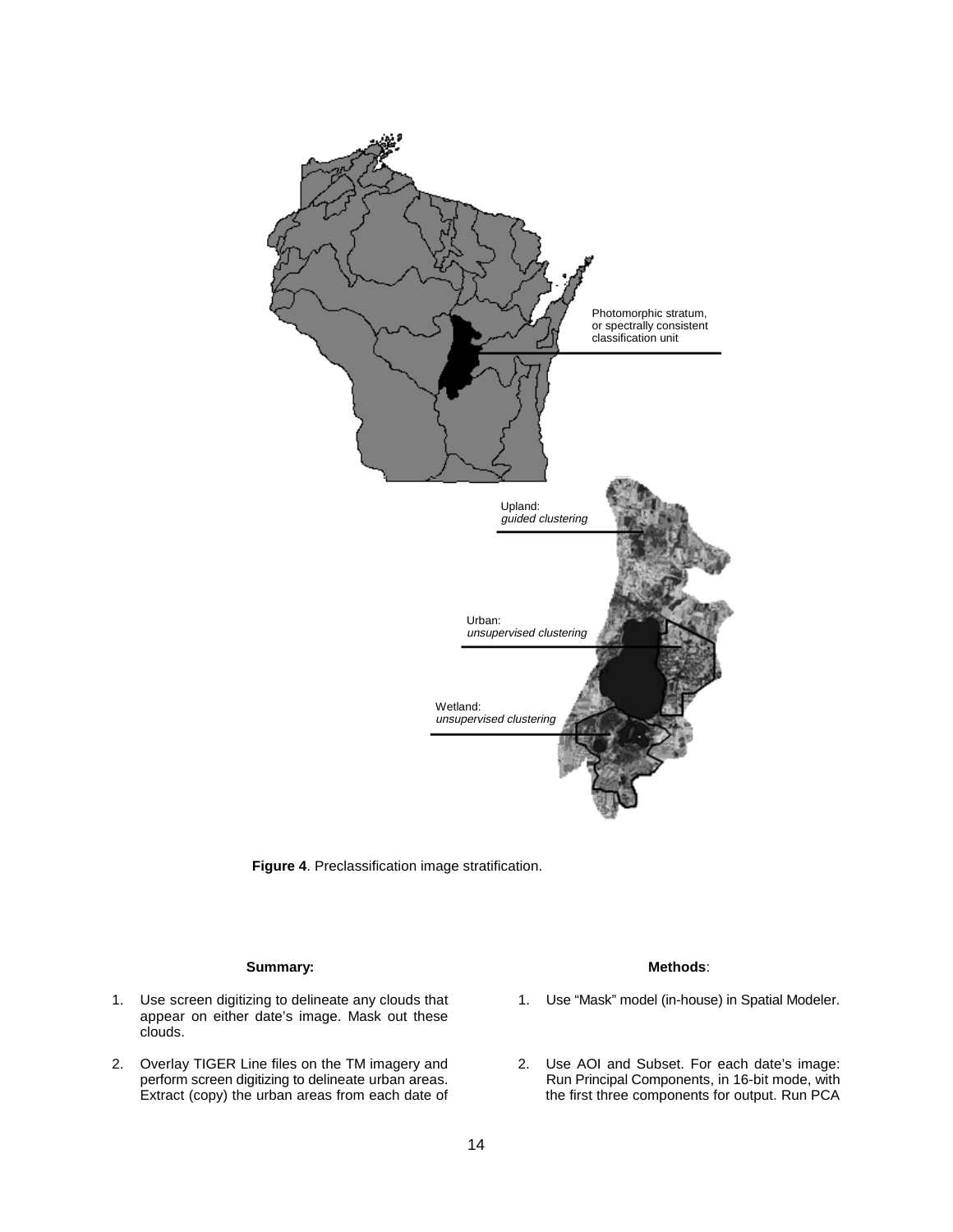TM imagery, but do NOT mask them out. In the Stats Model (Imagine). Run C program (in-<br>urban files, compute principal components bouse) to format principal component statistics. urban files, compute principal components separately for each date and combine the first Run principal component 16-to-8 bit adjustment three principal components from each date into a model (in-house). Use Layer Stack to combine single file. **principal component files into a six-band file.** principal component files into a six-band file.

- 3. Classify the extracted urban area principal 3. See Section 5.3, Unsupervised Clustering of component bands into high intensity urban, low Urban Areas. intensity urban, and nonurban classes. In the TM scene for each date, mask out pixels classified as high intensity urban or low intensity urban in the urban file. Do NOT mask out pixels within the delineated urban areas that were classified as nonurban.
- 4. Overlay Albert's ecoregion boundaries on top 4. In Arc/Info, intersect ecoregions with outline of present in the image and are not accounted for, or buffer should be left around the edge of each SCCU. Cut each date's image along the SCCU boundaries.
- 5. For each SCCU, generate principal component 5. For each SCCU: Run Principal Components, in principal component bands from both images into a single file.
- 6. Import digitized wetland boundaries from photo-<br>based inventory. Register the digitized wetland file and some vertlands file. Use Vector Query Tool to select to the TM imagery. Within each SCCU, overlay classification. Mask out the wetlands from the place 0s (zeros) in upland file. remaining (upland) portion of the SCCU.

- 
- of the image. Delineate SCCU boundaries, image to produce polygons. Build the new which reflect photomorphic features (including coverage. In Imagine, display image and overlay phenological regions and atmospheric influences) vectors. Use the Vector Query Tool to select<br>
present in the image and are not accounted for, or solutions for AOI. Add selected polygons to AOI accurately represented in, the ecoregions. A 500-m and save to file. Warp/Reshape AOIs to match<br>buffer should be left around the edge of each photomorphic features. Use Subset with AOIs.
- bands from the first date of imagery and from the 16-bit mode, with the first three components for second date of imagery. Combine the first three  $\frac{1}{2}$  output. Run PCA Stats Model (Imagine), second date of imagery. Combine the first three output. Run PCA Stats Model (Imagine),<br>
principal component bands from both images into principal component stats formatting program (in-house), and principal component 16-to-8 bit adjustment model (in-house). Use Layer Stack to combine principal component files into a six-band file.
- based inventory. Register the digitized wetland file wetlands file. Use Vector Query Tool to select to the TM imagery. Within each SCCU, overlay polygons for AOI. Add selected polygons to AOI wetland polygons and extract wetland pixels. and save to file. Use Subset with AOIs. Use Set aside the wetlands portion for separate mask model (in-house) in Spatial Modeler to

### 5.3 Unsupervised Clustering of Urban Areas

When all of the urban areas have been delineated with screen digitizing, copy them from the TM imagery. Principal component bands are generated as described in Section 5.2. An unsupervised classification is performed on the extracted urban file, and the two urban classes, high intensity urban and low intensity urban, are differentiated. These pixels are masked out of the TM scene to be burned back in during the post-classification phase (see Section 6). All other pixels in the delineated urban areas are designated nonurban and are *not* masked out of the TM scene.

Because the urban areas were extracted prior to the creation of the SCCUs, all the urban areas in a scene are classified together.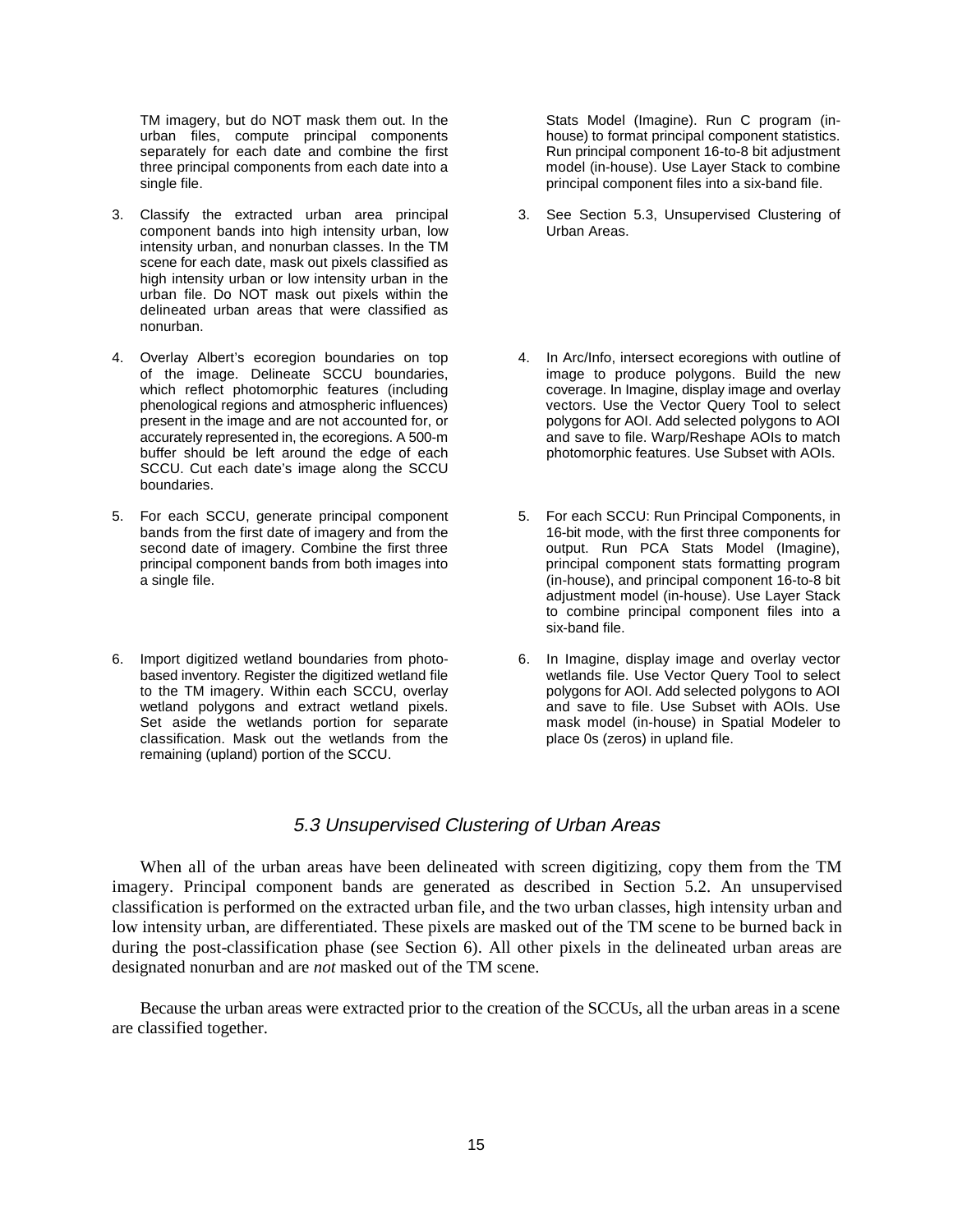### Summary: **Methods: Methods: Methods: Methods: Methods: Methods: Methods: Methods: Methods: Methods: Methods: Methods: Methods: Methods: Methods: Methods: Methods: Methods: Methods: Met**

- 1. Using an unsupervised ISODATA routine, cluster 1. Using the AOIs from Section 5.2, run ISODATA<br>the extracted urban areas.<br>with AOI option. the extracted urban areas.
- 2. If desired, perform maximum likelihood 2. Run maximum likelihood classifier. classification of the urban areas with the clusters from ISODATA.
- 3. Recode subclasses as either high intensity urban, 3. Use Recode. low intensity urban, or nonurban.
- 4. Use the high intensity urban and low intensity 4. See Section 5.2. urban pixels as a mask for the rest of the TM scene, as described in Section 5.2.

- 
- 
- 
- 

### 5.4 Unsupervised Clustering of Wetlands

Wetland areas are cut from each SCCU during the stratification stage, after performing the principal components transformation described in Section 5.2 on each SCCU. The resulting wetlands-only portion of the TM image are clustered using an unsupervised ISODATA routine. Spectral clusters are labeled based on the wetlands inventory and other data sets as necessary. After classification of the remainder of the TM scene, the condensed wetland information classes are inserted into the final upland classification file. Note that extracting wetlands from the imagery should leave "holes" of zero value pixels in the TM data. This procedure should speed machine processing and mitigate confusion for image analysts concentrating on the upland data.

In some instances, when adequate training data are available, guided clustering may be used for wetlands classification rather than unsupervised clustering. The guided clustering methodology is described in Section 5.5.

### **Summary:** Methods:

- 1. Using an unsupervised ISODATA routine, cluster 1. Using the AOIs from Section 5.2, run ISODATA the wetlands-only portion of the TM image. with AOI option.
- 2. Perform maximum likelihood classification of the 2. Run maximum likelihood classifier. wetlands areas with selected clusters from ISODATA.
- 3. Label spectral clusters based on Wisconsin 3. Recode classes. Wetlands Inventory or other data.

- 
- 
- 

### 5.5 Guided Clustering

Prior land cover classification projects have employed both supervised and unsupervised classification methods (Jensen 1986). Both methods, however, have inherent difficulties that make the classification process more costly and less reliable. Bauer et al. (1994) found that supervised techniques were inadequate for large-area classifications in the Upper Midwest region because of forest complexity, poor spectral separability, and the extensive manual processing required. In an attempt to resolve these problems with traditional supervised classification methods, a number of new techniques have been suggested.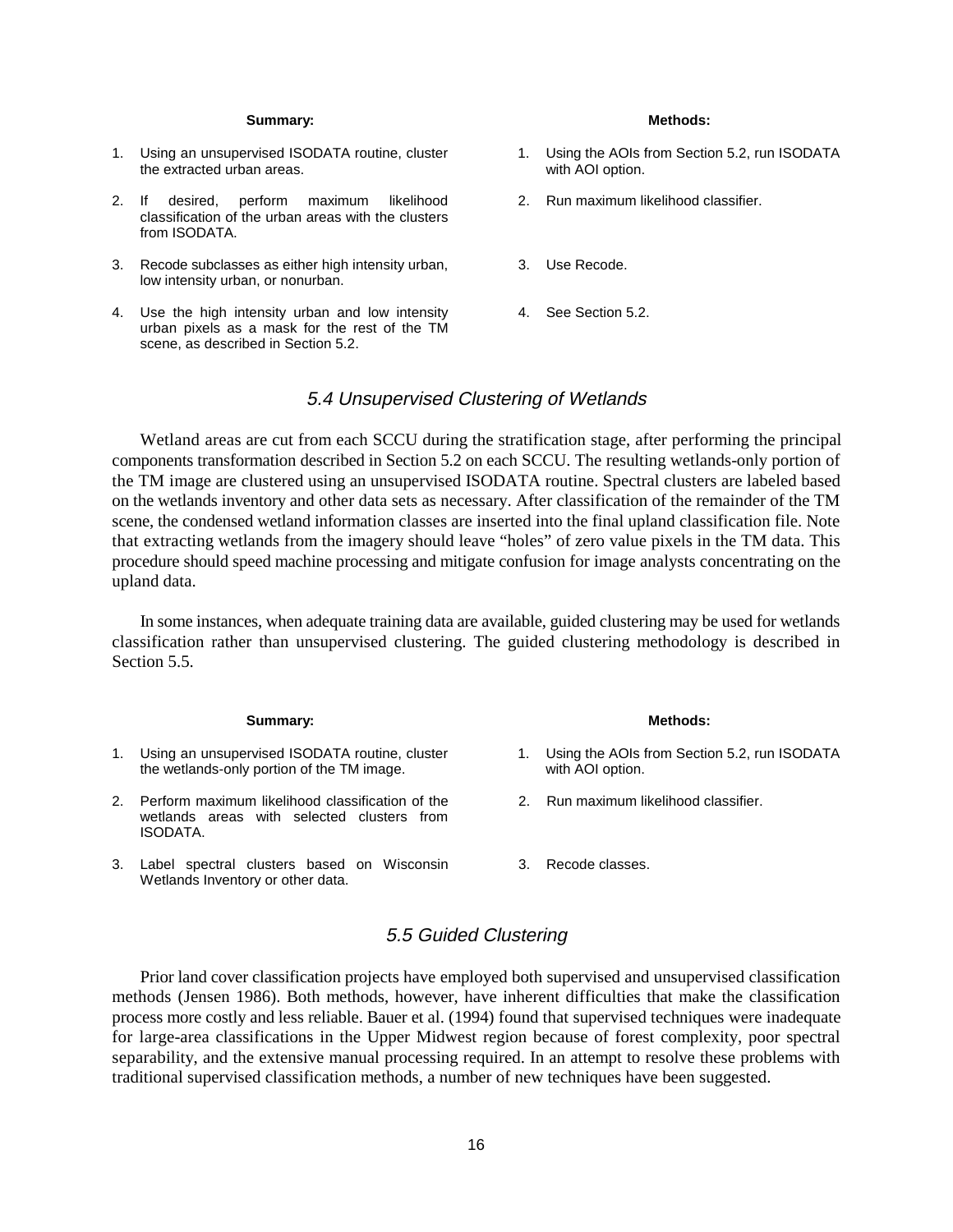Unsupervised techniques have the advantage of eliminating the costly and intensive training set delineation process of supervised classification, but identifying the resulting clusters can be difficult. Variability in different analysts' interpretation of the output of unsupervised classifiers may threaten the accuracy and objectivity of these classifications (McGwire 1992). Also, unsupervised classifiers reduce the ability of the analyst to control which classes are defined.

Guided clustering, the approach taken here, represents an alternative to supervised and unsupervised classification techniques (Lime and Bauer 1993; Bauer et al. 1994). It avoids most of the major pitfalls of the previous methods and appears well suited to large-area classifications with complex cover types. In guided clustering, the analyst delineates training sets for each cover type. Unlike the training sets used in traditional supervised clustering methods, these training sets need not be perfectly homogenous. For each information class, an unsupervised clustering routine is used to generate 20 or more spectral signatures from the class' training sets. These signatures are examined by the analyst; some may be discarded or merged and the remainder are considered to represent spectral subclasses of the desired information class. Signatures are also compared among the different information classes. Once a sufficient number of such spectral subclasses have been acquired for all information classes, a maximum likelihood classification is performed with the full set of refined spectral subclasses. The subclasses are then aggregated back into the original information classes.

### **Summary:** Methods:

- 1. The analyst delineates training pixels for 1. Use Vector Query Tool with Arc coverage. Use<br>1. Information class X. appropriation and the straining pixels for the query to select polygons based on SCCU
- 2. Cluster class X pixels into spectral subclasses 2. ISODATA. X1..Xn using an automated clustering algorithm.
- signatures as appropriate. A progression of modify as desired. clustering scenarios (e.g., from 3 to 20) should be investigated, with the final number of clusters and merger and deletion decisions based on such factors as (1) display of a given class on the raw image, (2) multidimensional histogram analysis for each cluster, and (3) multivariate distance measures (e.g., transformed divergence or Jeffries-Matusita distance).
- 4. Repeat steps 1–3 for all additional information 4. Repeat steps 1–3. Use Append option in
- 5. Examine ALL class signatures and merge or delete 5. Evaluate signatures in Signature Editor and signatures as appropriate. The modify as desired.
- 6. Perform maximum likelihood classification on the 6. Run maximum likelihood classifier. entire SCCU with the full set of spectral subclasses, saving the Probability Density Function image.
- 7. Aggregate spectral subclasses back to the original **7.** Use Recode. information classes.

- query to select polygons based on SCCU ID, class, and assessment or training status. Convert to AOI.
- 
- 3. Examine class X signatures and merge or delete 3. Evaluate signatures in Signature Editor and

- classes. Signature Editor to unite all spectral signatures for all classes in a single file.
	-
	-
	-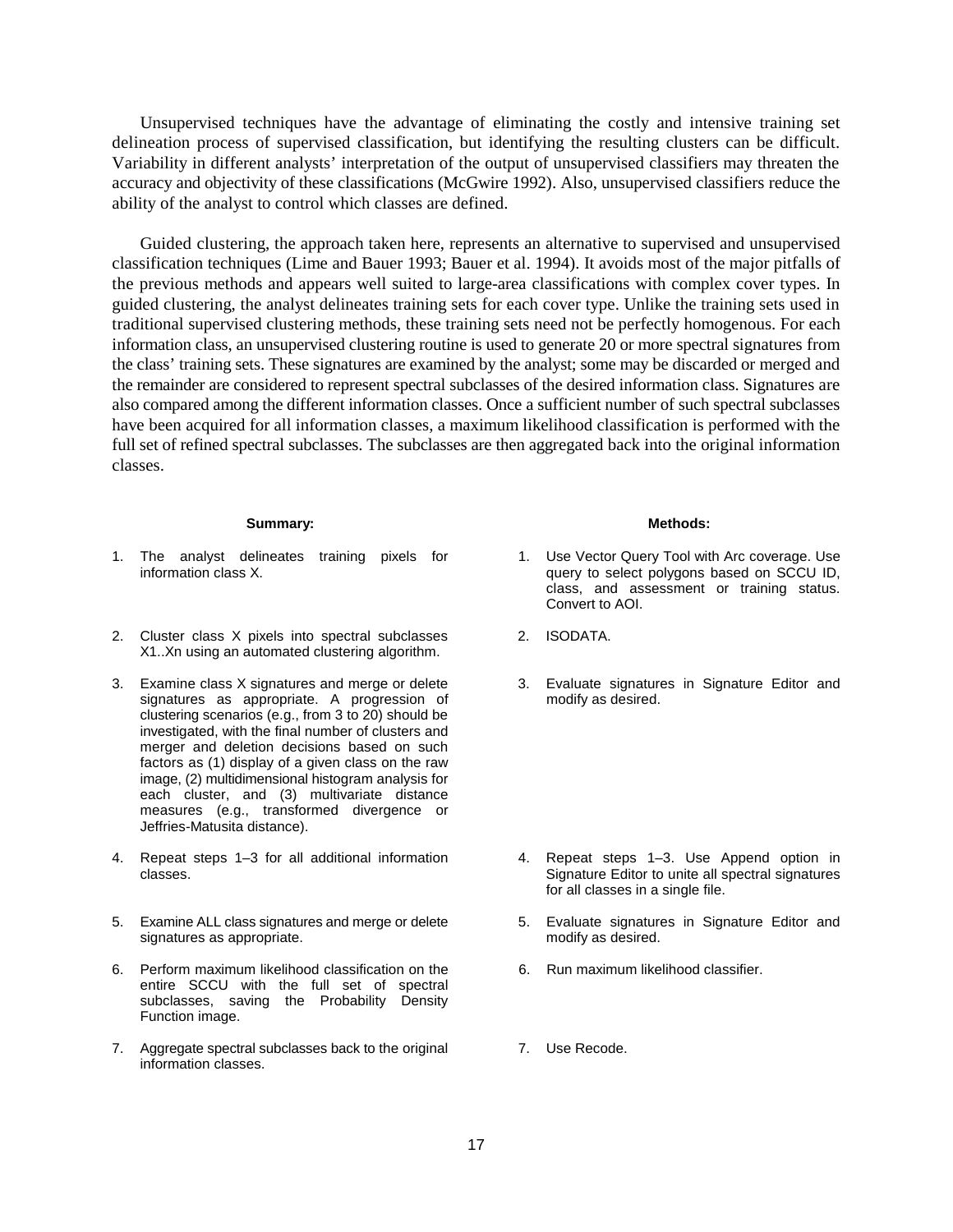To ensure that all of the spectral classes present in a SCCU are represented, the analyst may perform an unsupervised clustering of the entire SCCU as a test. The resulting cluster signatures are compared to the full set of spectral signatures from guided clustering to help determine whether any significant spectral classes have been omitted. If the unsupervised clustering produces any clusters that are not well represented by any of the signatures developed through guided clustering, additional training samples may be required.

If any clouds were present in a particular SCCU, the clouded areas masked out in Section 5.2 will have to be classified in a separate step after the rest of the SCCU is classified. The same set of signatures created during the guided clustering of the noncloudy portion of the SCCU will still be used for the cloud covered areas. However, the signature files must be edited to remove the three principal component bands for the cloudy image. The maximum likelihood classification will then be done using only the bands from the cloudfree image.

### 5.6 Maximum Likelihood Classification

Statistical classifiers in image processing have proven successful in many land cover classification projects. In general, these classifiers assign an image pixel to its most likely class, based upon the class mean, variance, and covariance in each band. This process may involve calculating a number of different probability values representing the likelihood that a given pixel belongs to each of the spectral classes in the final classification. For some applications, it may be desirable to have an indication of the likelihood that a given pixel is actually a member of the class to which it was assigned. For this reason, the maximum likelihood classifier will save an image of the probability density function from each classification. These images will aid in identifying areas and classes of questionable accuracy. The probability density function images for each stratum are used interactively during the classification process. They are also saved for future reference by users who wish to have access to information about the spatial variability and class variability of the classification probabilities.

### 5.7 Alternative Classification Methods

The classification methods described here are designed to be standardized and repeatable and to permit replication elsewhere under varying conditions. For some portions of the tristate Upper Midwest Gap Analysis Project, however, it may be desirable to consider alternative classification strategies. One example of such an alternative strategy is the use of carefully timed multiseason imagery designed to maximize the benefit of phenological variability (e.g., Wolter et al. 1995). Before deciding on an alternative classification method, it is important to carefully examine the nature of the proposed classification strategy and to determine whether it satisfies all of the design considerations presented in this document.

### **6. Post-Classification Processing**

As each scene is classified to an acceptable level of accuracy, it can be used to aid in classifying neighboring images. When an initial classification is completed for any given SCCU, it should be compared to all of its neighbors whose accuracy has already been assessed. Distinct differences along the boundary between the two scenes could indicate that the classification in question will need modifications. This process will help mitigate categorical edge-matching errors when the scenes or strata are finally stitched together.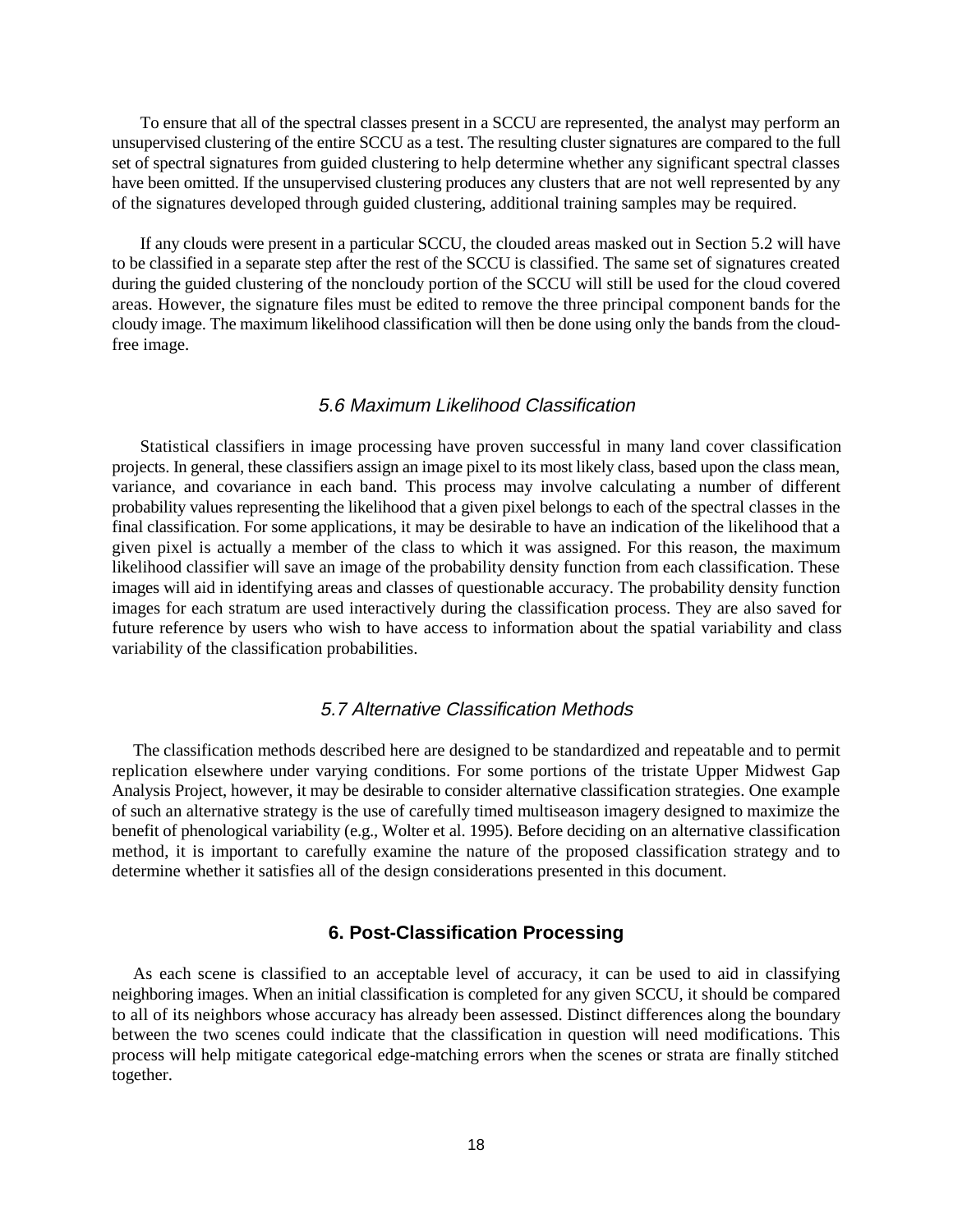After each SCCU has been classified, the wetlands, urban areas, and cloud-covered pixels extracted from it and separately classified are placed back in the image. Transportation features, such as roads and railroads, are then added into the classified image from ancillary sources such as USGS Digital Line Graphs. A variety of products will be generated from the classified imagery. Digital versions of the data will be made available in both raw and filtered formats, to meet the needs of different end users. For filtered products, a clump-and-sieve algorithm is used. Adjacent pixels sharing the same class are grouped into clumps. Clumps smaller than four pixels in size are deleted and the resulting holes are filled in by expansion of neighboring clumps. The clump-and-sieve process is performed separately on upland and wetland areas to prevent upland areas from extending into wetlands and vice versa. In addition, pixels classified as water are preserved regardless of clump size. Note that for filtered data, the probability density function images produced during maximum likelihood classification will not be applicable. In addition to digital data, hard-copy products can be generated at a variety of scales. Finally, to meet the national GAP project standards, the data will also be "vectorized" (converted to vector format) and aggregated to a 100-/40-ha minimum mapping unit at the Environmental Management Technical Center (Jennings 1994).

### **Summary:** Methods:

- 1. Add any delineated areas with clouds back into the 1. Use Class Merge Model (Spatial Modeler), with SCCU from which they were originally extracted. clouds and full scene. If <raster> <> 0 use <raster>.
- 2. Add the classified wetlands pixels back into the SCCU 2. Use Class Merge Model (Spatial Modeler), with from which they were originally extracted. wetlands and full scene. If <raster> <> 0 use
- 3. Stitch together neighboring SCCUs, examining 3. Use Subset. boundaries for discontinuities.
- 4. Add the classified urban area pixels back into the 4. Use Class Merge Model (Spatial Modeler), with classified scene.
- 5. Overlay transportation features from USGS Digital Line 5. Vector Overlay. Graph files on top of the classified image.

- 
- <raster>.
- 
- urban areas and full scene. Select only "high intensity urban" and "low intensity urban" to be placed back in the full scene.
- 

### **7. Accuracy Assessment**

Few aspects of the land cover mapping process are as elusive and challenging as assessing the accuracy of the final products resulting from such efforts. The literature includes several recent treatises specifically focused on the subjects of classification accuracy assessment (e.g., Congalton 1991; Janssen and van der Wel 1994) and land cover change-detection accuracy assessment (e.g., Khorram et al. 1994). These documents highlight the need to consider both the positional accuracy and thematic accuracy of any given data product.

### 7.1 Positional Accuracy Considerations

The data used for UMGAP classification have been registered to the Universal Transverse Mercator coordinate system (e.g., Universal Transverse Mercator or Wisconsin Transverse Mercator) and subsequently resampled (primarily using cubic convolution). Through the careful selection of numerous, well-defined, and well-distributed ground control points (GCPs), the positional accuracy (RMSE) of well-defined objects appearing in the TM imagery should be on the order of  $\pm$  0.5 pixels, or  $\pm$  15 m. Also, registration of one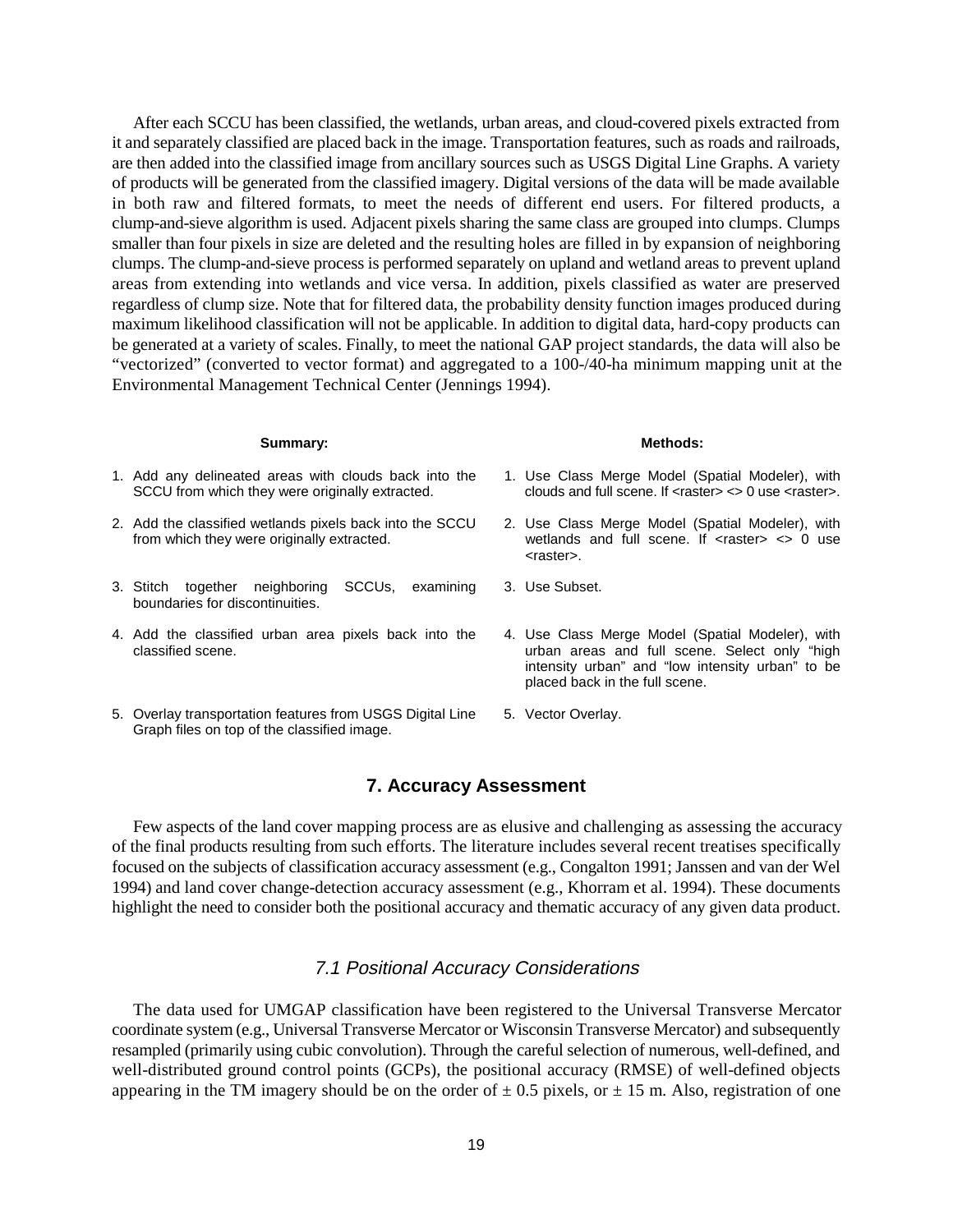TM scene to another is expected to be on the order of  $\pm$  0.5 pixels and no more than  $\pm$  1 pixel. Ideally, the georeferencing of each scene should be verified using a minimum of 10 GCPs (with a minimum of 2 GCPs in each quadrant of the scene) and 7.5-min quadrangles. Care should be taken to ensure that the same datum (e.g., NAD83) is used for the check as was used for the original scene georeferencing process. Scenes with RMSE values in excess of  $\pm$  1 pixel should be reregistered.

### 7.2 Thematic Accuracy Considerations

### **7.2.1 Anticipation of Multipurpose Use of Upper Midwest Gap Analysis Program Land Cover Data**

It is anticipated that UMGAP land cover data will be used over a range of geographic scales from the site to the statewide level. No single thematic accuracy assessment methodology is appropriate over this range of applications. Accordingly, the philosophy of the thematic accuracy assessment protocol for UMGAP is to provide sufficient raw information at a base level to enable a flexible range of potential accuracy assessment scenarios in various future application contexts. The following information relates to the collection of base level data only.

### **7.2.2 Sample Unit**

The fundamental sample unit available for accuracy assessment is the polygon, for this is the unit within which the ground reference data are collected. A census of all pixels in the polygon is performed to determine the most abundant class within the polygon. In most cases, a single class should be clearly dominant because the ground reference data collection effort in which the polygons were delineated was designed to include only homogenous areas. The analyst should visually examine accuracy assessment polygons to ensure that this is the case.

### **7.2.3 Reference Data for Accuracy Assessment**

Section 3, Ground Reference Data, describes some of the methods used for collecting reference data for UMGAP. The methods used are not completely random because of the focus on rapid and cost-effective acquisition of a large volume of representative data for training purposes. Only a portion of the data collected are required for training, and the remainder can be used to help assess the accuracy of the final classifications. It is important to note, however, that many of the statistical techniques described below are based upon an assumption of randomness. In particular, the fact that reference polygons are selected and delineated manually results in unequal (and unknowable) probabilities of inclusion for different points on the ground. This may introduce a bias into the estimators for categorical and overall accuracy and may also affect the estimators for the variance of these quantities (Czaplewski 1994). Future investigations are planned to evaluate the effectiveness of data collection methods for a variety of accuracy assessment strategies.

### **7.2.4 Classification Error Matrices**

The most widely used accuracy assessment techniques for land cover classification involve the use of error matrices as the primary basis for comparing, on a category-by-category basis, the relation between the known reference data (columns) and the corresponding results of the automated classification (rows). In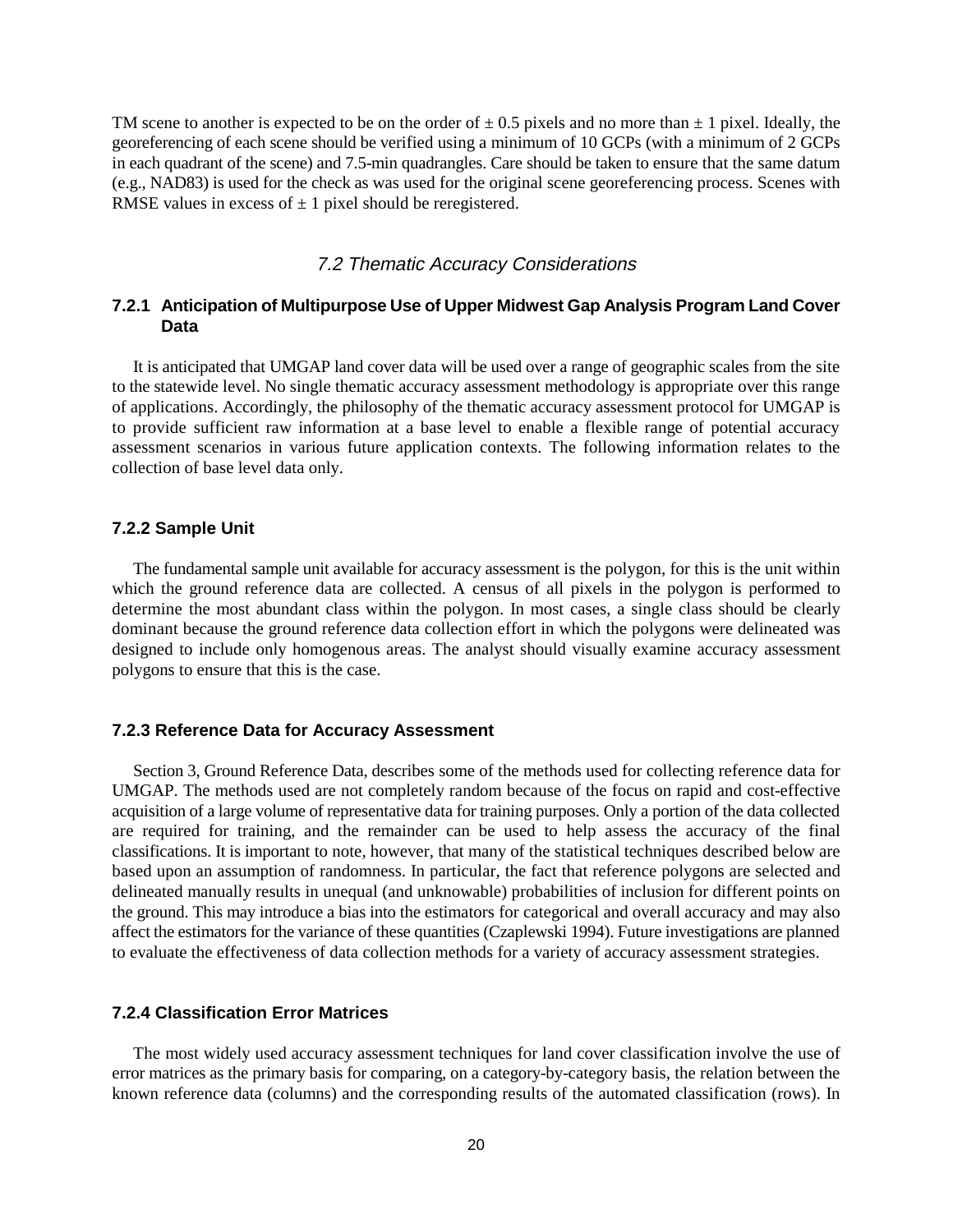addition to compilation of the complete matrix, the following descriptive statistics can be computed: overall accuracy, producer accuracy of each category, user accuracy of each category, the two-tailed 95% confidence interval of the overall accuracy and the producer and user accuracies, and the Kappa (KHAT) statistic for the overall classification and each individual category (Lillesand and Kiefer 1994). Examples of the computation of these descriptive statistics are contained in Appendix C.

### 7.3 Other Accuracy Assessment Products

Certain specialized accuracy assessment products will be available from the UMGAP classification process. These include storage and cartographic portrayal of the probability density function value associated with the most probable class assignment of each pixel by the maximum likelihood algorithm. Also, the integration of the accuracy assessment and training sampling process permits depiction of the exact areas used for accuracy assessment. The polygons used for this process are stored in a vector file that is automatically registered to the same coordinate system as the image data. Thus, it is possible to document the distribution of accuracy assessment sites by overlaying this vector file directly on the raw imagery, on a USGS topographical map, or another georeferenced data source.

### **8. Conclusion**

This document was written to explain and codify the image processing procedures in the UMGAP land cover classification being performed with multi-date TM data. These procedures continue to evolve as they are employed in a production environment. Also, they are intended to be the basis for the initial land cover classification involved in UMGAP. New data sources and methods continually enhance the approaches described herein. Our objective was to provide a firm foundation for these anticipated enhancements.

### **9. Acknowledgments**

Numerous individuals and agencies have participated in the production of this document. The form of their involvement has ranged from actual writing of various sections, to critical review of preliminary drafts, to providing substantive input during numerous meetings held on the subject of the protocol, to funding the preliminary and continuing research on which the protocol is based. Space precludes our specific identification of all of these individuals and agencies.

Much of the protocol results from the collective effort of personnel from the University of Wisconsin–Madison Institute for Environmental Studies Environmental Remote Sensing Center working closely with members of the staff of the Wisconsin Department of Natural Resources. Contributors to this collective effort include Jana Stewart, who performed the background research leading to the image stratification methods specified in the protocol, and Thomas Simmons and Thomas Ruzycki, who provided input to the protocol's development. On behalf of Wisconsin Department of Natural Resources, Paul Tessar was responsible for engendering the agency's role in the formation and implementation of the WISCLAND. Robert F. Gurda, Assistant State Cartographer, is recognized for his invaluable role in chairing the WISCLAND interagency steering committee.

Many aspects of this protocol were influenced by various and numerous contributions made by personnel from both the University of Minnesota Remote Sensing Laboratory and the Minnesota Department of Natural Resources. Marvin E. Bauer and his colleagues at the Remote Sensing Laboratory performed the preliminary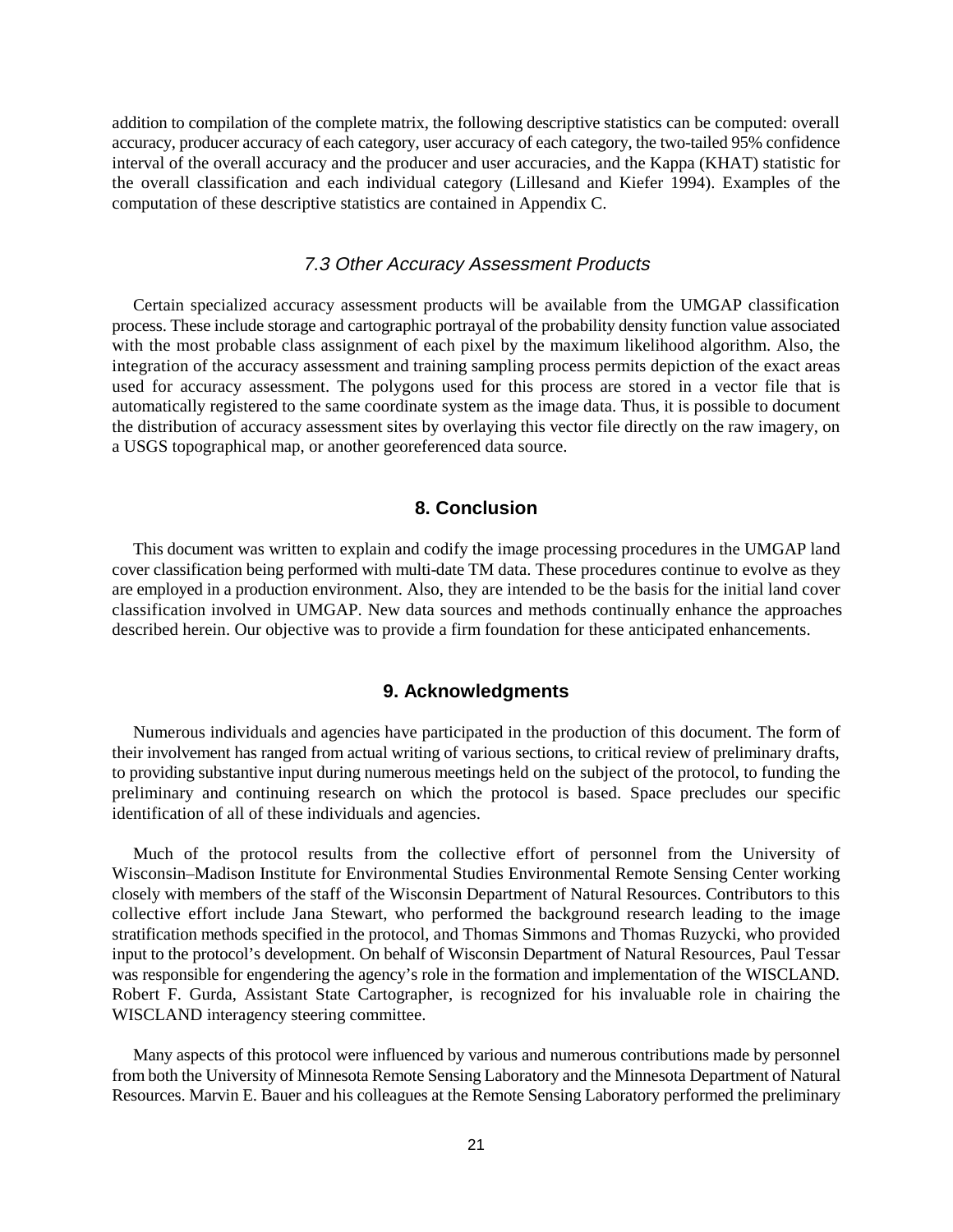research leading to the adaptation of the hybrid guided clustering procedures specified in the protocol. Much of this work was performed in cooperation with Minnesota Department of Natural Resources staff, including William Befort and David F. Heinzen. They, and several other Minnesota Department of Natural Resources staff, have played a very active and important role in developing the protocol and implementing Gap analysis in Minnesota.

Dale Rabe and Michael Donovan of the Michigan Department of Natural Resources have been primarily responsible for implementing the image processing aspects of the Gap analysis being conducted in the state of Michigan. This effort is being conducted in close cooperation with Peter Joria of the USGS, Environmental Management Technical Center.

The Environmental Management Technical Center has been responsible for the overall coordination of the entire UMGAP. Frank D'Erchia, as UMGAP Principal Investigator, and Daniel Fitzpatrick, as Biodiversity Coordinator, are particularly acknowledged for their roles in providing the administrative and technical "glue" to hold such a complex tristate effort together and moving in a coherent direction.

### **References**

- Albert, D. A. 1995. Regional landscape ecosystems of Michigan, Minnesota, and Wisconsin. General Technical Report NC-178. North Central Forest Experiment Station, U.S. Forest Service, St. Paul, Minnesota. 250 pp.
- Anderson, J. R., E. E. Hardy, J. T. Roach, and R. E. Witmer. 1976. A land use and land cover classification system for use with remote sensor data. U.S. Geological Survey Professional Paper 964. 28 pp.
- Bauer, M. E., T. E. Burk, A. R. Ek, P. R. Coppin, S. D. Lime, T. A. Walsh, D. K. Walters, W. Befort, and D. F. Heinzen. 1994. Satellite inventory of Minnesota forest resources. Photogrammetric Engineering and Remote Sensing 60(3):287–298.
- Berry, B. J. L., and A. M. Baker. 1968. Geographic sampling. Pages 91–100 *in* B. J. L. Berry and D. F. Marble, editors. Spatial analysis—A reader in statistical geography. Prentice-Hall, Englewood Cliffs, New Jersey.
- Best, R. G. 1988. Use of satellite data for monitoring parameters related to the food habits and physical condition of Canada geese in Wisconsin during spring migration. Ph.D. Thesis, University of Wisconsin–Madison. n.p.
- Congalton, R. G. 1988. A comparison of sampling schemes used in generating error matrices for assessing the accuracy of maps generated from remotely sensed data. Photogrammetric Engineering and Remote Sensing 54(5):593–600.
- Congalton, R. G. 1991. A review of assessing the accuracy of classifications of remotely sensed data. Remote Sensing of the Environment 37:35–46.
- Congalton, R. G., and R. A. Mead. 1983. A quantitative method to test for consistency and correctness in photointerpretation. Photogrammetric Engineering and Remote Sensing 49(1):69–74.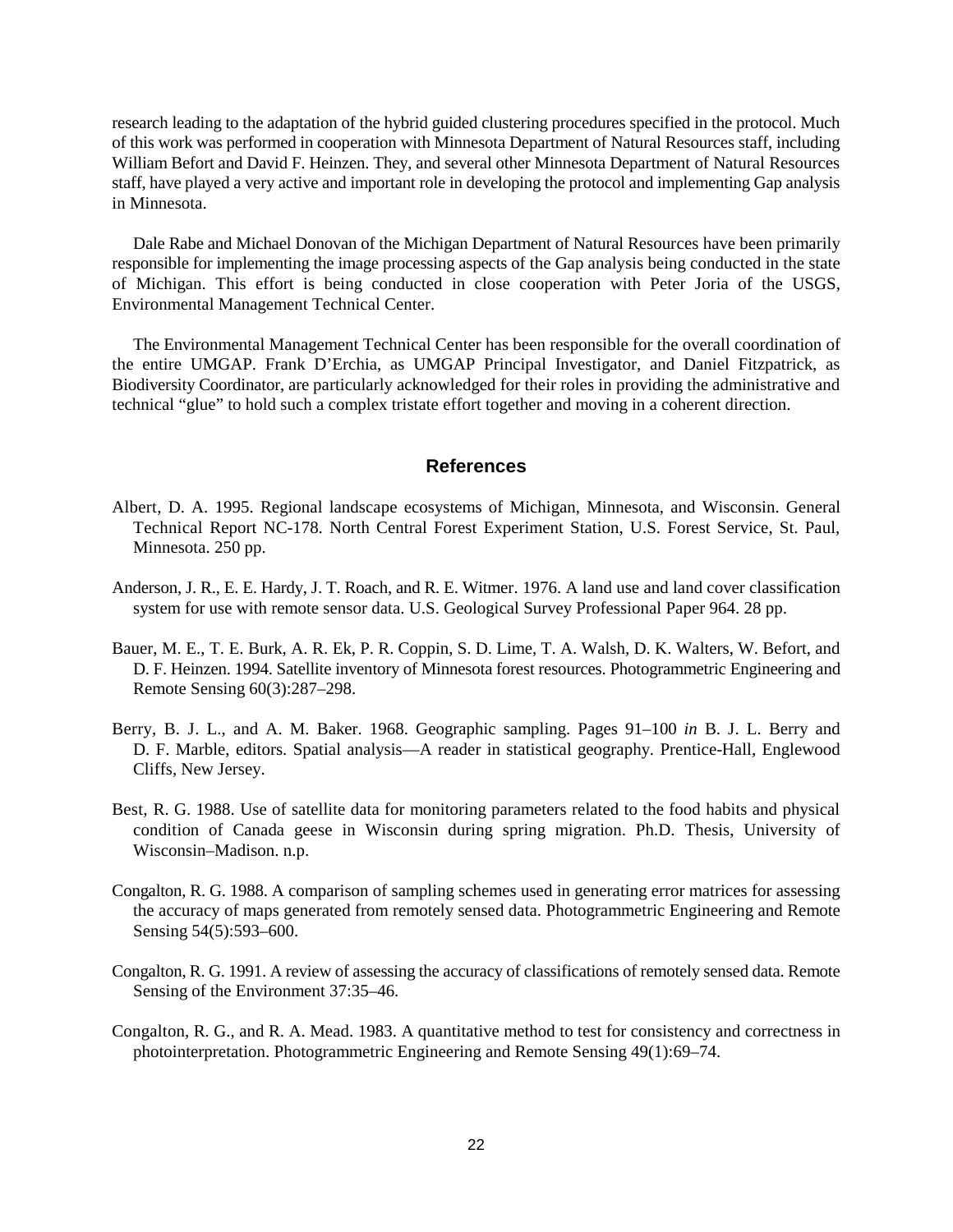- Coppin, P., and M. E. Bauer. 1994. Processing of multitemporal Landsat TM imagery to optimize extraction of forest cover change features. IEEE Transactions on Geoscience and Remote Sensing 32(4):918–927.
- Cosentino, B. L. 1992. Satellite remote sensing techniques in support of natural resource monitoring: A view towards statewide land cover mapping. Masters Thesis, University of Wisconsin-Madison. n.p.
- Czaplewski, R. L. 1994. Variance approximations for assessments of classification accuracy. U.S. Forest Service, Rocky Mountain Forest and Range Experiment Station, Fort Collins, Colorado, Research Paper RM-316. 29 pp.
- Dobson, J. E., E. A. Bright, R. L. Ferguson, D. W. Field, L. L. Wood, K. D. Haddad, H. Iredale III, J. R. Jensen, V. V. Klemas, R. J. Orth, and J. P. Thomas. 1995. NOAA Coastal Change Analysis Program (C-CAP): Guidance for Regional implementation. U.S. Department of Commerce, Seattle, Washington, NOAA Technical Report NMFS 123. 92 pp.
- Eckhardt, D. W., J. P. Verdin, and G. R. Lyford. 1990. Automated update of an irrigated lands GIS using SPOT HRV imagery. Photogrammetric Engineering and Remote Sensing 56(11):1515–1522.
- Faber-Langendoen, D. 1993. Midwest regional community classification. The Nature Conservancy, Midwest Regional Office, Minneapolis, Minnesota. 22 pp.
- Federal Geographic Data Committee-Wetlands Subcommittee. 1992. Application of satellite data for mapping and monitoring wetlands. Technical Report 1, Washington, D.C. n.p.
- Hudson, W. D., and C. W. Ramm. 1987. Correct formulation of the Kappa coefficient of agreement. Photogrammetric Engineering and Remote Sensing 53(4):421–422.
- Janssen, L. L. F., and F. J. M. van der Wel. 1994. Accuracy assessment of satellite-derived land-cover data: A review. Photogrammetric Engineering and Remote Sensing 60(4):419–426.
- Jennings, M. D. 1994. National Gap Analysis Project Standards, revision of November 1994. Gap Analysis Project, National Biological Survey and Idaho Cooperative Fish and Wildlife Research Unit, Moscow, Idaho. n.p.
- Jensen, J. R. 1986. Introductory digital image processing: A remote sensing perspective. Prentice-Hall, Inc., Englewood Cliffs, New Jersey. 379 pp.
- Khorram, S., G. S. Biging, N. R. Chrisman, D. R. Colby, R. G. Congalton, J. E. Dobson, R. L. Ferguson, M. F. Goodchild, J. R. Jensen, and T. H. Mace. 1994. Accuracy assessment of land cover change detection. North Carolina State University, Raleigh, Computer Graphics Center Report 101. 70 pp.
- Klemas, V. V., J. E. Dobson, R. L. Ferguson, and K. D. Haddad. 1993. A coastal land cover classification system for the NOAA Coastwatch Change Analysis Project. Journal of Coastal Research 9(3):862–872.
- Klemas, V. V., S. R. Hoffer, R. Kleckner, D. Norton, and B. O. Wilen. 1992. A modified wetland/upland land cover classification system for use with remote sensors. Pages 65–69 *in* U.S. Geological Survey, Reston, Virginia, Forum on Land Use and Land Cover Summary Report.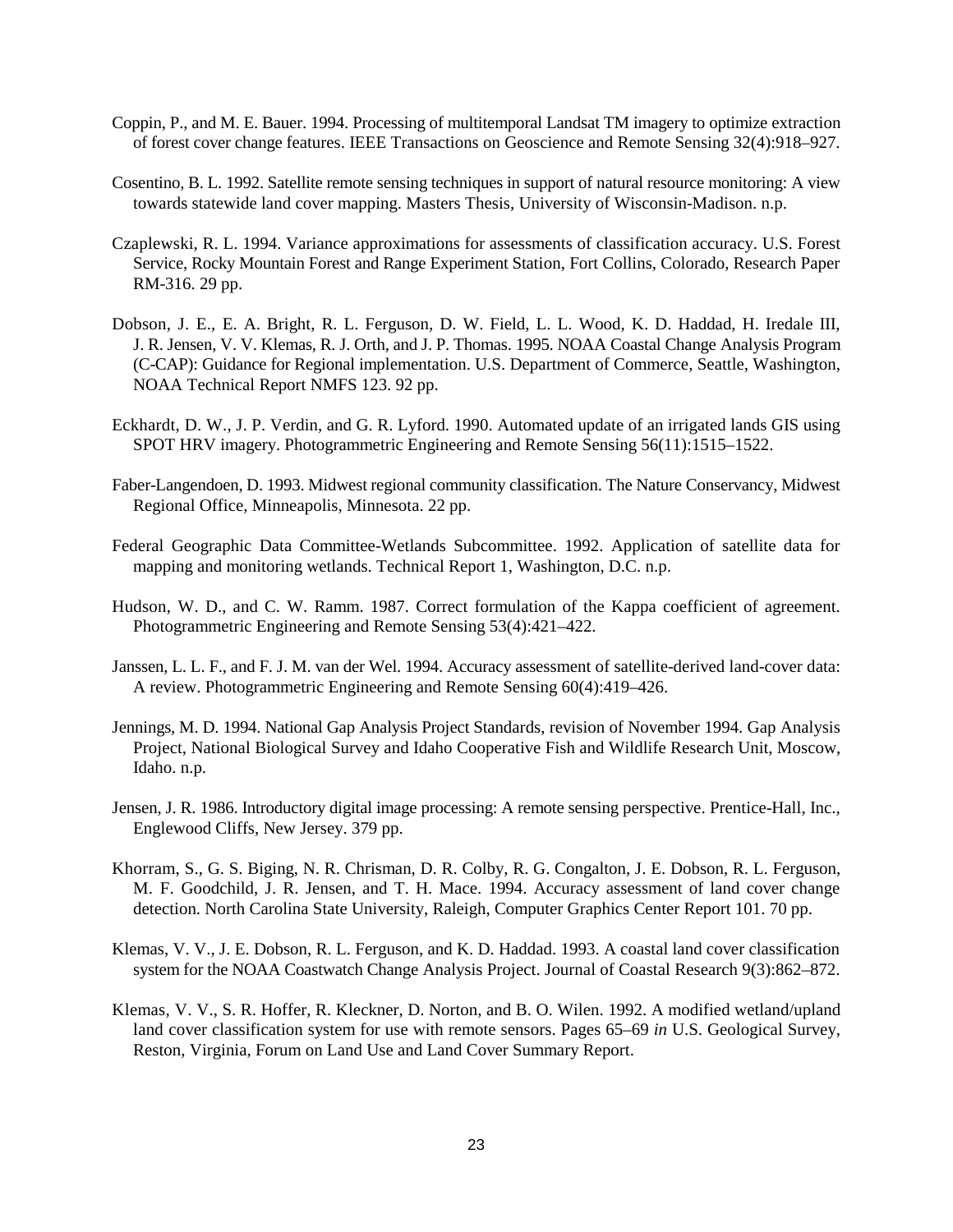- Kramber, W. J., and A. Morse. 1994. Integrating image interpretation and unsupervised classification procedures. 1994 ASPRS/ACSM Annual Convention and Exposition Technical Papers, Reno, Nevada 1:327–336.
- Lillesand, T. M. 1994. Strategies for improving the accuracy and specificity of large-area, satellite-based land cover inventories. *In* Proceedings, ISPRS Mapping and GIS Symposium, Athens, Georgia 30:23–30.
- Lillesand, T. M., and R. W. Kiefer. 1994. Remote sensing and image interpretation, 3rd edition. Wiley, New York. 750 pp.
- Lime, S. D., and M. E. Bauer. 1993. Guided clustering. University of Minnesota Remote Sensing Laboratory Technical Memorandum. n.p.
- Luman, D. E. 1992. Lake Michigan Ozone study final report. Northern Illinois University, Department of Geography and Center for Governmental Studies. 58 pp.
- McGwire, K. C. 1992. Analyst variability in labeling of unsupervised classifications. Photogrammetric Engineering and Remote Sensing 58(12):1673–1677.
- Northcut, P. 1991. The incorporation of ancillary data in the classification of remotely sensed data. Masters Thesis, University of Wisconsin–Madison. n.p.
- Ott, L. 1988. An introduction to statistical methods and data analysis, 3rd edition. PWS-Kent, Boston. 835 pp.
- Polzer, P. 1992. Assessment of classification accuracy improvement using multispectal satellite data: Case study in the glacial habitat restoration area of east central Wisconsin. Masters Thesis, University of Wisconsin-Madison. 110 pp.
- Robinson, R., and D. Nagel. 1990. Land cover classification of remotely sensed imagery and conversion to a vector-based GIS for the Suwannee River water management district. Pages 219–224 *in* Proceedings: 1990 GIS/LIS, Anaheim, California.
- Rosenfield, G. H., and K. Fitzpatrick-Lins. 1986. A coefficient of agreement as a measure of thematic classification accuracy. Photogrammetric Engineering and Remote Sensing 52(2):223–227.
- Scott, J. M., F. Davis, B. Csuti, R. Noss, B. Buterfield, C. Groves, H. Anderson, S. Caicco, F. D'Erchia, T. C. Edwards, Jr., J. Ulliman, and R. G. Wright. 1993. Gap analysis: A geographic approach to protection of biological diversity. Wildlife Monograph 123:1–41.
- Snedecor, G. W., and W. G. Cochran. 1989. Statistical methods, 8th edition. Iowa State University Press, Ames.
- Stewart, J. S. 1994. Assessment of alternative methods for stratifying Landsat TM data to improve land cover classification accuracy across areas with physiographic variation. Masters Thesis, University of Wisconsin–Madison. n.p.
- Thomas, I. L., and G. M. Allcock. 1984. Determining the confidence level for a classification. Photogrammetric Engineering and Remote Sensing 50(10):1491–1496.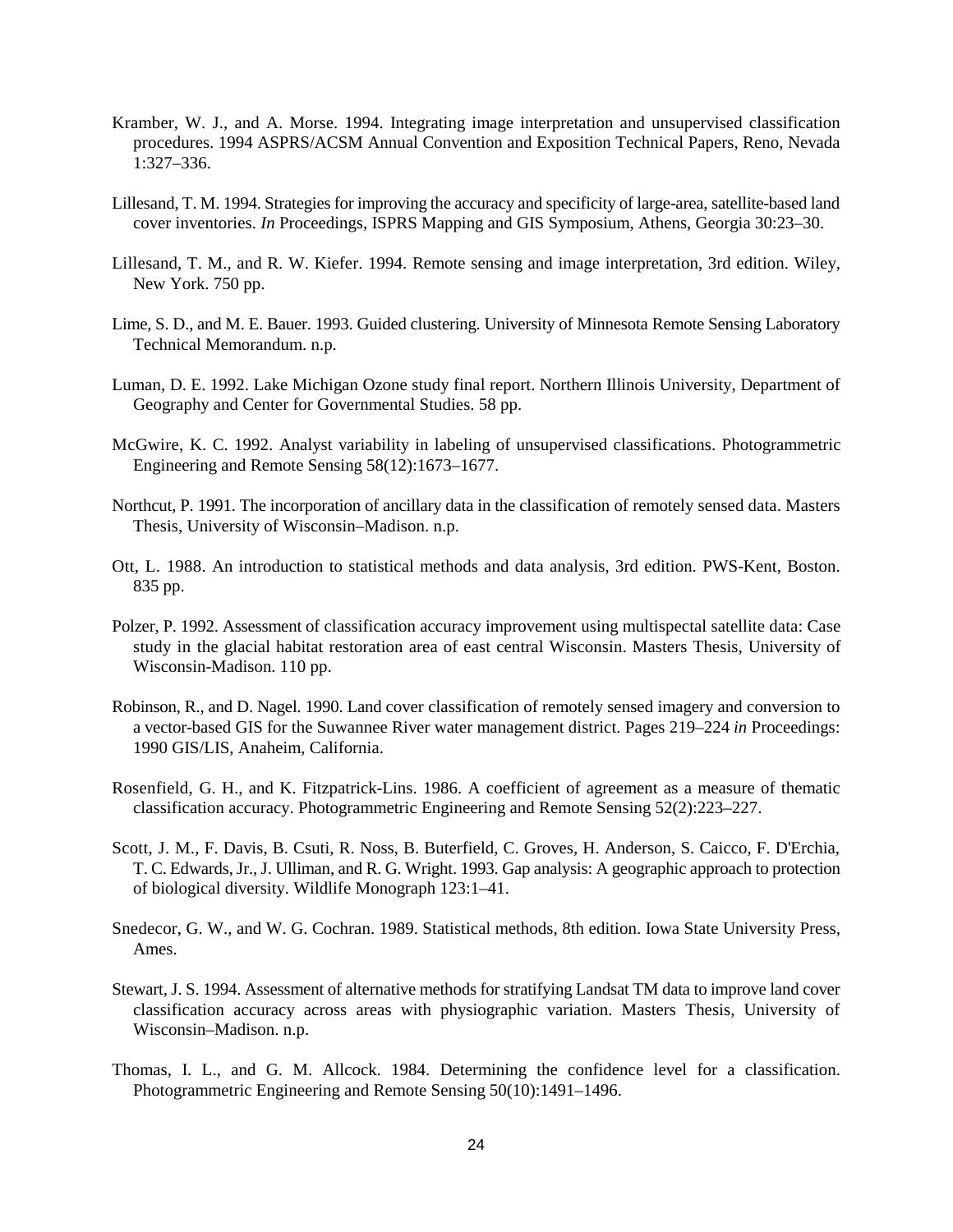- United Nations Educational, Scientific, and Cultural Organization. 1973. International classification and mapping of vegetation. United Nations Educational, Scientific, and Cultural Organization, Paris. 35 pp.
- Wolter, P. T., D. J. Mladenoff, G. E. Host, and T. R. Crow. 1995. Improved forest classification in the Northern Lake States using multi-temporal landsat imagery. Photogrammetric Engineering and Remote Sensing 61(9):1129-1143.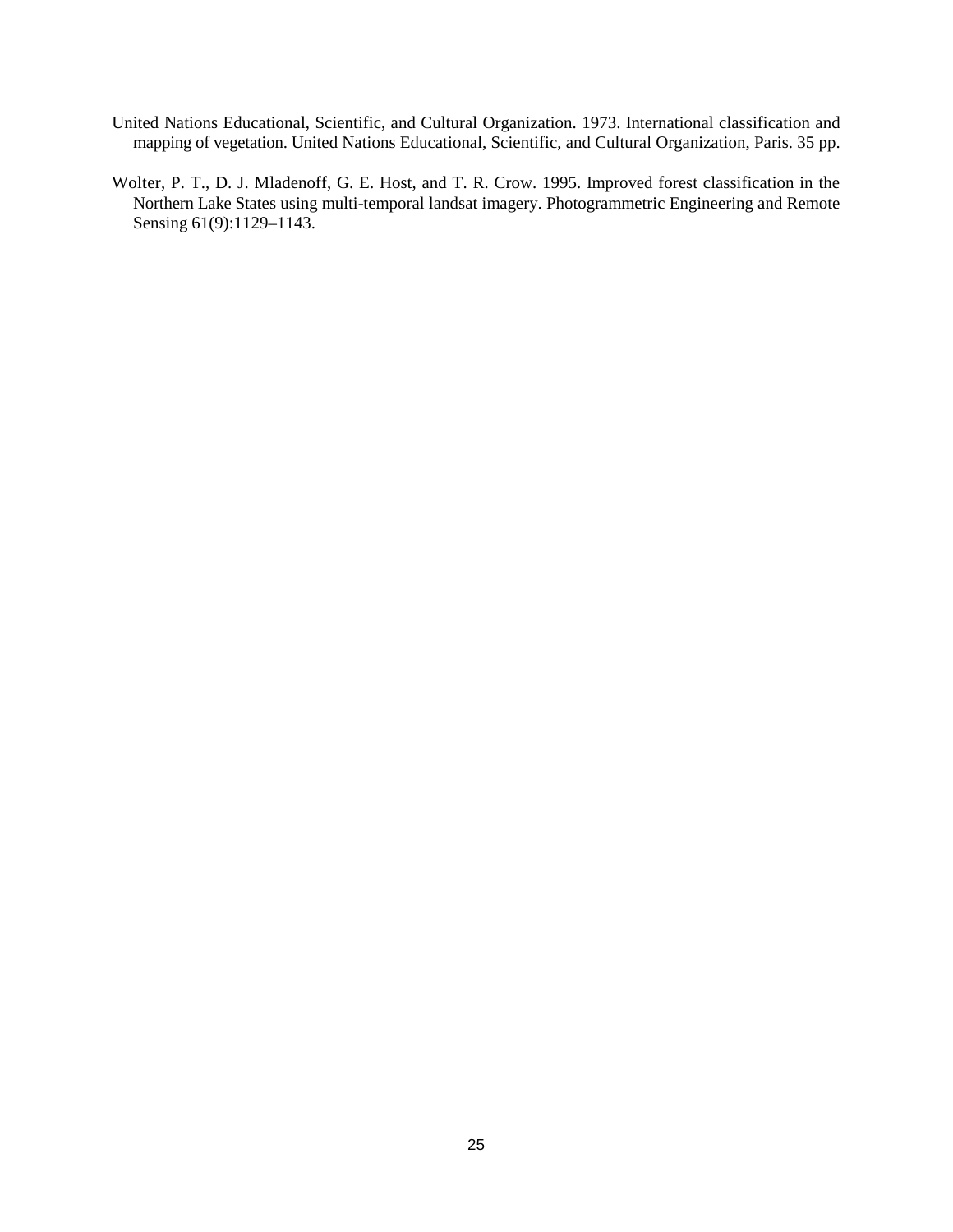## **Appendix A. Upper Midwest Gap Analysis Program Classification System**

*Base categories are in* **boldface.** *Extended categories are in* plain text. *Eight-bit numeric ID numbers are listed in parentheses* (). \* *denotes classes limited to Minnesota.* ‡ *denotes classes limited to Wisconsin.*

| (100) | 1     |               | Urban/developed       |                               |                                    |  |  |  |
|-------|-------|---------------|-----------------------|-------------------------------|------------------------------------|--|--|--|
|       | (101) | 1.1           | <b>High intensity</b> |                               |                                    |  |  |  |
|       | (104) | 1.2           | Low intensity         |                               |                                    |  |  |  |
|       | (107) | 1.3           |                       | <b>Transportation</b>         |                                    |  |  |  |
| (110) | 2     |               | <b>Agriculture</b>    |                               |                                    |  |  |  |
|       | (111) | 2.1           |                       | Herbaceous/field crops        |                                    |  |  |  |
|       |       | (112)         | 2.1.1                 | Row crops                     |                                    |  |  |  |
|       |       |               | (113)                 | 2.1.1.1                       | Corn                               |  |  |  |
|       |       |               | (114)                 | 2.1.1.2                       | Peas $\ddagger$                    |  |  |  |
|       |       |               | (115)                 | 2.1.1.3                       | Potatoes $\ddagger$                |  |  |  |
|       |       |               | (116)                 | 2.1.1.4                       | Snap beans $\ddagger$              |  |  |  |
|       |       |               | (117)                 | 2.1.1.5                       | Soybeans $\ddagger$                |  |  |  |
|       |       |               | (118)                 | 2.1.1.6                       | Other                              |  |  |  |
|       |       | (124)         | 2.1.2                 | <b>Forage crops</b>           |                                    |  |  |  |
|       |       |               | (125)                 | 2.1.2.1                       | Alfalfa ‡                          |  |  |  |
|       |       | (131)         | 2.1.3                 |                               | Small grain crops $\ddagger$       |  |  |  |
|       |       |               | (132)                 | 2.1.3.1                       | Oats $\ddagger$                    |  |  |  |
|       |       |               | (133)                 | 2.1.3.2                       | Wheat $\ddagger$                   |  |  |  |
|       |       |               | (134)                 | 2.1.3.3                       | Barley $\ddagger$                  |  |  |  |
|       | (140) | 2.2           | Woody                 |                               |                                    |  |  |  |
|       |       | (141)         | 2.2.1                 | Nursery                       |                                    |  |  |  |
|       |       | (144)         | 2.2.2                 | Orchard                       |                                    |  |  |  |
|       |       | (147)         | 2.2.3                 | Vineyard                      |                                    |  |  |  |
| (150) | 3     | Grassland     |                       |                               |                                    |  |  |  |
|       | (151) | 3.1           | Cool season           |                               |                                    |  |  |  |
|       | (154) | 3.2           | Warm season           |                               |                                    |  |  |  |
|       | (157) | 3.3           | Old field             |                               |                                    |  |  |  |
| (160) | 4     | <b>Forest</b> |                       |                               |                                    |  |  |  |
|       | (161) | 4.1           | Coniferous            |                               |                                    |  |  |  |
|       |       | (162)         | 4.1.1                 | Jack pine                     |                                    |  |  |  |
|       |       | (163)         | 4.1.2                 | Red/white pine                |                                    |  |  |  |
|       |       | (164)         | 4.1.3                 | Scotch pine $\ddagger$        |                                    |  |  |  |
|       |       | (165)         | 4.1.4                 | Hemlock $\ddagger$            |                                    |  |  |  |
|       |       | (166)         | 4.1.5                 | White spruce                  |                                    |  |  |  |
|       |       | (167)         | 4.1.6                 | Norway spruce $\ddagger$      |                                    |  |  |  |
|       |       | (168)         | 4.1.7                 | Balsam fir                    |                                    |  |  |  |
|       |       | (169)         | 4.1.8                 |                               | Northern white-cedar               |  |  |  |
|       |       | (173)         | 4.1.9                 |                               | <b>Mixed/other coniferous</b>      |  |  |  |
|       | (175) | 4.2           |                       | <b>Broad-leaved deciduous</b> |                                    |  |  |  |
|       |       | (176)         | 4.2.1                 | Aspen                         |                                    |  |  |  |
|       |       | (177)         | 4.2.2                 | Oak                           |                                    |  |  |  |
|       |       |               | (178)                 | 4.2.2.1                       | White oak                          |  |  |  |
|       |       |               | (179)                 | 4.2.2.2                       | Northern pin oak                   |  |  |  |
|       |       |               | (180)                 | 4.2.2.3                       | Red oak                            |  |  |  |
|       |       | (181)         | 4.2.3                 | White birch                   |                                    |  |  |  |
|       |       | (182)         | 4.2.4                 | Beech $\ddagger$              |                                    |  |  |  |
|       |       | (183)         | 4.2.5                 | Maple                         |                                    |  |  |  |
|       |       |               | (184)                 | 4.2.5.1                       | Red maple                          |  |  |  |
|       |       |               | (185)                 | 4.2.5.2                       | Sugar maple                        |  |  |  |
|       |       | (186)         | 4.2.6                 | Balsam poplar *               |                                    |  |  |  |
|       |       | (187)         | 4.2.7                 |                               | Mixed/other broad-leaved deciduous |  |  |  |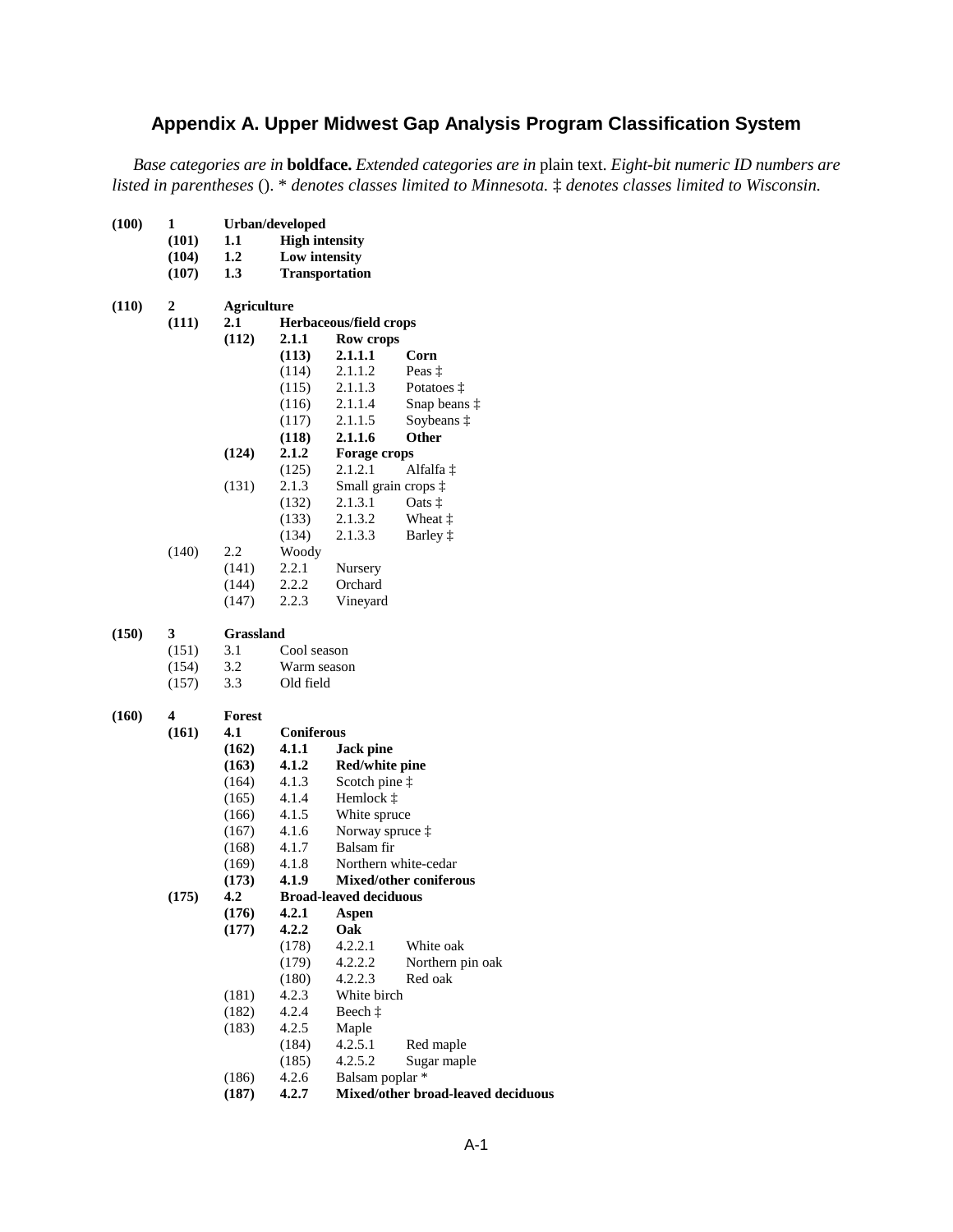# **(190) 4.3 Mixed deciduous/coniferous**

- 4.3.1 Pine-deciduous \*<br>(192) 4.3.1.1 Jack (192) 4.3.1.1 Jack pine-deciduous \*<br>(193) 4.3.1.2 Red/white pine-decidu
- (193) 4.3.1.2 Red/white pine-deciduous \* (194) 4.3.2 Spruce/fir-deciduous \*
- **(200) 5 Open water**

| (210) | 6     | Wetland |                 |                            |                               |
|-------|-------|---------|-----------------|----------------------------|-------------------------------|
|       | (211) | 6.1     |                 | <b>Emergent/wet meadow</b> |                               |
|       |       | (212)   | 6.1.1           | Floating aquatic *         |                               |
|       |       | (213)   | 6.1.2           | Fine-leaf sedge *          |                               |
|       |       | (214)   | 6.1.3           |                            | Broad-leaved sedge-grass *    |
|       |       | (215)   | 6.1.4           | Sphagnum moss *            |                               |
|       | (217) | 6.2     |                 | <b>Lowland shrub</b>       |                               |
|       |       | (218)   | 6.2.1           |                            | Broad-leaved deciduous        |
|       |       | (219)   | 6.2.2           |                            | Broad-leaved evergreen        |
|       |       | (220)   | 6.2.3           | Needle-leaved              |                               |
|       | (222) | 6.3     | <b>Forested</b> |                            |                               |
|       |       | (223)   | 6.3.1           |                            | <b>Broad-leaved deciduous</b> |
|       |       |         | (224)           | 6.3.1.1                    | Red maple                     |
|       |       |         |                 |                            |                               |

- (224) 6.3.1.1 Red maple<br>(225) 6.3.1.2 Silver map (225) 6.3.1.2 Silver maple \*<br>(226) 6.3.1.3 Black ash
	- (226) 6.3.1.3 Black ash<br>(227) 6.3.1.4 Mixed/oth
	- Mixed/other deciduous \*
- **(229) 6.3.2 Coniferous**
	- (230) 6.3.2.1 Black spruce<br>(231) 6.3.2.2 Tamarack
	- (231) 6.3.2.2 Tamarack<br>(232) 6.3.2.3 Northern v
	- Northern white-cedar
- **(234) 6.3.3 Mixed deciduous/coniferous**
- **(240) 7 Barren**

(241) 7.1 Sand<br>(242) 7.2 Bare

- 
- (242) 7.2 Bare soil<br>(245) 7.3 Exposed i (245) 7.3 Exposed rock
- Mixed
- **(250) 8 Shrubland**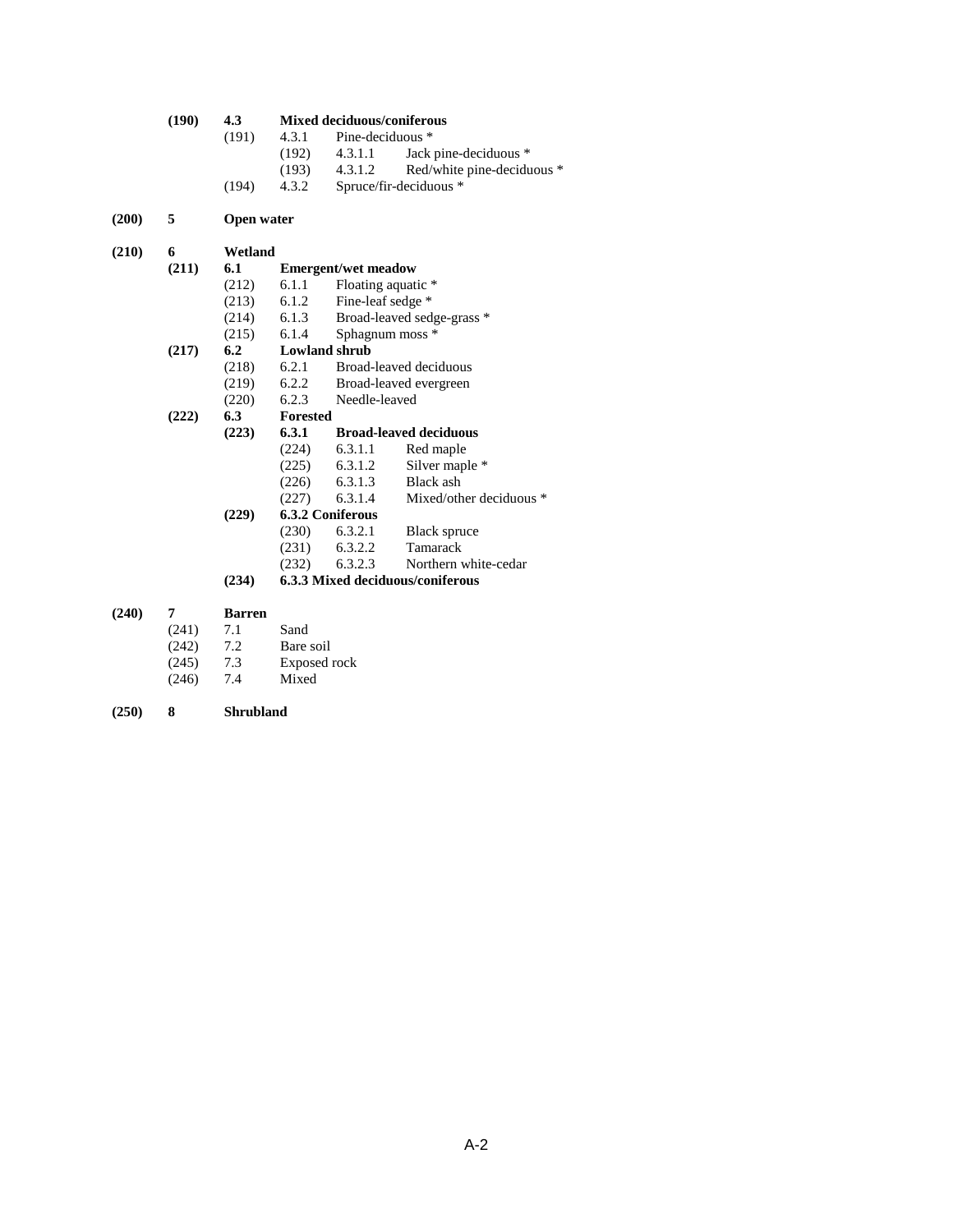### **Appendix B. Sample Ground Reference Data Forms and Definitions**

Please check the land cover type associated with the polygon-ID. Choose that which best describes the land cover; land cover type definitions are provided on an enclosed sheet. **Please read the definitions prior to groundtruthing**. Record additional comments, such as species information for nonforested cover types, or percent composition for mixed categories, such as shrub and grassland, in the comments section.

| NAME:                                   |                     | DATE:         |                               |  |  |
|-----------------------------------------|---------------------|---------------|-------------------------------|--|--|
| NAPP PHOTO-ID:                          |                     | POLYGON-ID:   |                               |  |  |
| (1) COVER TYPE                          |                     |               |                               |  |  |
| <b>URBAN/DEVELOPED</b>                  | <b>SHRUBLAND</b>    | <b>BARREN</b> | <b>WETLAND</b>                |  |  |
| High Intensity Urban                    | <b>Upland Shrub</b> | Sand          | Emergent/Wet Meadow           |  |  |
| Low Intensity Urban                     |                     | Bare Soil     | <b>Lowland Shrub</b>          |  |  |
|                                         | <b>GRASSLAND</b>    | Exposed Rock  | Coniferous                    |  |  |
| <b>AGRICULTURE</b>                      | Grassland           | Mixed         | <b>Broad-leaved Deciduous</b> |  |  |
| Row Crops                               |                     |               | <b>Broad-leaved Evergreen</b> |  |  |
| <b>Forage Crops</b>                     | <b>OPEN WATER</b>   |               | Forested Wetland              |  |  |
|                                         | Open Water          |               | Coniferous                    |  |  |
| <b>FOREST</b>                           |                     |               | <b>Broad-leaved Deciduous</b> |  |  |
| Coniferous                              |                     |               | Mixed Coniferous/             |  |  |
| <b>Broad-leaved Deciduous</b>           |                     |               | <b>Broad-leaved Deciduous</b> |  |  |
| Mixed Coniferous/Broad-leaved Deciduous |                     |               |                               |  |  |

\_\_\_\_ Clearcut/Young Plantation - If clearcut, was area logged within the past 3 years? Circle: Yes or No Comments:

### **(2) FOREST SPECIES**

Write the estimated percentage of the species present in the space provided. The percentages should total the canopy cover percentage in section 3.

| % Jack Pine                                                                                                                                                                                                                                                                                         | % Red Maple         | ___ % Alder                                                                                                               | % Black Willow |
|-----------------------------------------------------------------------------------------------------------------------------------------------------------------------------------------------------------------------------------------------------------------------------------------------------|---------------------|---------------------------------------------------------------------------------------------------------------------------|----------------|
| ___ % Red Pine                                                                                                                                                                                                                                                                                      | ____ % Sugar Maple  | % Red/Black                                                                                                               | % Cottonwood   |
| % White Pine                                                                                                                                                                                                                                                                                        | ____ % Silver Maple | Oak                                                                                                                       | % Beech        |
| ____ % Black Spruce                                                                                                                                                                                                                                                                                 | % Green Ash         | % White/Bur                                                                                                               |                |
| ____% White Spruce                                                                                                                                                                                                                                                                                  | % Black Ash         | Oak                                                                                                                       | Other Species  |
| ___ % Balsam Fir                                                                                                                                                                                                                                                                                    | % White Birch       | % N. Pin Oak                                                                                                              | $\frac{96}{2}$ |
| ___ % Hemlock                                                                                                                                                                                                                                                                                       | ___ % Yellow Birch  | ____ % Slippery Elm                                                                                                       | $\frac{96}{2}$ |
| % White Cedar                                                                                                                                                                                                                                                                                       | % River Birch       | ____ % Amer. Elm                                                                                                          |                |
| % Tamarack                                                                                                                                                                                                                                                                                          | ___ % Basswood      | ____ % Black Cherry                                                                                                       |                |
| % Aspen                                                                                                                                                                                                                                                                                             |                     |                                                                                                                           |                |
| Are trees at mature height? Circle: Yes or No                                                                                                                                                                                                                                                       |                     |                                                                                                                           |                |
|                                                                                                                                                                                                                                                                                                     |                     |                                                                                                                           |                |
| Canopy cover is: ______%                                                                                                                                                                                                                                                                            | Shrubs              | If canopy is less than 80%, mark the understory vegetation present:<br>Small trees Saplings<br>____ Herbaceous Vegetation |                |
| Comments:                                                                                                                                                                                                                                                                                           |                     |                                                                                                                           |                |
| (4) METHOD OF IDENTIFICATION<br>__ Field Verification (Able to identify location and access the area circled.)<br>_____ Windshield Survey (Could not enter identified area, but identified species from outside of area.)<br>____ Inaccessible Polygon<br>___ Photo interpreted / Knowledge of area |                     |                                                                                                                           |                |
| (5) CONFIDENCE LEVEL OF ASSESSMENT                                                                                                                                                                                                                                                                  |                     |                                                                                                                           |                |
| High (good)                                                                                                                                                                                                                                                                                         | Medium              | Low (questionable)                                                                                                        |                |
| (6) ADDITIONAL COMMENTS                                                                                                                                                                                                                                                                             |                     |                                                                                                                           |                |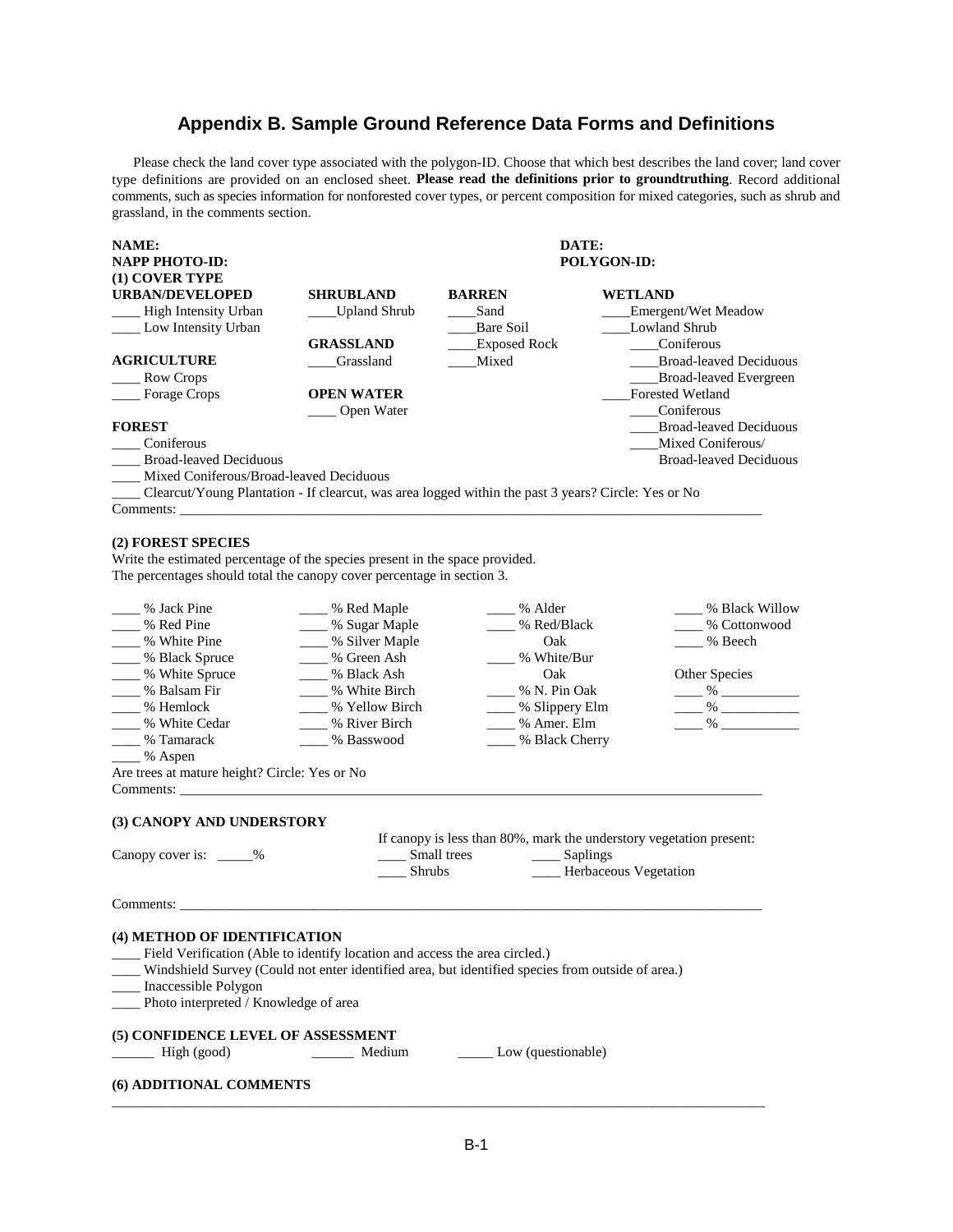### **Definitions to Accompany Groundtruth Data Sheets**

### **I. URBAN/DEVELOPED**

Structures and areas associated with intensive land use.

a. **High Intensity** - Greater than 50% solid impervious cover of synthetic materials.

*Examples*: parking lot, shopping mall, or industrial park

b. **Low Intensity** - Less than 50% solid impervious cover of synthetic materials. May have some interspersed vegetation.

*Examples*: sparse development, single family residence

*Note:* Areas meeting the requirements of both Urban/Developed and Forest classes should be classified in the Urban/Developed category. (i.e., residential areas with greater than 10% crown closure of trees would be classified as Urban/Developed, rather than forest.)

### **II. AGRICULTURE**

Land under cultivation for food or fiber (including bare or harvested fields).

*Examples*: corn, peas, alfalfa, wheat, orchards, cranberry bogs

### **III. GRASSLAND**

Lands covered by noncultivated herbaceous vegetation predominated by grasses, grass-like plants or forbs.

*Examples*: cool or warm season grasses, restored prairie, abandoned fields, golf course, sod farm, hay fields

### **IV. FOREST**

An upland area of land covered with woody perennial plants, the tree reaching a mature height of at least 6 feet tall with a definite crown. Crown closure of the area must be greater than 10%.

a. **Coniferous** - Upland areas whose canopies have a predominance (greater than 33-1/3%) of cone-bearing trees, reaching a mature height of at least 6 feet tall. If the deciduous species group is present, it should not exceed one-third (33-1/3%) of the canopy.

*Examples*: Jack Pine, Red Pine, White Spruce, Hemlock, Tamarack

b. **Broad-leaved Deciduous** - Upland areas whose canopies have a predominance (greater than 33-1/3%) of trees, reaching a mature height of at least 6 feet tall, which lose their leaves seasonally. If the coniferous species group is present, it should not exceed one-third (33-1/3%) of the canopy.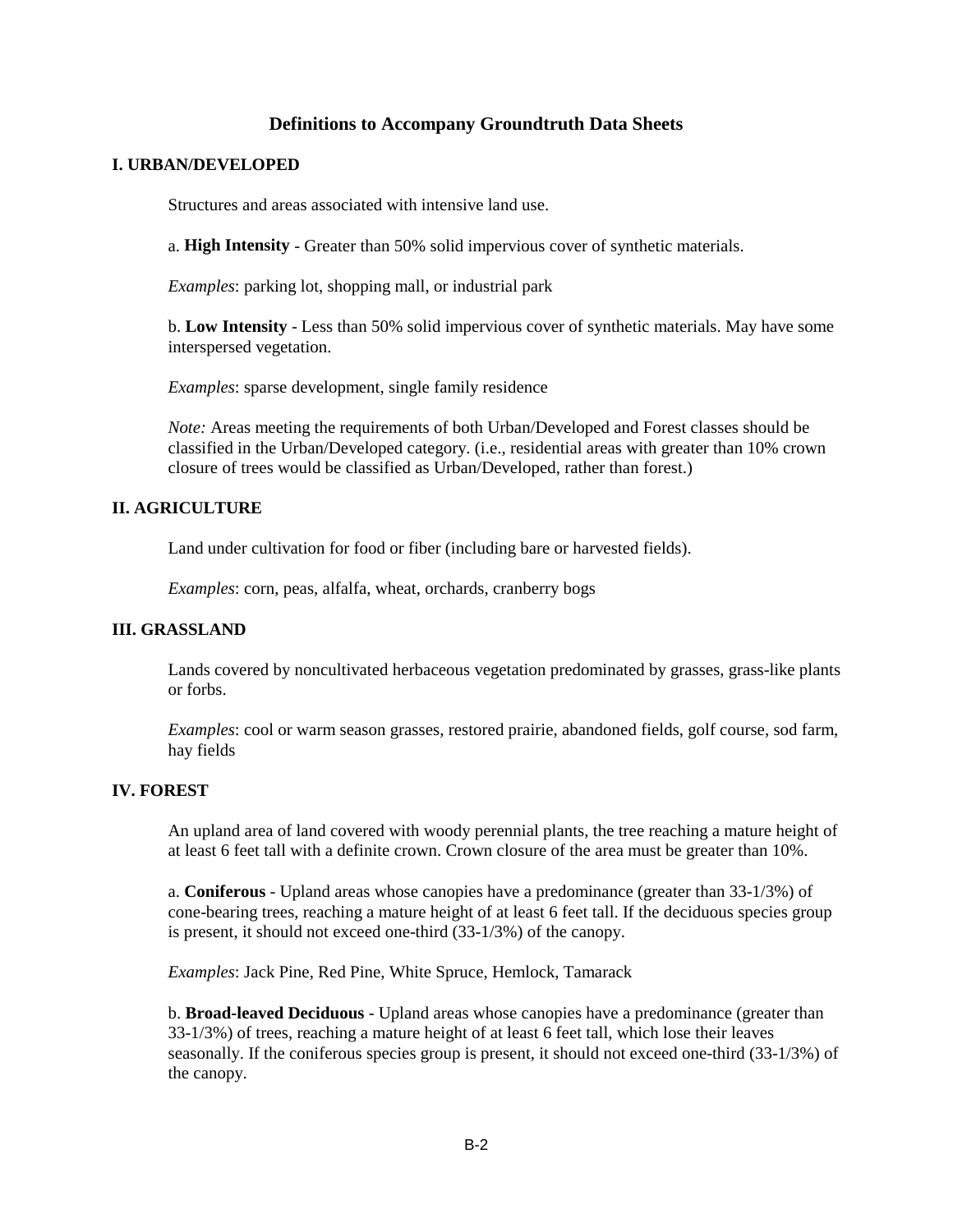*Examples*: Aspen, Oak, Maple, Birch

c. **Mixed Coniferous/Broad-leaved Deciduous** - Upland areas where deciduous and evergreen trees are mixed so that neither species **group** (broad-leaved deciduous or coniferous) is less than one-third (33-1/3%) dominant in the canopy.

*Examples*: Hemlock/Northern Hardwood forest (40% Coniferous, 60% Broad-leaved Deciduous)

d. **Clearcut/Young Plantation** - Area used for tree production that has been recently cut, and is generally devoid of established vegetation cover, with the continued intention of tree production. Also an area that has been very recently replanted with trees (usually as a monoculture). *If the area has been logged within the last 3 years, please indicate this in the comments section of the groundtruth sheet.*

*Note:* Areas that meet the requirements of both Forest and Forested Wetland categories should be classified in the Forested Wetland category.

### **V. OPEN WATER**

Areas of water with no vegetation present.

*Examples*: Lake, Reservoir, River, Retaining Pond

### **VI. WETLAND**

An area with water at, near, or above the land surface long enough to be capable of supporting aquatic or hydrophytic vegetation, and with soils indicative of wet conditions.

a. **Emergent/Wet Meadows** - Persistent and nonpersistent herbaceous plants standing above the surface of the water or soil.

*Examples*: Cattails, Marsh Grass, Sedges

b. **Lowland Shrub** - Woody vegetation, less than 20 feet tall, with a tree cover of less than 10%, and occurring in wetland areas.

*Broad-leaved Deciduous examples:* Willow, Alder, Buckthorn *Broad-leaved Evergreen examples*: Labrador-tea, Leather-leaf, Bog Rosemary *Coniferous examples:* Stunted black spruce

c. **Forested Wetland** - Wetlands dominated by woody perennial plants, with a canopy cover greater than 10%, and trees reaching a mature height of at least 6 feet.

*Coniferous examples*: Black Spruce, Northern White Cedar, Tamarack *Broad-leaved Deciduous examples*: Black Ash, Red Maple, Swamp White Oak *Mixed Broad-leaved Deciduous/Coniferous*: Mixture of the species above. See Upland Mixed Broad-leaved Deciduous/Coniferous for group proportions.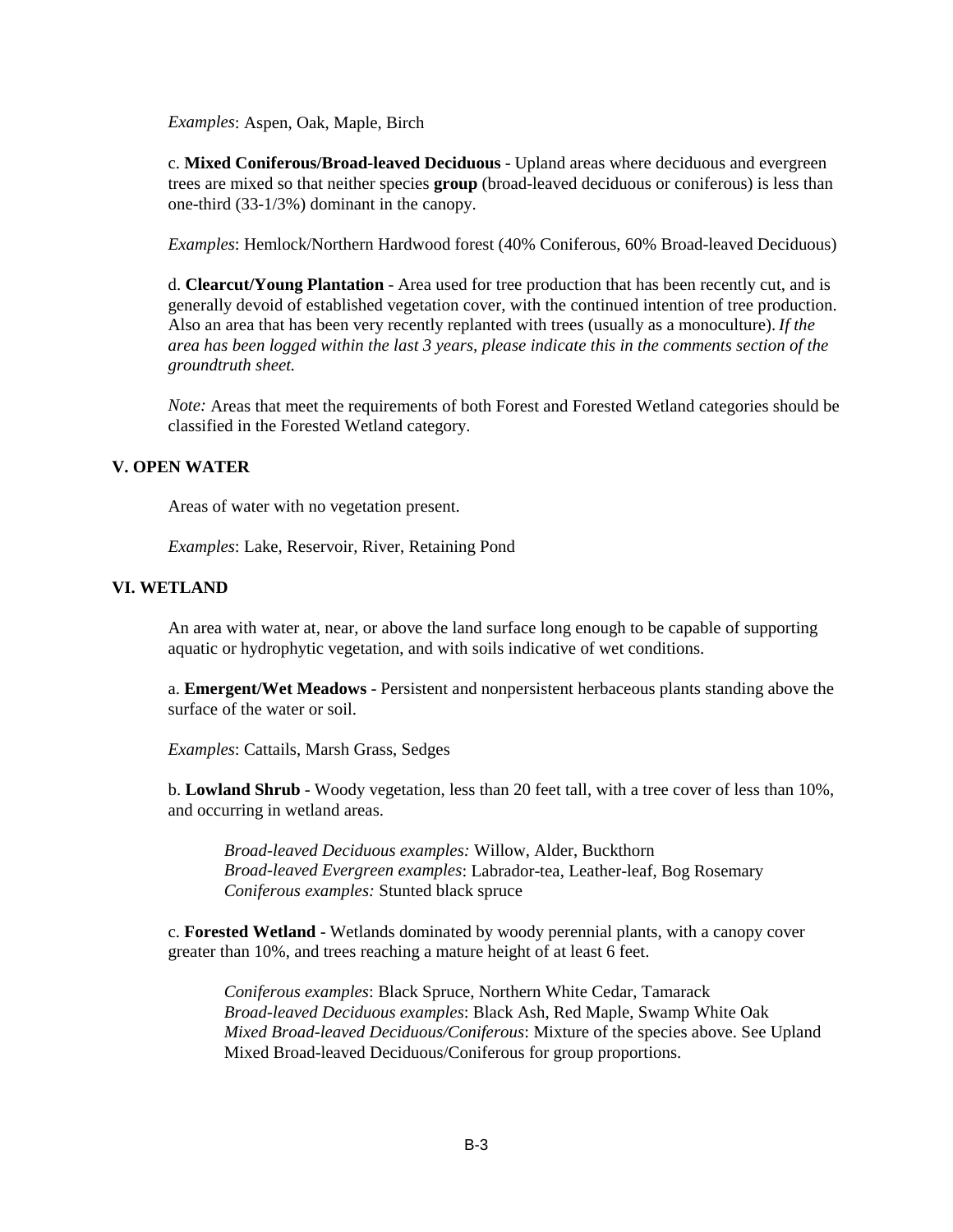*Note:* If an area meets the requirements of Forested Wetland, it should take precedence over any other "Forest" category.

### **VII. BARREN**

Land of limited ability to support life and in which less than one-third (33-1/3%) of the area has vegetation or other cover. If vegetation is present, it is more widely spaced and scrubby than that in shrubland.

*Note:* If the area meets the requirements of both Agriculture and Barren, it should be placed in the Agriculture class. Also, if the area is wet and meets the requirements of Wetlands, it should be placed in the appropriate Wetland category.

a. **Sand**

b. **Bare Soil**

### c. **Exposed Rock**

d. **Mixed** - an area that has less than two-thirds (66-2/3%) dominant cover of one of the above Barren classes.

### **VIII. SHRUBLAND**

**Upland Shrub** - Vegetation with a persistent woody stem, generally with several basal shoots, low growth of less than 20 feet, and coverage of at least one-third (33-1/3%) of the land area. Less than 10% tree cover interspersed.

*Examples*: Scrub Oak, Buckthorn, Sumac

*If the area is shrubland as a result of logging within the past 3 years, please indicate this in the comments section of the groundtruth sheet.*

*Note: See WETLAND (Lowland Shrub) for other shrub category*

### **EXAMPLES**

Below are some examples of how certain mixtures of forest are classified. An explanation is provided.

40% Maple, 10% Aspen, 5% Balsam Fir, 10% White Pine ......Broad-leaved Deciduous

*This is called Broad-leaved Deciduous because there is one species that composes more than 33-1/3% of the canopy.*

10% Aspen, 20% Maple, 10% Oak, 10% Balsam Fir, 15% Hemlock, 30% White Pine ..... Mixed Broad-leaved Deciduous/Coniferous

*This is called Mixed Broad-leaved Deciduous/Coniferous because there are greater than 33-1/3% of each species group in the canopy.*

35% Aspen, 20% Oak, 10% Balsam Fir, 20% White Pine, 5% Hemlock ..... Mixed Broad-leaved Deciduous/Coniferous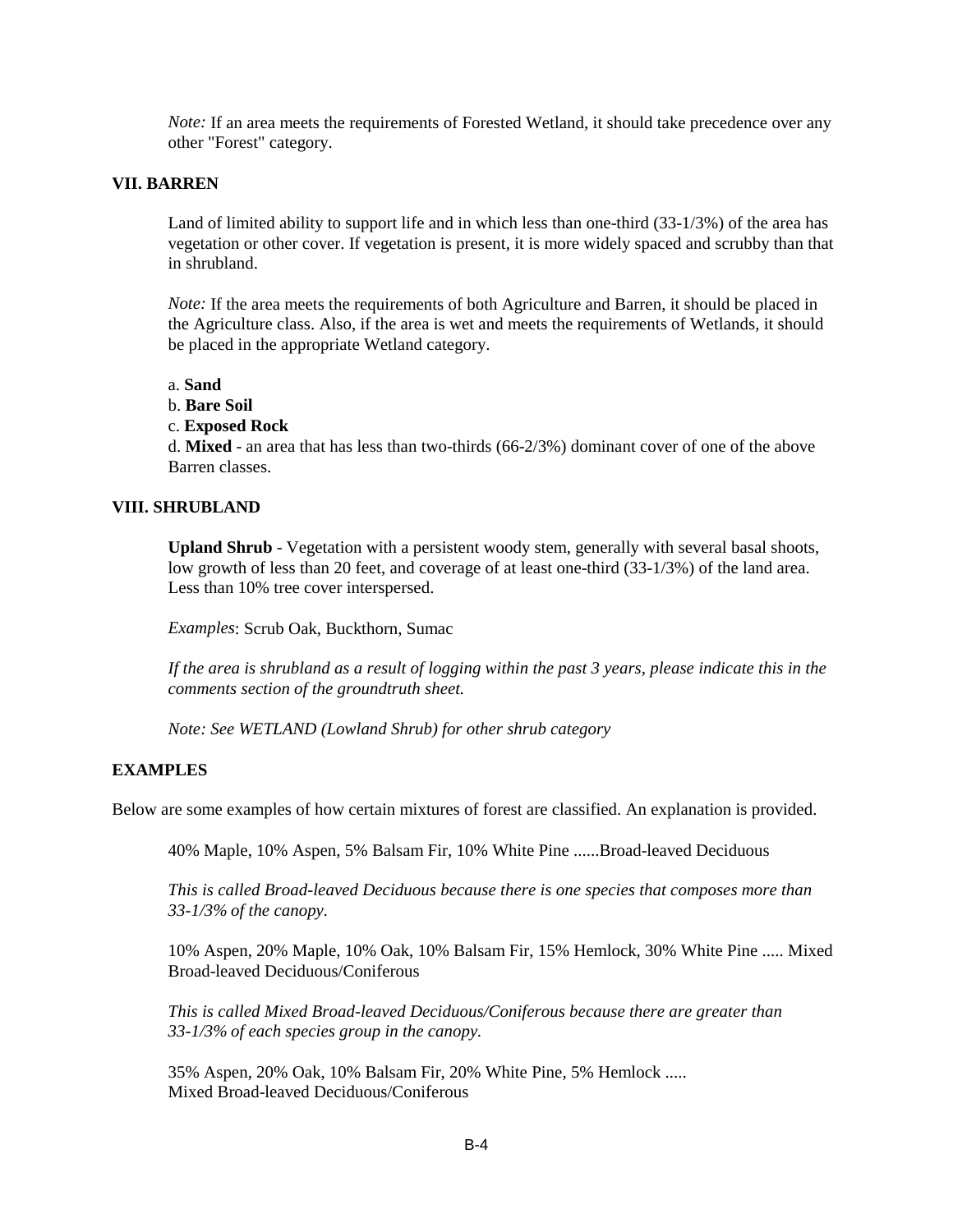*This is called Mixed Broad-leaved Deciduous/Coniferous because there are greater than 33-1/3% of each species group in the canopy, even though there is over 33-1/3% of Aspen.*

20% Aspen, 80% Open Canopy with grasses in understory .....Broad-leaved Deciduous

*This is called Broad-leaved Deciduous because only 10% canopy closure defines the forest class. A note on the groundtruth sheet should be made about the grass understory.*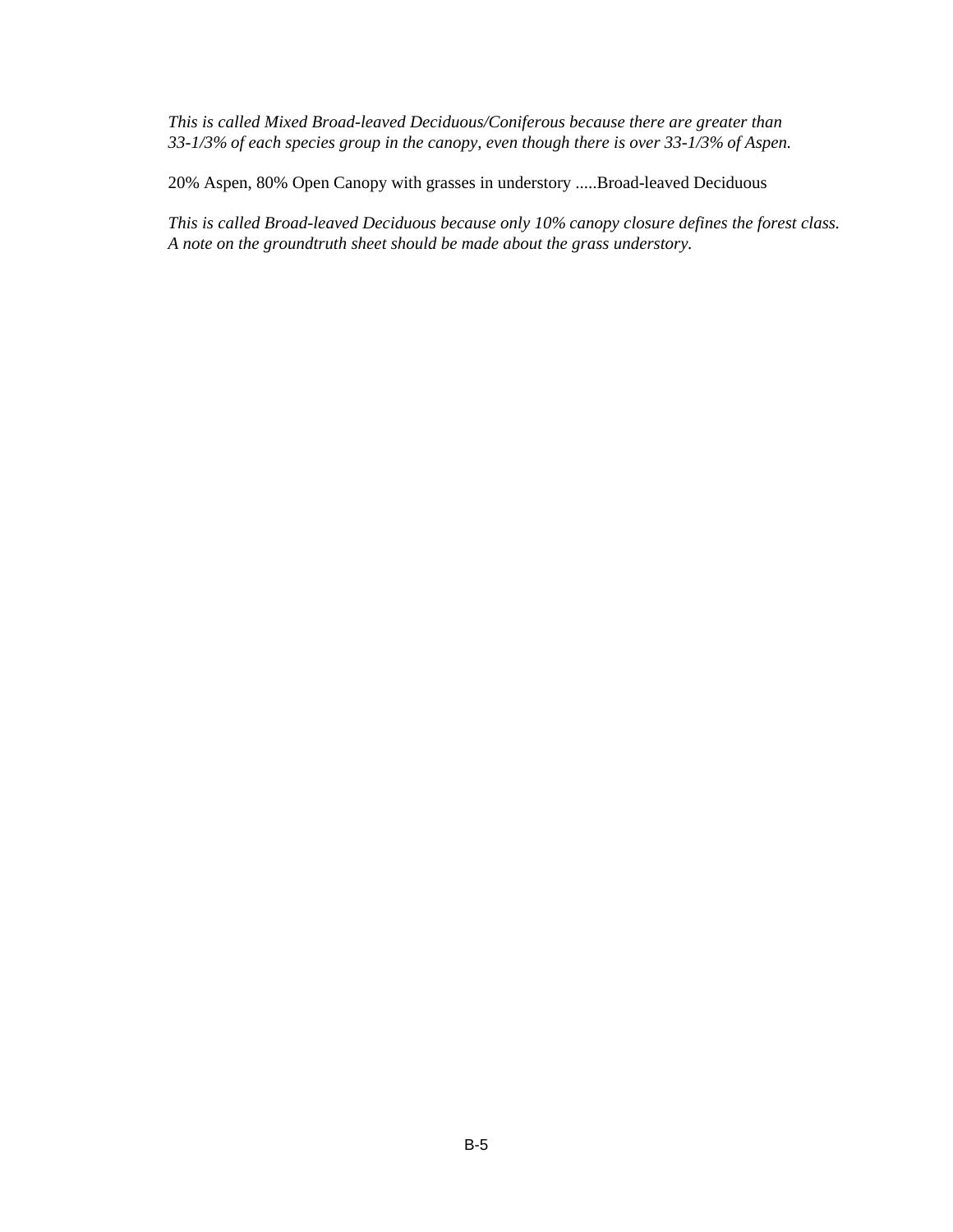### **Appendix C. Methods for Reporting Accuracy Assessment Results**

*Note: The following document parallels and is based on sample data from the discussion of accuracy assessment in Lillesand and Kiefer (1994), pp. 615–618. For further information about these topics, please refer to that text.*

The classification error matrix is a convenient and comprehensible method for displaying the results of the accuracy assessment process. Reference data are listed in the columns of the matrix and the classification data are listed in the rows. The major diagonal of the matrix represents the number of correctly classified samples; errors of omission are represented by the nondiagonal column elements, and errors of commission are represented by nondiagonal row elements. Table C.1 is an example of a classification error matrix, including six land cover categories.

|            | <b>Reference Data</b> |      |               |       |          |     |                     |  |
|------------|-----------------------|------|---------------|-------|----------|-----|---------------------|--|
|            | Water                 | Sand | <b>Forest</b> | Urban | Corn     | Hav | <b>Row</b><br>Total |  |
| Water      | 226                   | 0    |               | 12    | $\theta$ |     | 239                 |  |
| Sand       | 0                     | 216  | 0             | 92    |          | 0   | 309                 |  |
| Forest     | 3                     | 0    | 360           | 228   | 3        | 5   | 599                 |  |
| Urban      | 2                     | 108  | 2             | 397   | 8        | 4   | 521                 |  |
| Corn       |                       | 4    | 48            | 132   | 190      | 78  | 453                 |  |
| <b>Hay</b> |                       |      | 19            | 84    | 36       | 219 | 359                 |  |
| Column     |                       |      |               |       |          |     |                     |  |
| Total      | 233                   | 328  | 429           | 945   | 238      | 307 | 2840                |  |

Table C.1 Error matrix resulting from classification of random test pixels (based on Lillesand and Kiefer [1994], Table 7.4, p. 618).

Using the data from Table C.1, accuracy percentages can be calculated for the overall classification and for each category separately, as demonstrated in Table C.2. There are two distinct accuracy figures for the individual categories. The producer's accuracy is calculated by dividing the number of correctly classified samples by the column total for the category. The user's accuracy is calculated by dividing the number of correctly classified samples by the row total for the category.

**Table C.2** Overall accuracy and producer's/user's accuracy by category.

| <b>Producer's Accuracy</b> |                     | <b>User's Accuracy</b> |         |                     |  |
|----------------------------|---------------------|------------------------|---------|---------------------|--|
| Water:                     | $226/233 = 97.00\%$ |                        | Water:  | $226/239 = 94.56\%$ |  |
| Sand:                      | $216/328 = 65.85\%$ |                        | Sand:   | $216/309 = 69.90\%$ |  |
| Forest:                    | $360/429 = 83.92\%$ |                        | Forest: | $360/599 = 60.10\%$ |  |
| Urban:                     | $397/945 = 42.01\%$ |                        | Urban:  | $397/521 = 76.20\%$ |  |
| Corn:                      | $190/238 = 79.83\%$ |                        | Corn:   | $190/453 = 41.94\%$ |  |
| Hay:                       | $219/307 = 71.34\%$ |                        | Hay:    | $219/359 = 61.00\%$ |  |
|                            |                     |                        |         |                     |  |

Overall accuracy =  $(226 + 216 + 360 + 397 + 190 + 219)/2,480 = 64.84\%$ 

Two-tailed 95% confidence intervals can be computed for the overall classification and for each category, as follows (Thomas and Allcock 1984; Jensen 1986; Snedecor and Cochran 1989):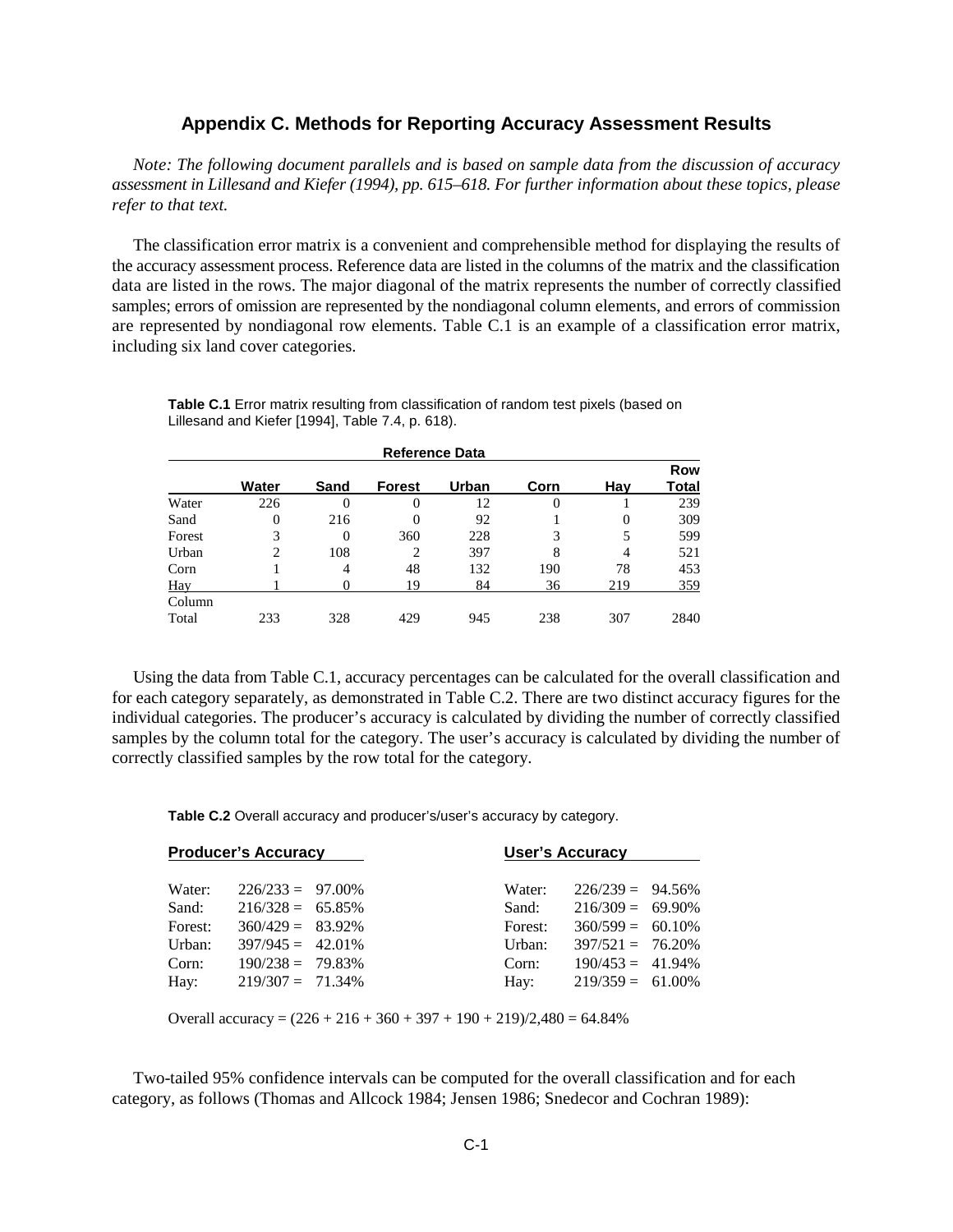$$
CI = p \pm [1.96 \cdot \sqrt{pq / n} + (50 / n)]
$$

where  $p =$  percent correct calculated above  $q = 100 - p$  $n =$  number of samples

Table C.3 demonstrates the process of computing confidence intervals for overall accuracy and for category accuracy.

**Table C.3** Computation of 95% confidence intervals (two-tailed) for overall accuracy and producer's/user's accuracy by category.

95% CI for overall accuracy:

$$
64.84 \pm 1.96 \cdot \sqrt{64.84 \cdot 35.16 / 2480} + (50 / 2480) = (62.94, 66.74)
$$

95% CI for producer's accuracy by class:

Water: 
$$
97.00 \pm [1.96 \cdot \sqrt{97.00 \cdot 3.00 / 233} + (50 / 233)] = (94.60, 99.40)
$$
  
\nSand:  $65.85 \pm [1.96 \cdot \sqrt{65.85 \cdot 34.15 / 328} + (50 / 328)] = (60.57, 71.14)$   
\nForest:  $83.92 \pm [1.96 \cdot \sqrt{83.92 \cdot 16.08 / 429} + (50 / 429)] = (80.32, 87.51)$ 

95% CI for user's accuracy by class:

Water: 
$$
94.56 \pm [1.96 \cdot \sqrt{94.56 \cdot 5.44 / 239} + (50 / 239)] = (91.48, 97.65)
$$
  
Sand:  $69.90 \pm [1.96 \cdot \sqrt{69.90 \cdot 30.10 / 309} + (50 / 309)] = (64.63, 75.18)$   
Forest:  $60.10 \pm [1.96 \cdot \sqrt{60.10 \cdot 39.90 / 599} + (50 / 599)] = (56.10, 64.11)$ 

In addition to the figures provided in Tables C.2 and C.3, another measure of accuracy is widely used in accuracy assessment of land cover classifications. The Kappa, or KHAT, statistic describes the difference between the observed classification accuracy (represented by Table C.2) and the theoretical chance agreement that would result from a random classification (Congalton and Mead 1983; Rosenfield and Fitzpatrick-Lins 1986). For the overall classification, Kappa is computed as follows:

$$
K = \frac{N \cdot \sum x_{ii} - \sum (x_{i+} x_{+i})}{N^2 - \sum (x_{i+} x_{+i})}
$$
 [Equation 2]

where  $N =$  total number of samples in all categories  $\Sigma$  (x<sub>ii</sub>) = number of correctly classified samples  $\Sigma(x_{i+}\bullet x_{+1})$  = sum of products of each category's row and column totals in the error matrix

[Equation 1]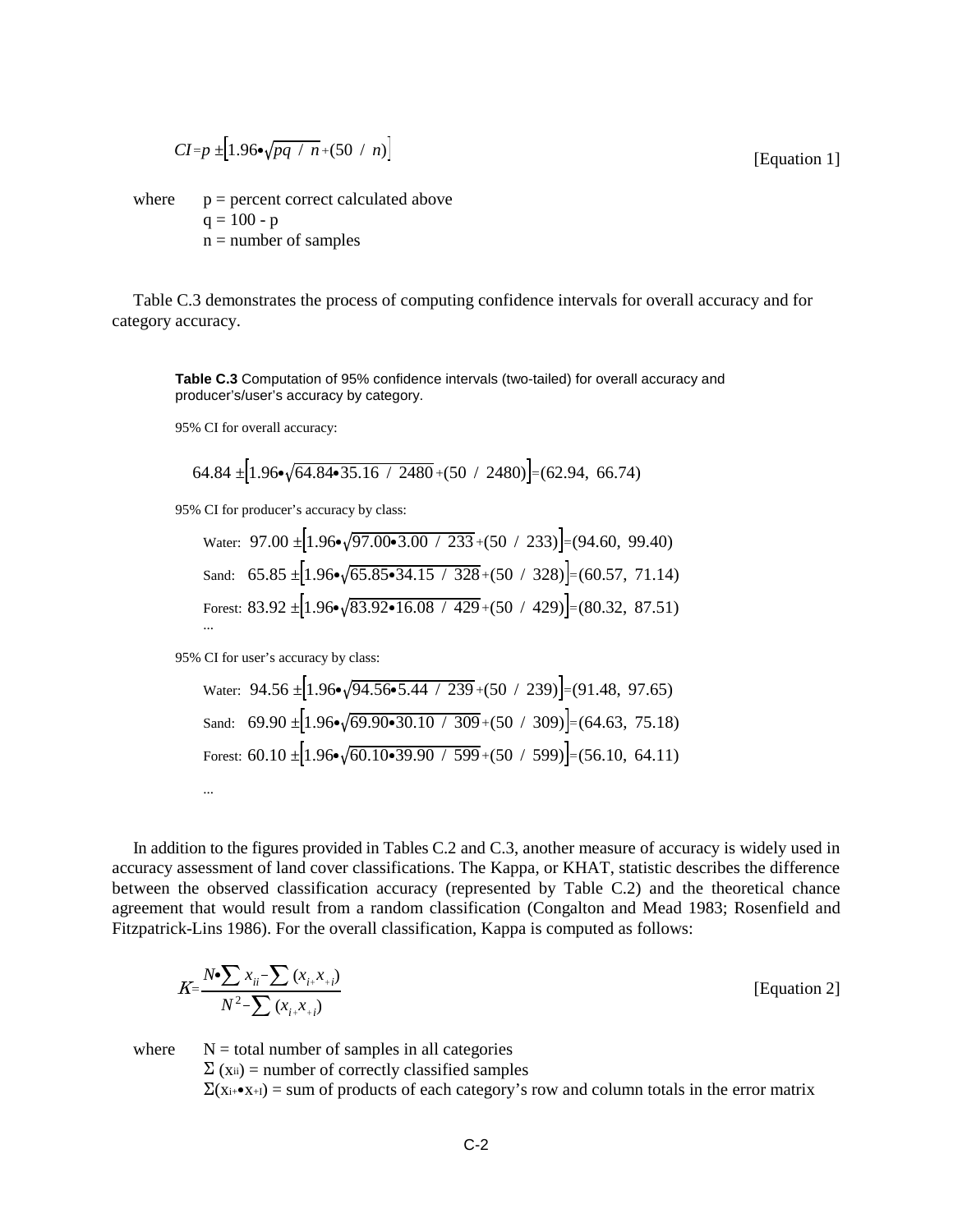For individual categories, this simplifies to the following:

$$
K = \frac{N \cdot x_{ii} - x_{i+}x_{+i}}{N \cdot x_{i+} - x_{i+}x_{+i}}
$$
 [Equation 3]

where  $N =$  total number of samples in all categories  $x_{ii}$  = number of correctly classified samples in the specified category  $x_{i+}$  = row total in the error matrix for the specified category  $x_{+I}$  = column total in the error matrix for the specified category.

The process of calculating Kappa statistics is demonstrated in Table C.4 below.

**Table C.4** Kappa (KHAT) statistics for overall accuracy and category accuracy.

Kappa statistic for overall accuracy:

 $N = 2480$   $\Sigma$ (xii) = 226 + 216 + 360 + 397 + 190 + 219 = 1608  $\Sigma$ (x<sub>i+</sub>•<sub>x+I</sub>)= (239•233) + (309•328) + (599•429) + (521•945) + (453•238) + (359•307) = 1,124,382 Kappa =  ${[(2480 \cdot 1608) - 1,124,382] / [(2480 \cdot 2480) - 1,124,382]} = 0.5697$ 

Kappa statistic for category accuracy:

Water: Kappa =  ${[(2480 \cdot 226) - (239 \cdot 233)] / [(2480 \cdot 239) - (239 \cdot 233)]} = 0.9400$ Sand: Kappa =  ${[(2480 \cdot 216) - (309 \cdot 328)] / [(2480 \cdot 309) - (309 \cdot 328)]} = 0.6532$ Forest: Kappa =  ${[(2480 \cdot 360) - (599 \cdot 429)] / [(2480 \cdot 599) - (599 \cdot 429)]} = 0.5175$ ...

The variance of Kappa (Hudson and Ramm 1987) can be calculated as follows:

$$
\sigma_K^2 = \frac{1}{N} \cdot \left[ \frac{T(1-T)}{(1-U)^2} + \frac{2(1-T)(2TU-V)}{(1-U)^3} + \frac{(1-T)^2(W-4U)^2}{(1-U)^4} \right]
$$
 [Equation 4]

 $\overline{a}$ 

where

$$
U = \frac{\sum x_{i+}x_{+i}}{N^2}
$$

$$
V = \frac{\sum [x_{ii} \cdot (x_{i+}x_{+i})]}{N^2}
$$

$$
W = \frac{\sum \sum [x_{ij} \cdot (x_{j+}x_{+i})]}{N^3}
$$

 $T = \frac{\sum x_{ii}}{\sum x_{ii}}$ *N*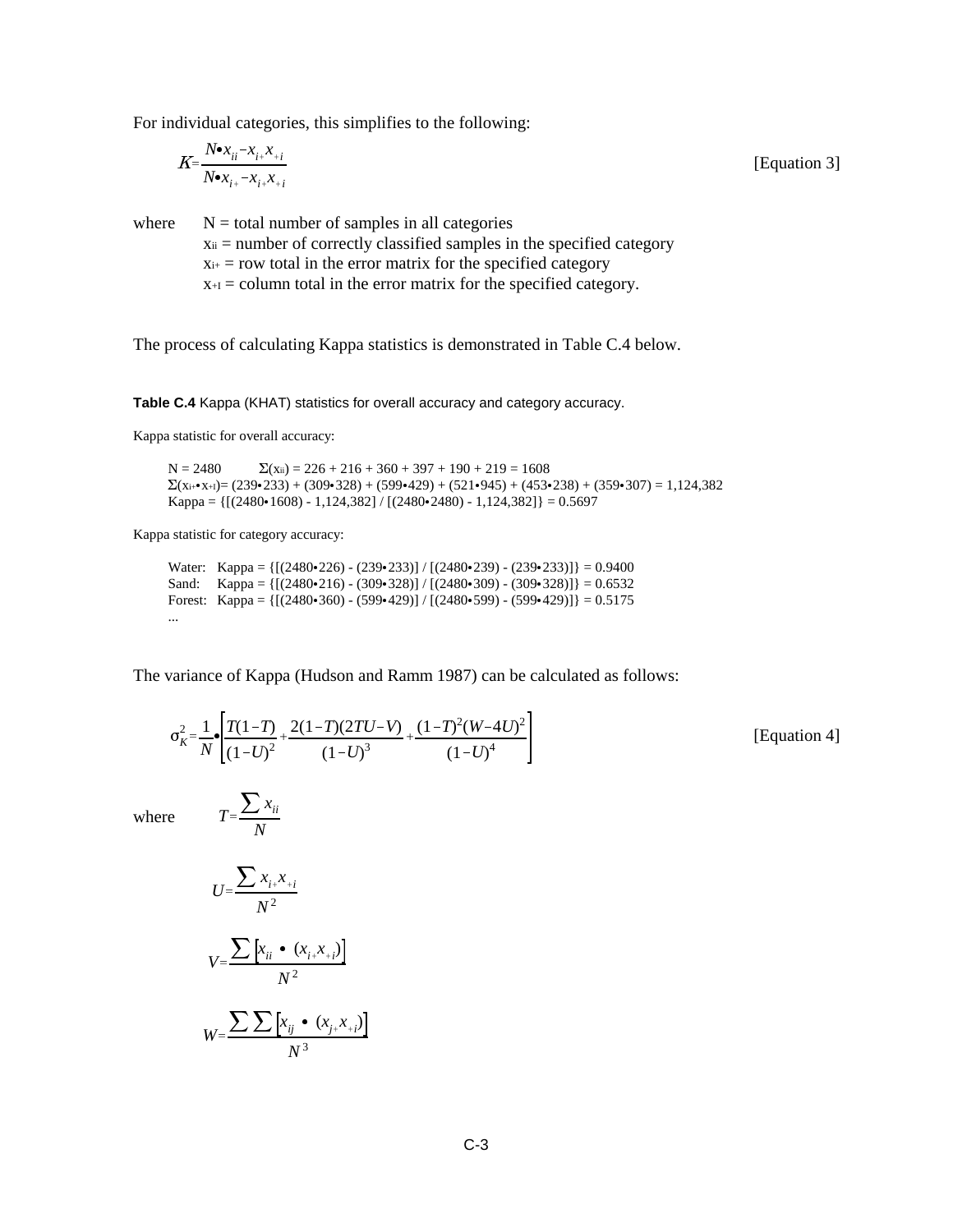The process of calculating the variance of Kappa is demonstrated in Table C.5 below.

**Table C.5** Kappa (KHAT) variance.

```
N = 2480\Sigma(x_{ii}) = 226 + 216 + 360 + 397 + 190 + 219 = 1608
\Sigma(xi+*x+I) = (239•233) + (309•328) + (599•429) + (521•945) + (453•238) + (359•307) = 1,124,382
\Sigma[xii<sup>*</sup>(xi<sub>i</sub> + x<sub>+I</sub>)] = [226•(239+233)] + [216•(309+328)] + [360•(599+429)] +
       [397 \cdot (521+945)] + [190 \cdot (453+238)] + [219 \cdot (359+307)] = 1,473,490\sum [x_{ij} \cdot (x_{j+} + x_{+1})^2] = [226 \cdot (239 + 233)^2] + [0 \cdot (239 + 328)^2] + [3 \cdot 239 + 429)^2] + ...... + [78(359+238)] + [219(359+307)^2] = 2,279,167,222
T = (1608 / 2480) = 0.648387U=[1,124,382/(2480)^{2}]=0.182814V = [1,473,490 / (2480)^{2}] = 0.239576W = [2,279,167,222 / (2480)^{3}] = 0.149424\sigma^2(K) = (1/2480) \cdot [0.341395 + -0.004595 + 0.004364] = 0.0001376
```
The Kappa statistic is often used to compare the results of multiple classifications (Congalton and Mead 1983; Congalton 1991). After calculating Kappa and its variance  $\sigma^2(K)$  for each classification, a test statistic is computed as follows:

$$
\frac{K_1 - K_2}{\sqrt{\sigma_{K1}^2 + \sigma_{K2}^2}} \approx Z
$$
 [Equation 5]

This test statistic follows a Gaussian (normal) distribution and can be used to determine whether differences between the two classifications are significant. Significance at 95% is obtained by comparing the Z-score to the equivalent value (1.96) from the normal tables. If the Z-score is greater than 1.96, the classification accuracy results are significantly different. The normal tables can also be used to test significance at other levels (e.g., 90%, 99%, or 99.9%) as desired.

This process is demonstrated in Table C.6 below.

**Table C.6** Hypothesis test for comparing Kappa statistics.

Statistics from Classification 1:

 $K_1 = 0.5697$  [from Table 4]<br> $\sigma^2(K_1) = 0.0001376$  [from Table 5]  $\sigma^2(K_1) = 0.0001376$  [from Table 5]

Statistics from Classification 2:

 $K_2 = 0.6024$  $\sigma^2(K_2) = 0.002539$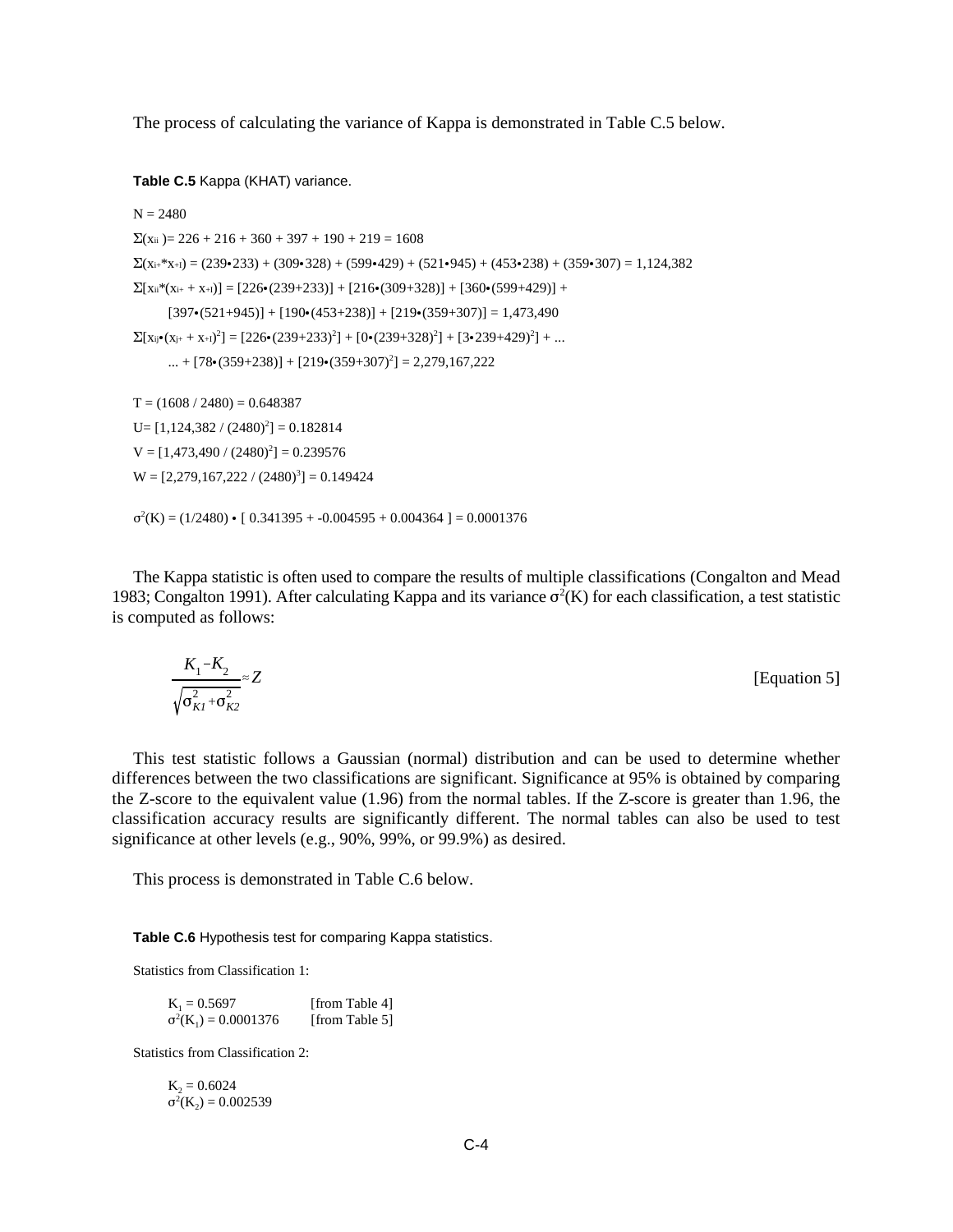Statistics from Classification 3:

$$
\begin{array}{l} K_3 = 0.6203 \\ \sigma^2(K_3) = 0.0000794 \end{array}
$$

Threshold for significance at  $95\% = 1.96$  [from normal tables]

$$
Z_{2,1} = \frac{(0.6024 - 0.5697)}{\sqrt{0.002539 + 0.0001376}} = 0.6321
$$
 [not significant]

$$
Z_{3,1} = \frac{(0.6203 - 0.5967)}{\sqrt{0.0000794 + 0.0001376}} = 3.4350
$$

[significant]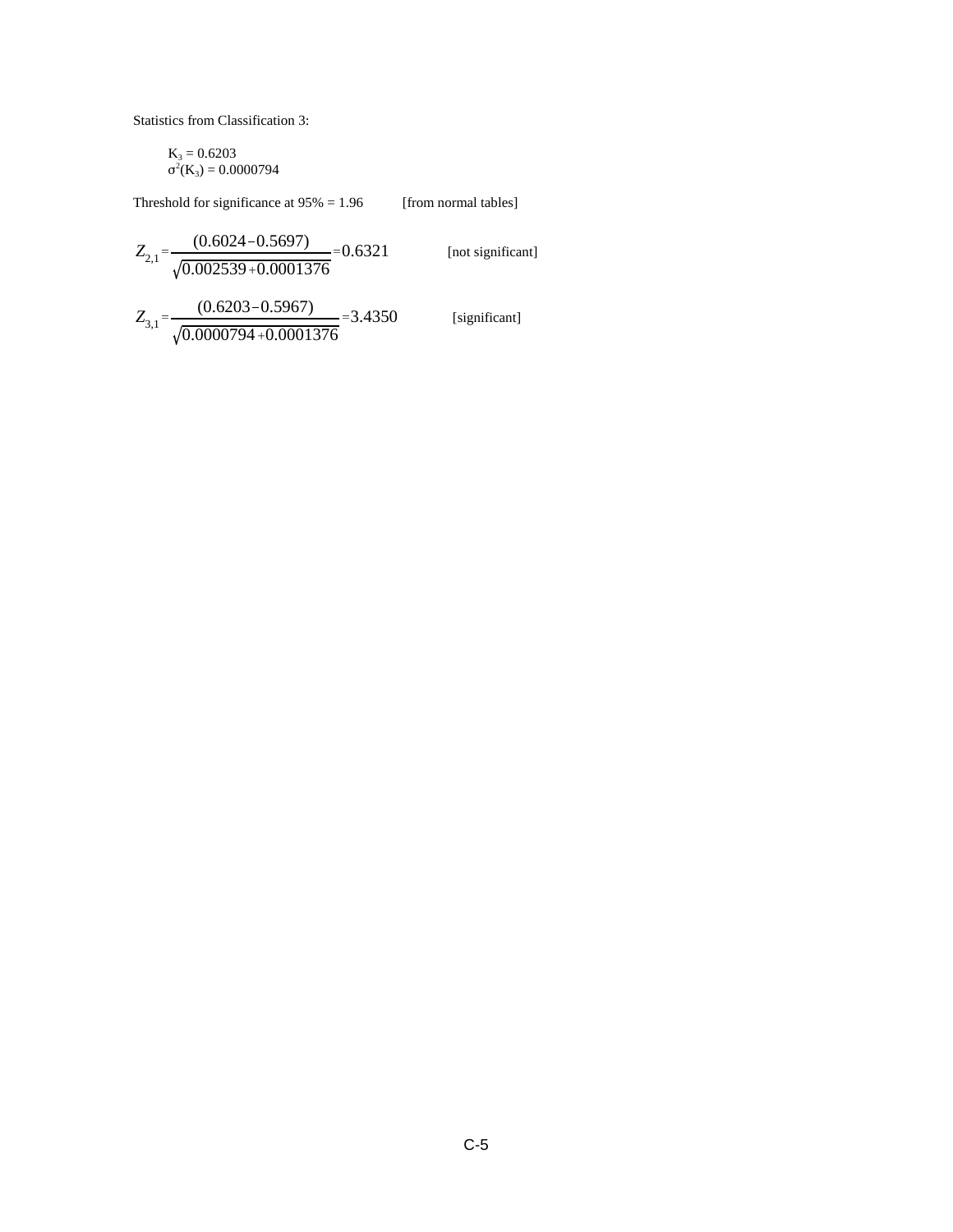|                                                                                                                                                                                                                                                                                                                                                                                                                                                                                                                                                                                                                                                                                                                                         |                                                                                                                                                                                                                       | Form Approved<br>OMB No. 0704-0188         |                |                                                         |  |
|-----------------------------------------------------------------------------------------------------------------------------------------------------------------------------------------------------------------------------------------------------------------------------------------------------------------------------------------------------------------------------------------------------------------------------------------------------------------------------------------------------------------------------------------------------------------------------------------------------------------------------------------------------------------------------------------------------------------------------------------|-----------------------------------------------------------------------------------------------------------------------------------------------------------------------------------------------------------------------|--------------------------------------------|----------------|---------------------------------------------------------|--|
| Public reporting burden for this collection of information is estimated to average 1 hour per response, including the time for reviewing instructions, searching existing<br>data sources, gathering and maintaining the data needed, and completing and reviewing the collection of information. Send comments regarding this burden estimate<br>or any other aspect of this collection of information, including suggestions for reducing this burden, to Washington Headquarters Services, Directorate for Information<br>Operations and Reports, 1215 Jefferson Davis Highway, Suite 1204, Arlington, VA 22202-4302, and to the Office of Management and Budget, Paperwork Reduction<br>Project (0704-0188), Washington, D.C. 20503 |                                                                                                                                                                                                                       |                                            |                |                                                         |  |
| 1. AGENCY USE ONLY (Leave blank)                                                                                                                                                                                                                                                                                                                                                                                                                                                                                                                                                                                                                                                                                                        |                                                                                                                                                                                                                       | 2. REPORT DATE<br><b>June 1998</b>         | <b>COVERED</b> | 3. REPORT TYPE AND DATES                                |  |
| <b>4. TITLE AND SUBTITLE</b>                                                                                                                                                                                                                                                                                                                                                                                                                                                                                                                                                                                                                                                                                                            |                                                                                                                                                                                                                       |                                            |                | 5. FUNDING NUMBERS                                      |  |
| Upper Midwest Gap analysis program image processing protocol                                                                                                                                                                                                                                                                                                                                                                                                                                                                                                                                                                                                                                                                            |                                                                                                                                                                                                                       |                                            |                |                                                         |  |
| 6. AUTHOR(S)                                                                                                                                                                                                                                                                                                                                                                                                                                                                                                                                                                                                                                                                                                                            |                                                                                                                                                                                                                       |                                            |                |                                                         |  |
|                                                                                                                                                                                                                                                                                                                                                                                                                                                                                                                                                                                                                                                                                                                                         | Thomas Lillesand, Jonathan Chipman, David Nagel, Heather Reese, Matthew Bobo, and Robert Goldmann                                                                                                                     |                                            |                |                                                         |  |
| 7. PERFORMING ORGANIZATION NAME AND ADDRESS                                                                                                                                                                                                                                                                                                                                                                                                                                                                                                                                                                                                                                                                                             |                                                                                                                                                                                                                       |                                            |                | 8. PERFORMING                                           |  |
|                                                                                                                                                                                                                                                                                                                                                                                                                                                                                                                                                                                                                                                                                                                                         | Environmental Remote Sensing Center, University of Wisconsin-Madison, 1225 West Dayton Street, Madison, Wisconsin<br>53706-1695, and Wisconsin Department of Natural Resources, PO Box 7921, Madison, Wisconsin 53707 |                                            |                | <b>ORGANIZATION</b><br><b>REPORT NUMBER</b>             |  |
| 9. SPONSORING/MONITORING AGENCY NAME(S) AND ADDRESS(ES)                                                                                                                                                                                                                                                                                                                                                                                                                                                                                                                                                                                                                                                                                 |                                                                                                                                                                                                                       |                                            |                | 10.SPONSORING/MONITORING<br><b>AGENCY REPORT NUMBER</b> |  |
| <b>U.S. Geological Survey</b><br>Environmental Management Technical Center                                                                                                                                                                                                                                                                                                                                                                                                                                                                                                                                                                                                                                                              |                                                                                                                                                                                                                       |                                            |                | 98-G001                                                 |  |
| 575 Lester Avenue<br>Onalaska, Wisconsin 54650                                                                                                                                                                                                                                                                                                                                                                                                                                                                                                                                                                                                                                                                                          |                                                                                                                                                                                                                       |                                            |                |                                                         |  |
| <b>11. SUPPLEMENTARY NOTES</b>                                                                                                                                                                                                                                                                                                                                                                                                                                                                                                                                                                                                                                                                                                          |                                                                                                                                                                                                                       |                                            |                |                                                         |  |
| 12a. DISTRIBUTION/AVAILABILITY STATEMENT                                                                                                                                                                                                                                                                                                                                                                                                                                                                                                                                                                                                                                                                                                |                                                                                                                                                                                                                       |                                            |                | 12b. DISTRIBUTION CODE                                  |  |
| Release unlimited. Available from National Technical Information Service, 5285 Port Royal Road, Springfield, VA 22161<br>(1-800-553-6847 or 703-487-4650. Available to registered users from the Defense Technical Information Center, Attn: Help<br>Desk, 8725 Kingman Road, Suite 0944, Fort Belvoir, VA 22060-6218 (1-800-225-3842 or 703-767-9050).                                                                                                                                                                                                                                                                                                                                                                                 |                                                                                                                                                                                                                       |                                            |                |                                                         |  |
| 13. ABSTRACT (Maximum 200 words)                                                                                                                                                                                                                                                                                                                                                                                                                                                                                                                                                                                                                                                                                                        |                                                                                                                                                                                                                       |                                            |                |                                                         |  |
| This document presents a series of technical guidelines by which land cover information is being extracted from Landsat Thematic Mapper data as part of the Upper<br>Midwest Gap Analysis Program (UMGAP). The UMGAP represents a regionally coordinated implementation of the national Gap Analysis Program in the states of<br>Michigan, Minnesota, and Wisconsin; the program is led by the U.S. Geological Survey, Environmental Management Technical Center.                                                                                                                                                                                                                                                                       |                                                                                                                                                                                                                       |                                            |                |                                                         |  |
| The protocol describes both the underlying philosophy and the operational details of the land cover classification activities being performed as part of UMGAP. Topics<br>discussed include the hierarchical classification scheme, ground reference data acquisition, image stratification, and classification techniques. This discussion is<br>primarily aimed at the image processing analysts involved in the UMGAP land cover mapping activities as well as others involved in similar projects. It is a "how-to"<br>technical guide for a relatively narrow audience, namely those individuals responsible for the image processing aspects of UMGAP.                                                                            |                                                                                                                                                                                                                       |                                            |                |                                                         |  |
| 14. SUBJECT TERMS                                                                                                                                                                                                                                                                                                                                                                                                                                                                                                                                                                                                                                                                                                                       |                                                                                                                                                                                                                       |                                            |                | 15. NUMBER OF PAGES                                     |  |
|                                                                                                                                                                                                                                                                                                                                                                                                                                                                                                                                                                                                                                                                                                                                         | Gap analysis, image processing protocol, Landsat, Michigan, Minnesota, Upper Midwest GAP, Wisconsin                                                                                                                   |                                            |                | 25 pp. $+$ Appendixes A–C                               |  |
|                                                                                                                                                                                                                                                                                                                                                                                                                                                                                                                                                                                                                                                                                                                                         |                                                                                                                                                                                                                       |                                            |                | 16. PRICE CODE                                          |  |
| 17. SECURITY CLASSIFICATION<br>OF REPORT                                                                                                                                                                                                                                                                                                                                                                                                                                                                                                                                                                                                                                                                                                | 18. SECURITY CLASSIFICATION<br>OF THIS PAGE                                                                                                                                                                           | 19. SECURITY CLASSIFICATION<br>OF ABSTRACT |                | 20. LIMITATION OF ABSTRACT                              |  |
| Unclassified                                                                                                                                                                                                                                                                                                                                                                                                                                                                                                                                                                                                                                                                                                                            |                                                                                                                                                                                                                       |                                            |                |                                                         |  |